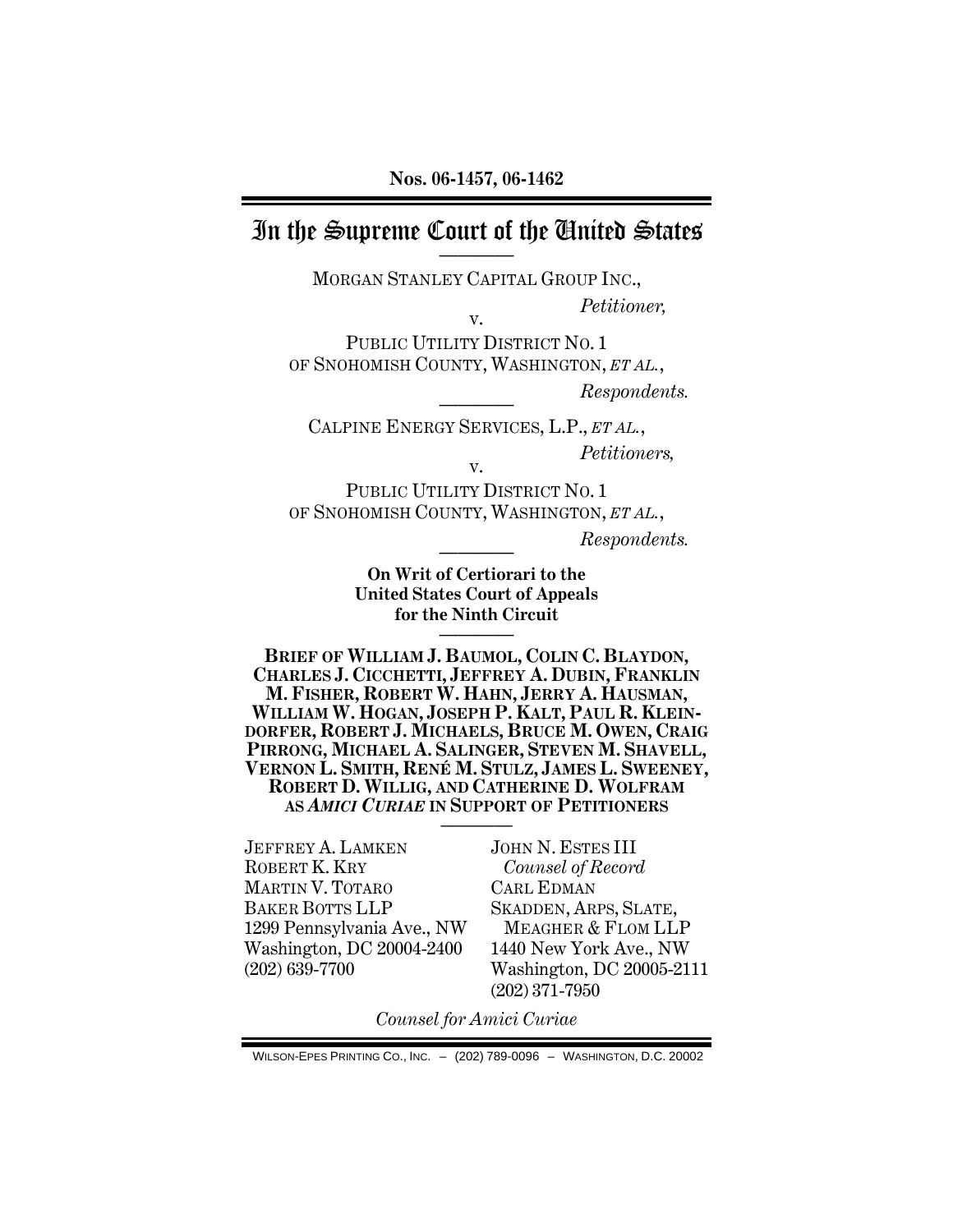### **QUESTIONS PRESENTED**

1. Whether the Ninth Circuit erred in holding that the *Mobile-Sierra* doctrine—which affirms the validity of long-term wholesale energy contract rates unless they are shown to be contrary to the public interest—is inapplicable to contracts negotiated in full compliance with FERC's market-based ratemaking regime, unless and until FERC retrospectively concludes that such contracts were negotiated under conditions free from any influence of "market dysfunction."

2. Whether the Ninth Circuit failed to honor *Mobile-Sierra*'s presumption of contract validity when it modified the public interest standard so that wholesale energy contract rates challenged by buyers as too high are modified downward whenever they are outside a zone of reasonableness defined at a later date.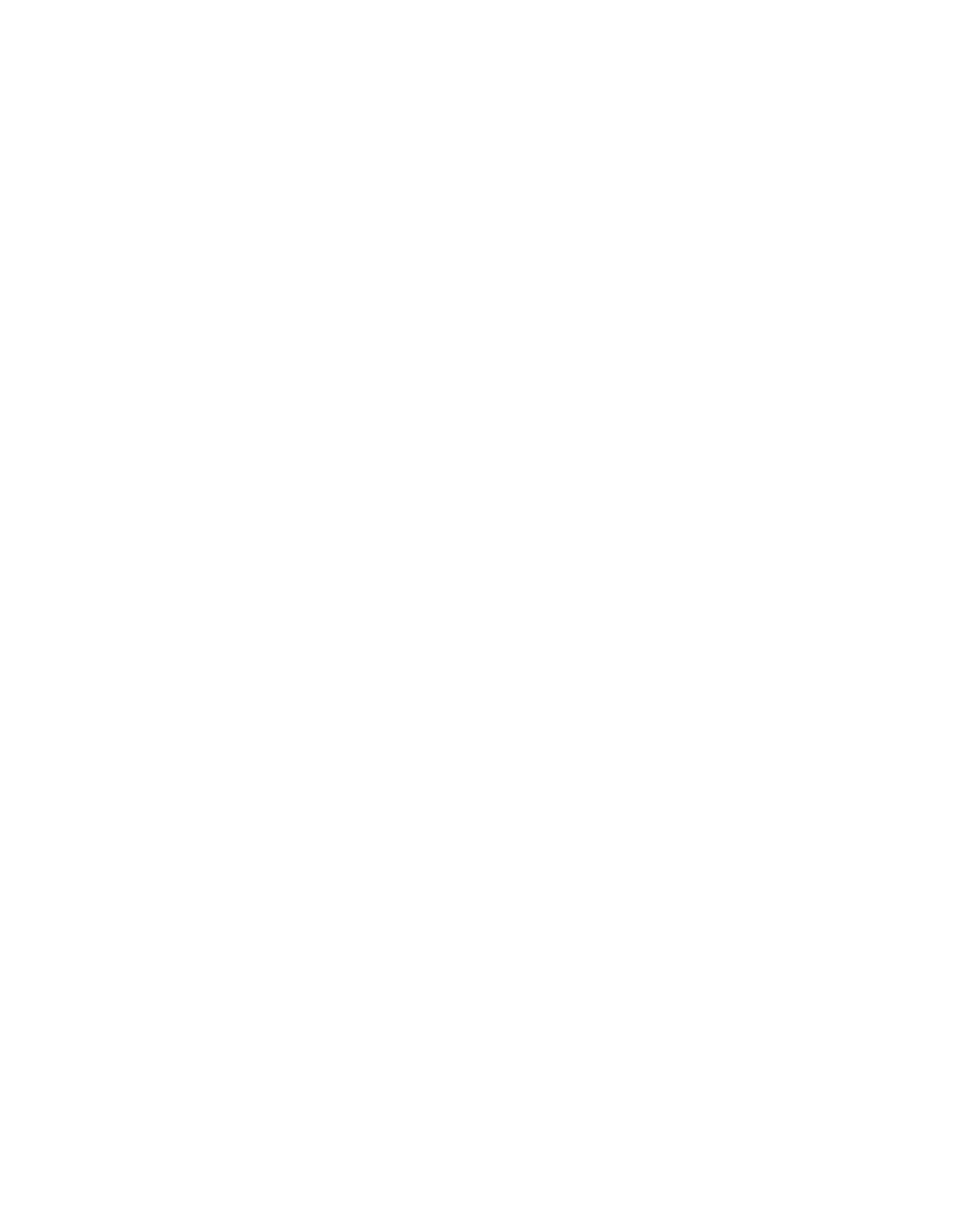## TABLE OF CONTENTS

|  | Page |
|--|------|
|  |      |

|     |                                                                                      | i              |
|-----|--------------------------------------------------------------------------------------|----------------|
|     |                                                                                      | $\overline{2}$ |
|     |                                                                                      | $\overline{2}$ |
| Ι.  | Suppliers Help Western Utilities Manage<br>The Energy Crisis Through Long-Term       | $\overline{2}$ |
| II. | The Utilities Seek To Abrogate Their                                                 | 6              |
| HI. |                                                                                      | 7              |
|     |                                                                                      | 8              |
|     |                                                                                      | 9              |
| Ι.  | Certainty Of Long-Term Energy<br>Contracts Is Of Paramount Importance                | 9              |
|     | A. Contract Certainty Is Fundamental<br>To The Nation's Economic Success             | 9              |
|     | <b>B.</b> Contract Certainty Is Especially<br><b>Important For Long-Term Forward</b> | 10             |
|     | C. Contract Certainty Is Especially<br>Important In The Energy Industry              | 12             |
|     | 1. Price Volatility In Energy<br>Markets Makes Contract Stability                    | 12             |
|     | <b>Contract Certainty Ensures</b><br>2.<br>Development Of Critical                   | 15             |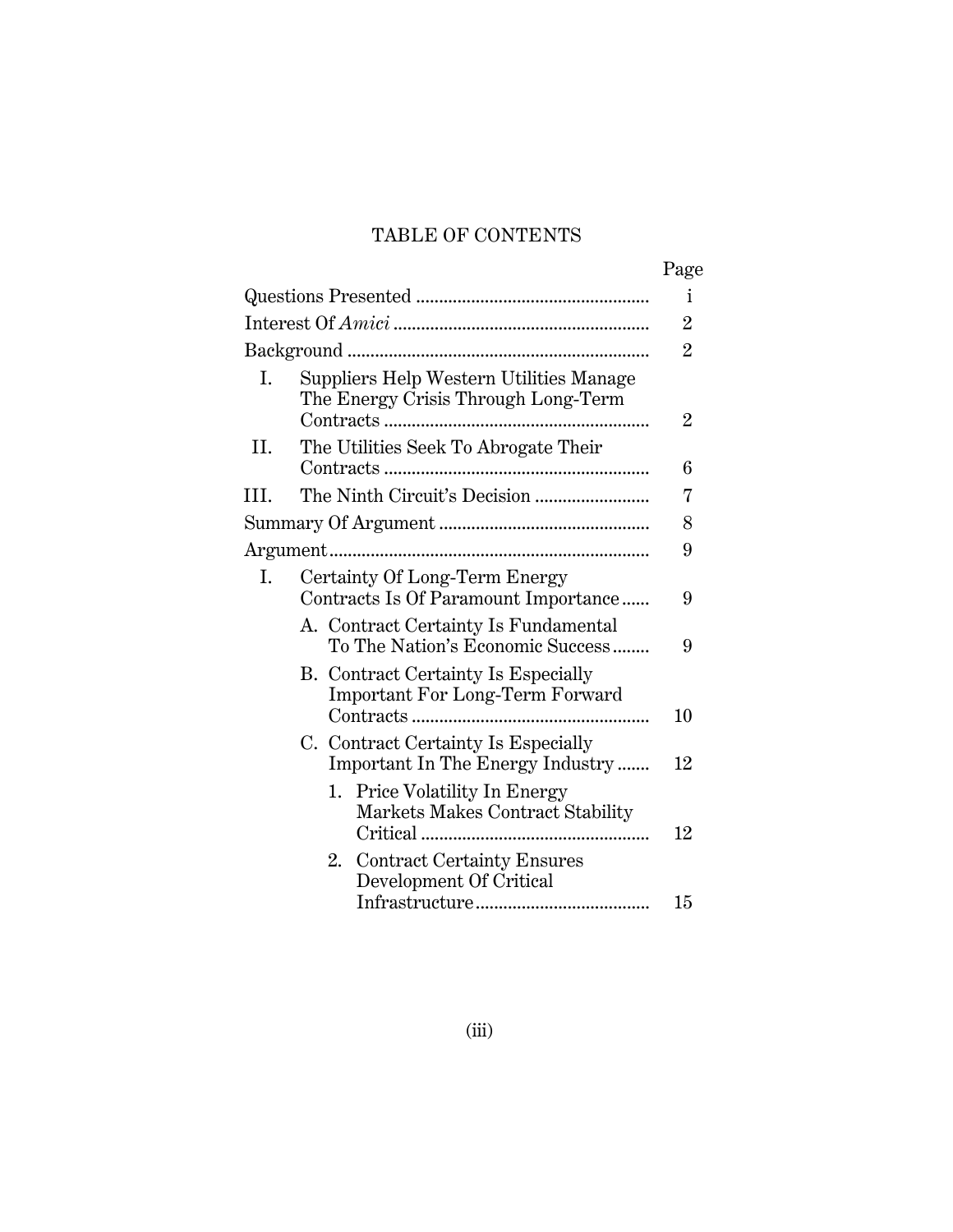# TABLE OF CONTENTS—Continued

|            |    |                                                                                                                                    | Page |
|------------|----|------------------------------------------------------------------------------------------------------------------------------------|------|
| II.        |    | Contract Abrogation Should Be Allowed                                                                                              | 18   |
|            |    | A. The Court Should Not Permit<br>Abrogation Of Market-Based<br>Contracts Merely Because A Price<br>Seems Unreasonably High In     | 19   |
|            |    | B. Claims That A Contract Was<br>Negotiated In A "Dysfunctional<br>Market" Or "Crisis Conditions"<br>Should Not Justify Abrogation | 21   |
|            |    | C. Fraud, Manipulation, Or<br>Anticompetitive Conduct Should<br>Justify Abrogation Only In Narrow                                  | 25   |
|            |    | 1. Contracts Should Not Be<br>Abrogated Absent Proof Of<br>Misconduct By One Of The                                                | 26   |
|            | 2. | Contracts Should Not Be<br>Abrogated Absent Proof That The<br>Party's Misconduct Specifically<br>Involved The Long-Term            |      |
|            |    |                                                                                                                                    | 29   |
|            | 3. | Existing Remedies Are Sufficient                                                                                                   | 31   |
| Conclusion |    |                                                                                                                                    | 32   |
|            |    |                                                                                                                                    | 1a   |

iv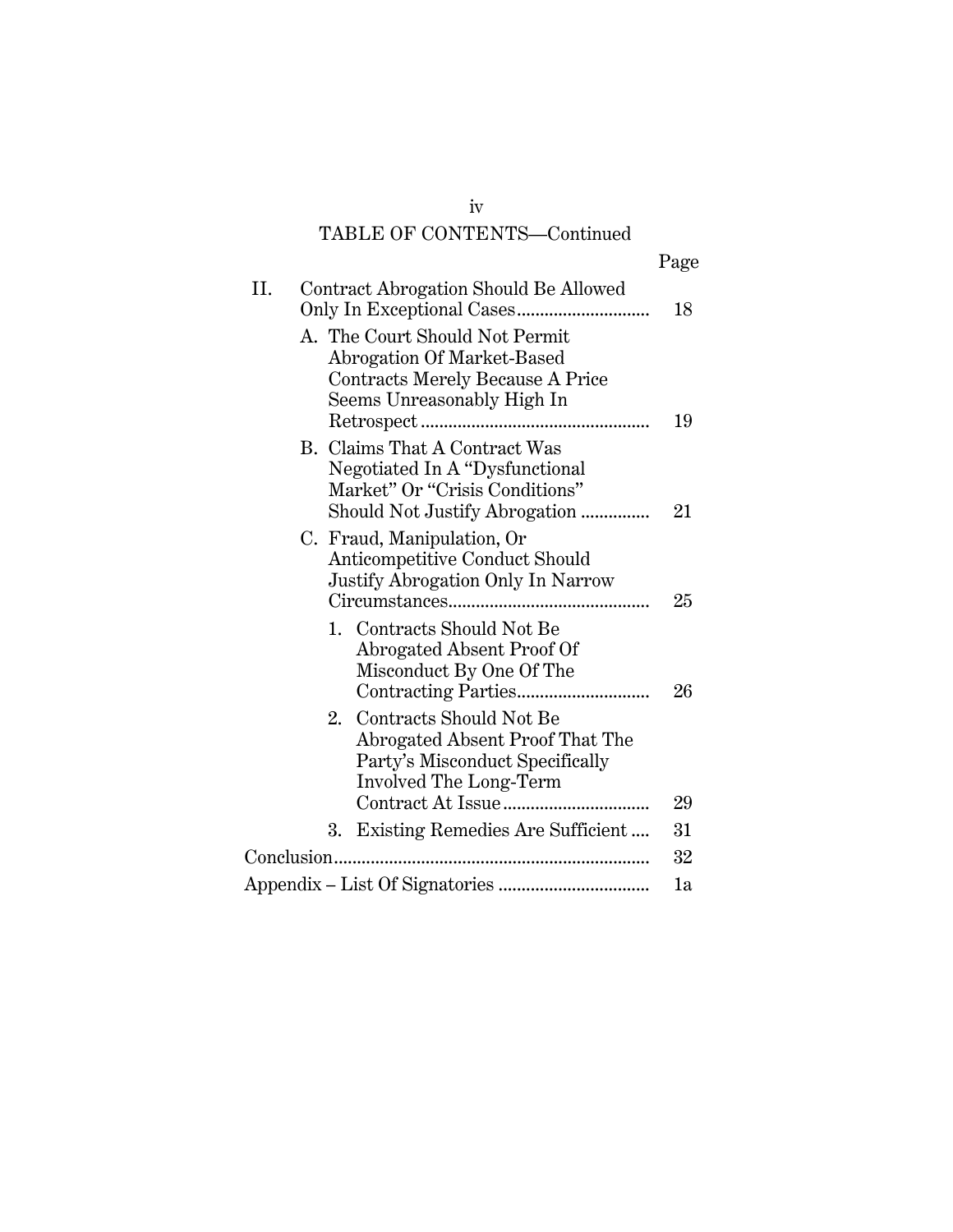## TABLE OF AUTHORITIES

# Page

# CASES

v

| Am. Airlines, Inc. v. Wolens, 513 U.S.     |        |
|--------------------------------------------|--------|
|                                            | 10     |
| In re Cal. Power Exch. Corp., 245 F.3d     |        |
|                                            | 4      |
| Eastern Air Lines, Inc. v. Gulf Oil Corp., |        |
|                                            | $27\,$ |
| FPC v. Sierra Pac. Power Co., 350 U.S.     |        |
|                                            | 6      |
| La. Energy & Power Auth. v. FERC, 141      |        |
|                                            | 31     |
| Nat'l Soc'y of Prof'l Eng'rs v. United     |        |
|                                            | 20     |
| N. Ind. Pub. Serv. Co. v. Carbon County    |        |
| Coal Co., 799 F.2d 265 (7th Cir. 1986)     | 20     |
| In re Permian Basin Area Rate Cases,       |        |
|                                            | 6      |
| Pub. Utils. Comm'n v. FERC, 474 F.3d       |        |
|                                            |        |
| Tops Mkts., Inc. v. Quality Mkts., Inc.,   |        |
|                                            | 17     |
| United Gas Pipe Line Co. v. Mobile Gas     |        |
|                                            | 6      |
| United States v. Addyston Pipe & Steel     |        |
| Co., 85 F. 271 (6th Cir. 1898), aff'd as   |        |
|                                            | 20     |
| Verizon Commc'ns Inc. v. FCC, 535 U.S.     |        |
|                                            | 20     |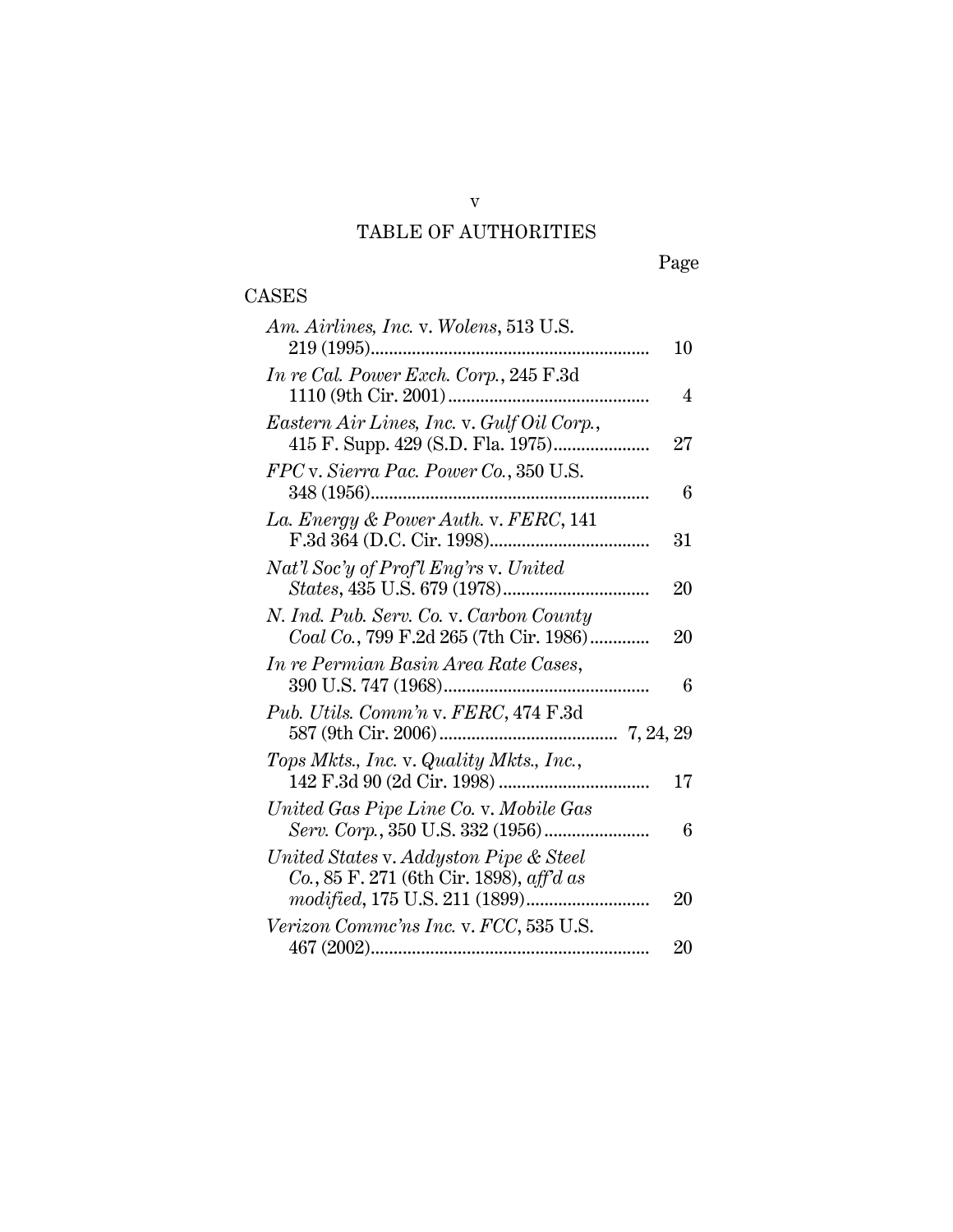# TABLE OF AUTHORITIES—Continued

vi

| Page |
|------|
|------|

| Verizon Commc'ns Inc. v. Law Offices<br>of Curtis V. Trinko, LLP, 540 U.S.<br>23            |
|---------------------------------------------------------------------------------------------|
| STATUTES AND CONSTITUTIONAL<br><b>PROVISIONS</b>                                            |
| 10                                                                                          |
| 31                                                                                          |
| 31                                                                                          |
| Civil Rights Act of 1866, ch. 31, § 1,<br>10                                                |
| 3                                                                                           |
| ADMINISTRATIVE MATERIALS                                                                    |
| 31                                                                                          |
| Nev. Power Co. v. Duke Energy Trading<br>& Mktg., L.L.C., 99 FERC 161,047<br>16<br>$(2002)$ |
| Nev. Power Co. v. Enron Power<br>Mktg., Inc.:                                               |
| 23                                                                                          |
|                                                                                             |
| 6                                                                                           |
| Pub. Utils. Comm'n v. Sellers of Long<br>Term Contracts:                                    |
| 5                                                                                           |
|                                                                                             |
| San Diego Gas & Elec. Co. v. Sellers of                                                     |
| <i>Energy &amp; Ancillary Servs.:</i>                                                       |
| 4, 5                                                                                        |
| 5, 30                                                                                       |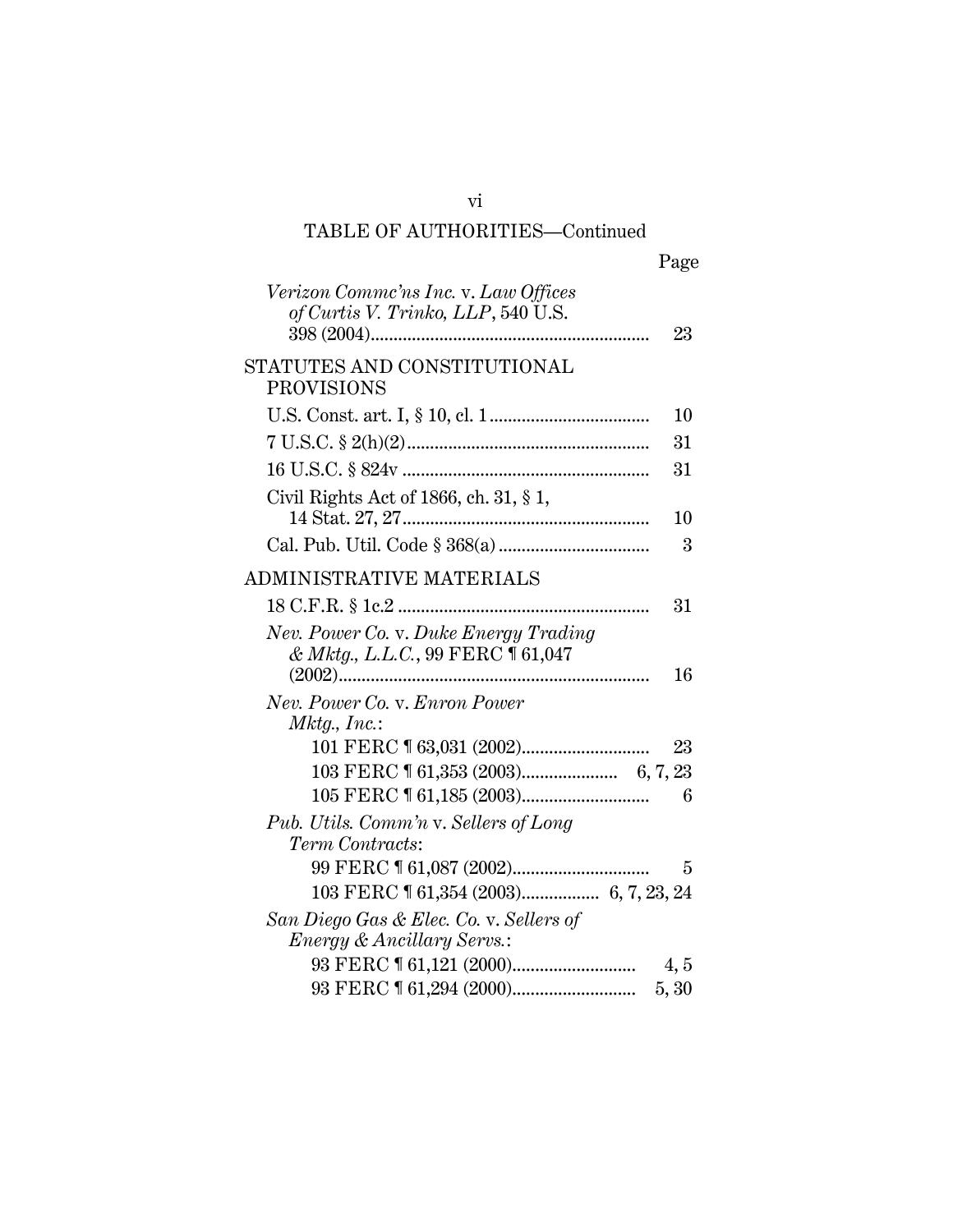# TABLE OF AUTHORITIES—Continued

vii

Page

## OTHER AUTHORITIES

| Amy Abel, <i>Electric Transmission</i> :                                          |        |
|-----------------------------------------------------------------------------------|--------|
| Approaches for Energizing a Sagging                                               |        |
| <b>Industry, CRS Report for Congress</b><br>$(2007)$                              | 15     |
| Blaise Allaz & Jean-Luc Vila, Cournot                                             |        |
| Competition, Forward Markets and                                                  |        |
| <i>Efficiency</i> , 59 J. Econ. Theory 1 (1993)                                   | $27\,$ |
| Severin Borenstein, The Trouble With<br><i>Electricity Markets: Understanding</i> |        |
| California's Restructuring Disaster,                                              |        |
| 16 J. Econ. Perspectives 191 (2002)                                               | 26     |
| Stephen Breyer, Analyzing Regulatory                                              |        |
| Failure: Mismatches, Less Restrictive                                             |        |
| Alternatives, and Reform, 92 Harv. L.                                             |        |
| Rev. 549 (1979)<br>                                                               | 14     |
| Congressional Budget Office, Causes and                                           |        |
| Lessons of the California Electricity                                             |        |
|                                                                                   |        |
| Lingxiu Dong & Hong Liu, Equilibrium<br>Forward Contracts on Nonstorable          |        |
| Commodities in the Presence of Market                                             |        |
| <i>Power</i> , 55 Operations Res. 128 (2007)                                      | 11     |
| Energy Info. Admin., Annual Energy                                                |        |
| <i>Outlook 2007: With Projections to</i>                                          |        |
| 2030 (2007)                                                                       | 15     |
| Alexander Eydeland & Krzysztof Wolyniec,                                          |        |
| <b>Energy and Power Risk Management</b>                                           | 13     |
|                                                                                   |        |
|                                                                                   |        |
| Daniel A. Farber, Contract Law and                                                |        |
| Modern Economic Theory, 78 Nw. U. L.                                              | 10     |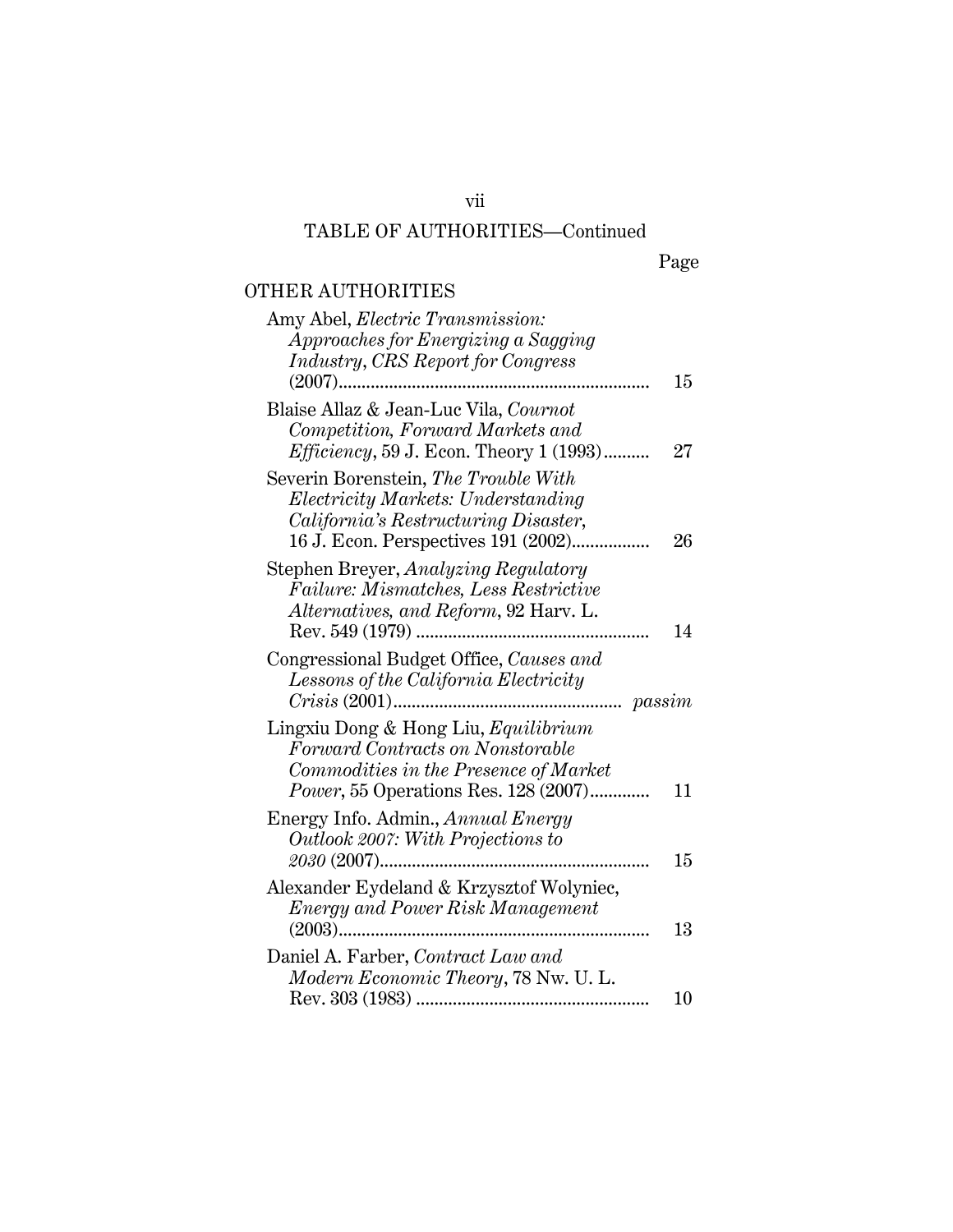# viii

## TABLE OF AUTHORITIES—Continued

| Page |
|------|
|      |

| FERC, 2004 State of the Markets Report                                              |
|-------------------------------------------------------------------------------------|
| $(2005)$<br>13, 16                                                                  |
| FERC, Staff Report to the Federal Energy                                            |
| Regulatory Commission on the Causes                                                 |
| of Wholesale Electric Pricing Abnor-                                                |
| malities in the Midwest During June                                                 |
| 13                                                                                  |
| L.L. Fuller & William R. Perdue, Jr., The                                           |
| <i>Reliance Interest in Contract Damages,</i>                                       |
| 10                                                                                  |
| Hélyette Geman, Commodities and                                                     |
| 25                                                                                  |
| Kenneth W. Hansen, <i>PRI</i> and the Rise                                          |
| (and Fall?) of Private Investment in                                                |
| <i>Public Infrastructure, in International</i>                                      |
| Political Risk Management: The Brave                                                |
| New World 75 (Theodore H. Moran                                                     |
| 25                                                                                  |
| Scott M. Harvey & William W. Hogan,                                                 |
| Market Power and Market Simulations                                                 |
| (2002), available at http://ksghome.                                                |
| 22                                                                                  |
|                                                                                     |
| Scott M. Harvey & William W. Hogan,                                                 |
| Market Power and Withholding (2001),<br><i>available at http://ksghome.harvard.</i> |
| 22                                                                                  |
|                                                                                     |
| John C. Hull, Options, Futures, and                                                 |
| Other Derivatives (6th ed. 2006) 4, 10, 11, 30                                      |
| Paul L. Joskow, California's Electricity                                            |
| Crisis, 17 Oxford Rev. Econ. Pol'y 365                                              |
| 3, 4, 5                                                                             |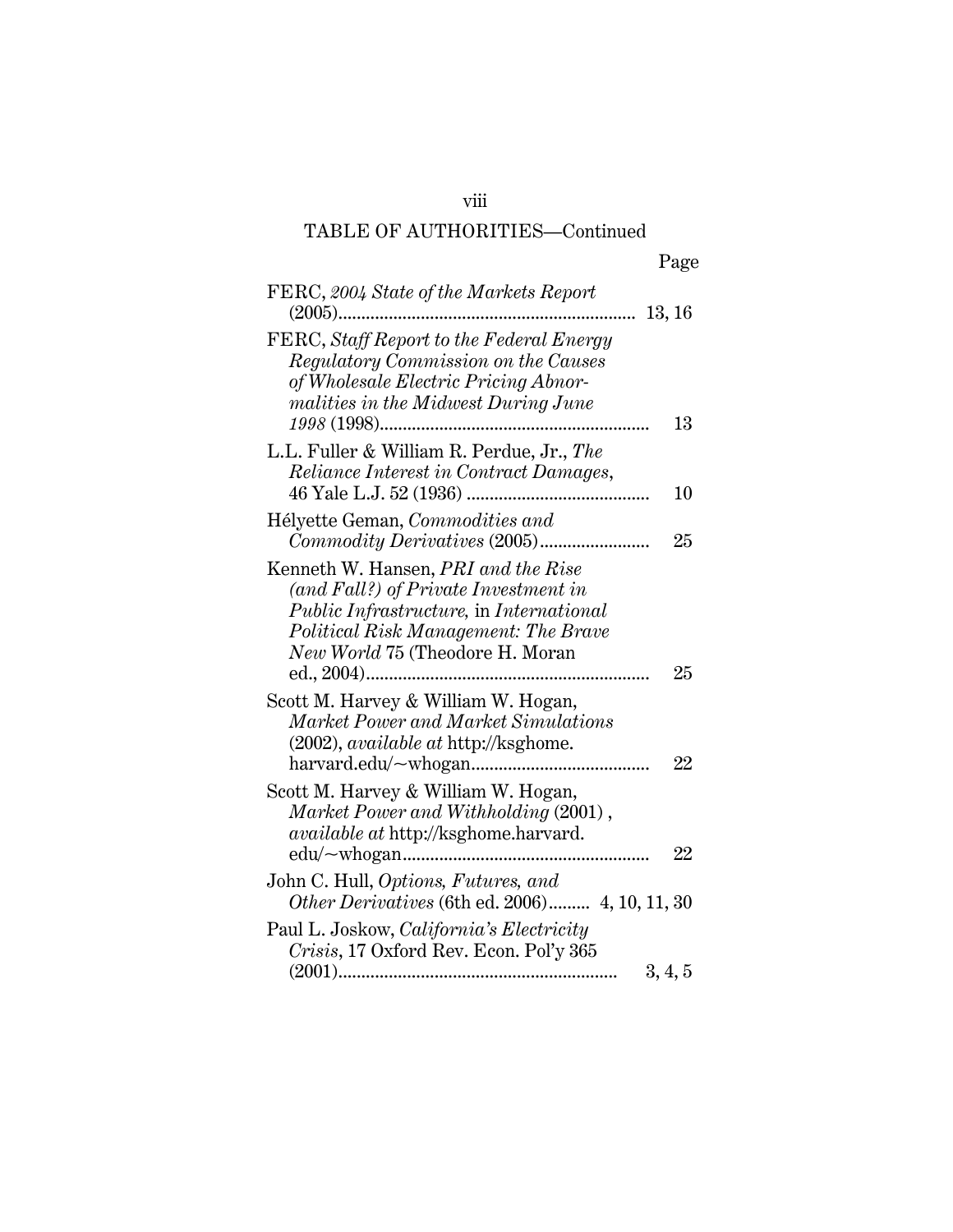## TABLE OF AUTHORITIES—Continued

| Page |
|------|
|      |

| Paul L. Joskow & Edward Kahn,                  |
|------------------------------------------------|
| A Quantitative Analysis of Pricing             |
| Behavior in California's Wholesale             |
| <i>Electricity Market During Summer</i>        |
| 23                                             |
| Lawrence J. Makovich, California Power         |
| Crisis Aftershock: The Potential               |
| Modification of Western Power                  |
| Contracts (2007), available at http://         |
| www2.cera.com/westernpowercontracts 15, 22     |
| Robert J. Michaels & Jerry Ellig, <i>Price</i> |
| Spike Redux: A Market Emerged,                 |
| Remarkably Rational, Public Utilities          |
| Fortnightly, Feb. 1, 1999, available at        |
| http://www.pur.com/pubs/3132.cfm<br>$22\,$     |
| Richard J. Pierce, Reconsidering the Roles     |
| of Regulation and Competition in the           |
| Natural Gas Industry, 97 Harv. L. Rev.         |
| 18                                             |
| Richard J. Pierce, Jr., Completing the         |
| Process of Restructuring the Electricity       |
| Market, 40 Wake Forest L. Rev. 451             |
| 27                                             |
| Richard J. Pierce, Jr., How Will the           |
| California Debacle Affect Energy               |
| Deregulation?, 54 Admin. L. Rev. 389           |
| $$ passim                                      |
| Richard A. Posner, Economic Analysis of        |
| 10                                             |
|                                                |

ix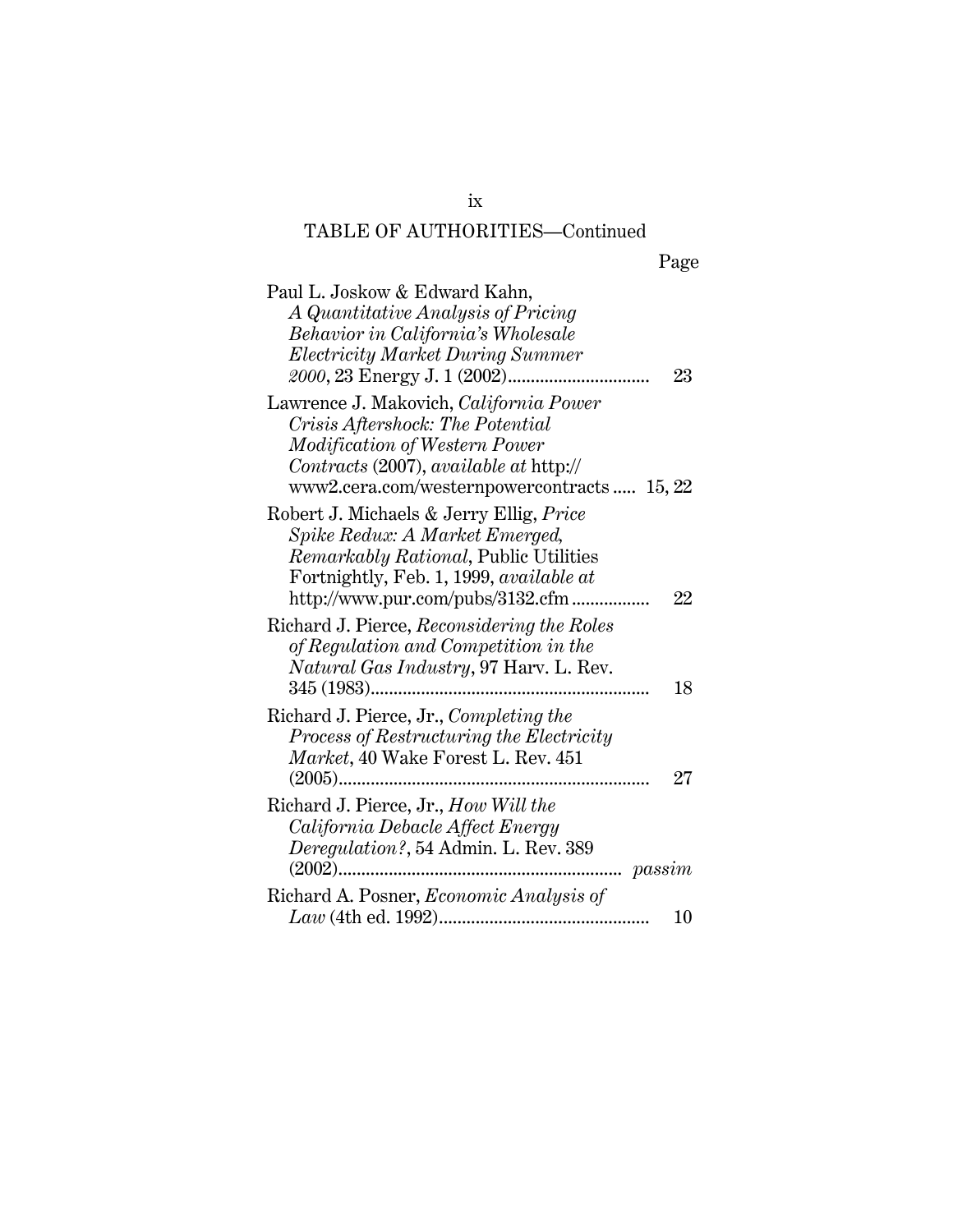## TABLE OF AUTHORITIES—Continued

| Page |
|------|
|      |

| Hany A. Shawky et al., A First Look at the<br><i>Empirical Relation Between Spot and</i><br><i>Futures Electricity Prices in the United</i><br>States, 23 J. Futures Markets 931 (2003) 11, 12 |    |
|------------------------------------------------------------------------------------------------------------------------------------------------------------------------------------------------|----|
| Petter Skantze & Marija Ilic, The Joint<br>Dynamics of Electricity Spot and<br>Forward Markets: Implications on<br>Formulating Dynamic Hedging<br><i>Strategies</i> (MIT Energy Lab. Report,   | 30 |
| Adam Smith, The Wealth of Nations<br>(Edwin Cannan ed., Bantam Dell 2003)                                                                                                                      | 9  |
| David B. Spence, The Politics of Electricity<br>Restructuring: Theory vs. Practice,<br>40 Wake Forest L. Rev. 417 (2005)  11, 14                                                               |    |
| Steven Stoft, Power System Economics:<br>Designing Markets for Electricity<br>17, 22, 27                                                                                                       |    |
| Stephen L. Teichler & Ilia Levitine, Long-<br>Term Power Purchase Agreements in a<br>Restructured Electricity Industry,<br>40 Wake Forest L. Rev. 677 (2005)                                   | 16 |
| Paul Twomey et al., A Review of the<br>Monitoring of Market Power (MIT Ctr.<br>for Energy & Envtl. Policy Research,<br>Working Paper No. 05-002, 2005)                                         | 23 |

x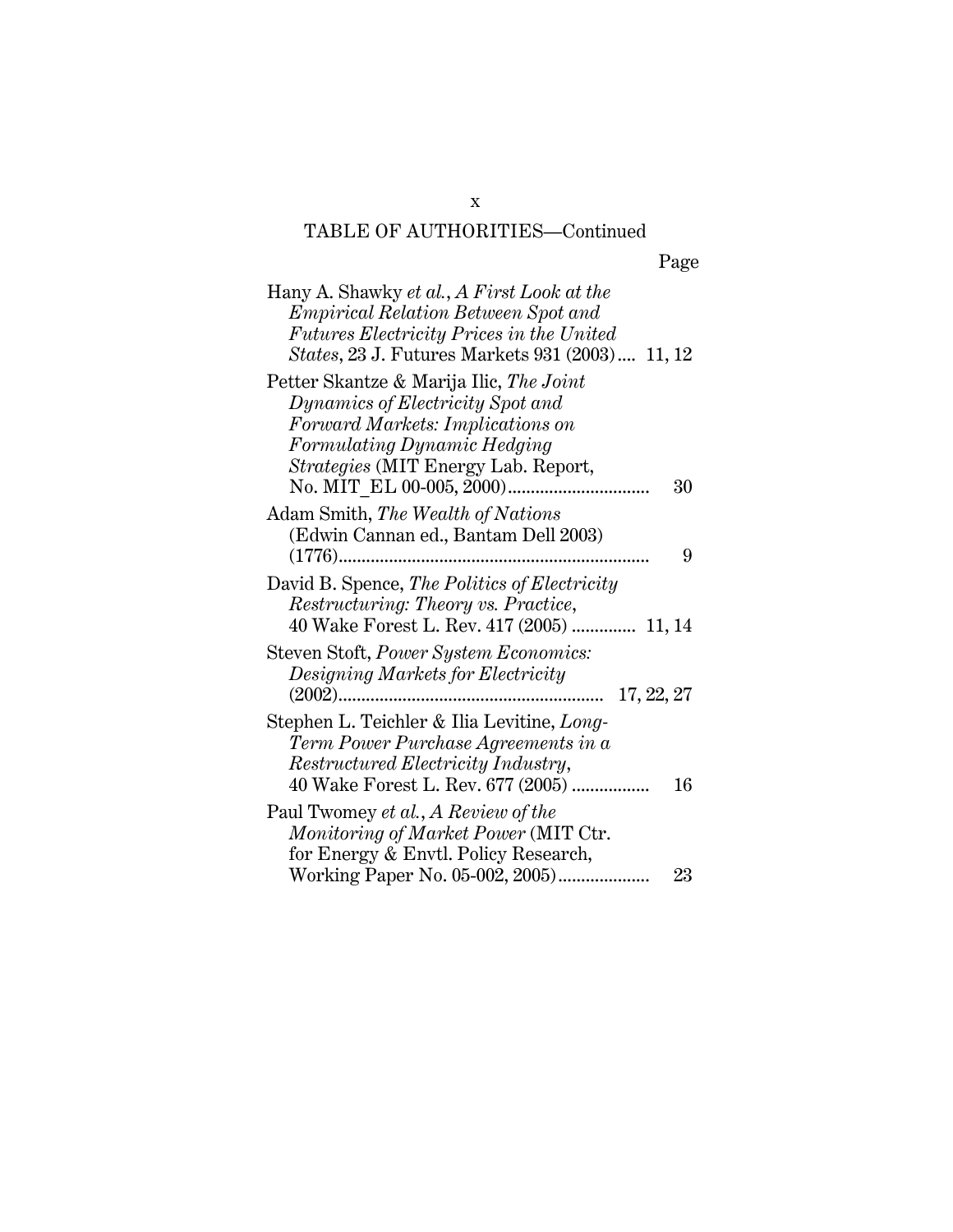# IN THE Supreme Court of the United States ————

## Nos. 06-1457, 06-1462 ————

MORGAN STANLEY CAPITAL GROUP INC.,  *Petitioner*, v.

PUBLIC UTILITY DISTRICT NO. 1 OF SNOHOMISH COUNTY, WASHINGTON, *ET AL.*,  $Respondents.$ 

CALPINE ENERGY SERVICES, L.P., *ET AL.*,  *Petitioners*, v.

PUBLIC UTILITY DISTRICT NO. 1 OF SNOHOMISH COUNTY, WASHINGTON, *ET AL.*,  $$ 

> **On Writ of Certiorari to the United States Court of Appeals for the Ninth Circuit**  ————

**BRIEF OF WILLIAM J. BAUMOL, COLIN C. BLAYDON, CHARLES J. CICCHETTI, JEFFREY A. DUBIN, FRANKLIN M. FISHER, ROBERT W. HAHN, JERRY A. HAUSMAN, WILLIAM W. HOGAN, JOSEPH P. KALT, PAUL R. KLEIN-DORFER, ROBERT J. MICHAELS, BRUCE M. OWEN, CRAIG PIRRONG, MICHAEL A. SALINGER, STEVEN M. SHAVELL, VERNON L. SMITH, RENÉ M. STULZ, JAMES L. SWEENEY, ROBERT D. WILLIG, AND CATHERINE D. WOLFRAM AS** *AMICI CURIAE* **IN SUPPORT OF PETITIONERS** ————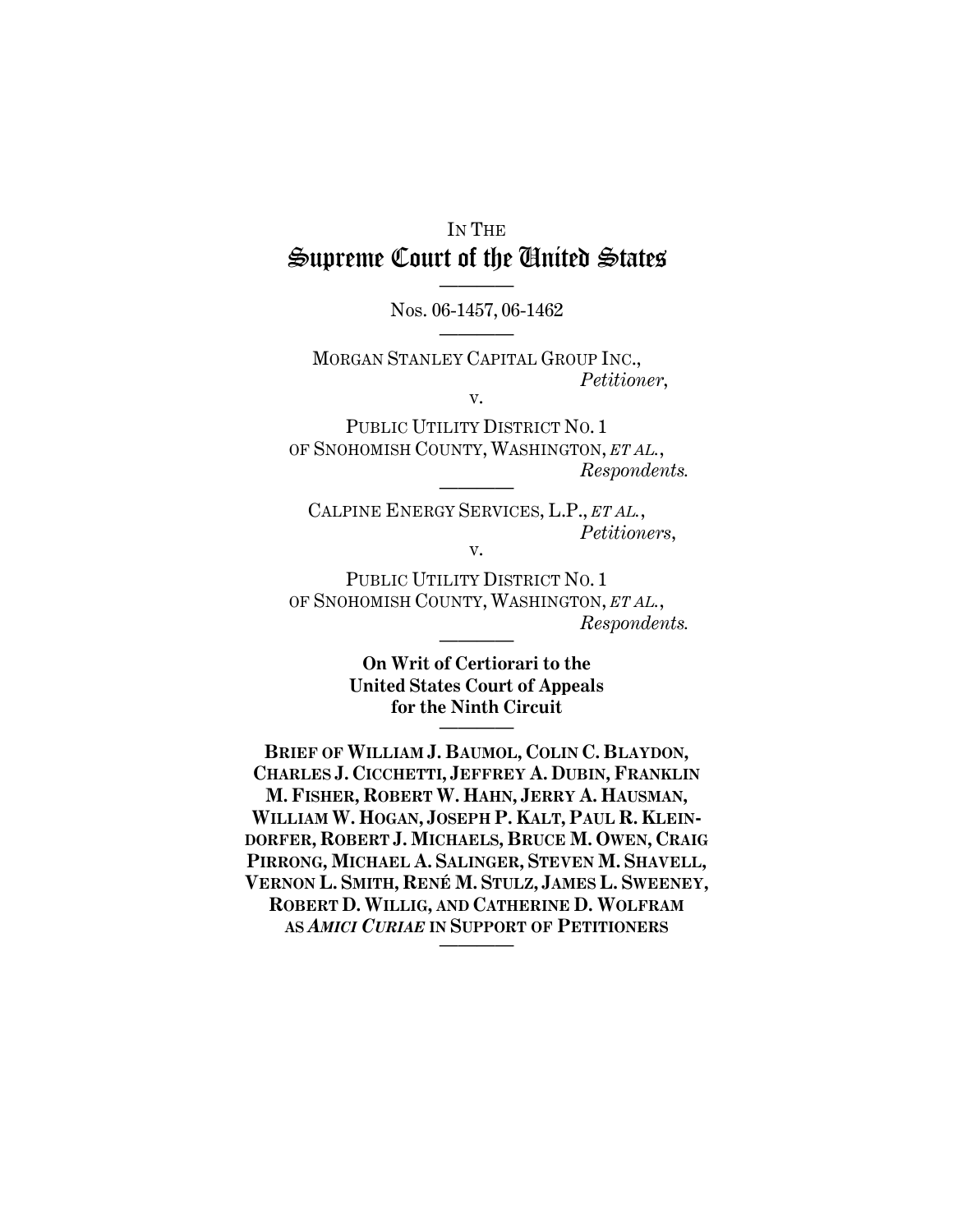### **INTEREST OF** *AMICI*

*Amici* are leading professors and scholars who teach and write on economic issues and are concerned about the economic effects that the decision below will have on contract certainty in commodities markets. Many have taught, researched, and published analyses of the economics of the electricity industry. Several have also testified in various proceedings about the nature, structure, and appropriate regulation of electricity markets. *Amici*  have a particular interest in the role and importance of contract certainty in promoting the proper functioning of markets such as the electricity market.

A summary of the qualifications and affiliations of the *amici* is provided as an appendix to this brief. See App., *infra*, 1a-4a. *Amici* file this brief as individuals and not on behalf of the institutions with which they are affiliated. None of the *amici* is being compensated in connection with this brief. $^1$ 

#### **BACKGROUND**

## **I. Suppliers Help Western Utilities Manage The Energy Crisis Through Long-Term Contracts**

This case concerns long-term contracts that were entered into during a period of extreme volatility in the Western electricity market. From mid-2000 through

-

<sup>&</sup>lt;sup>1</sup> The parties have consented to the filing of this brief, and their letters of consent have been filed with the Clerk of the Court. *Amici*  state that no counsel for a party authored this brief in whole or in part, and that no such counsel or party made a monetary contribution intended to fund the preparation or submission of the brief. Counsel's fees and expenses incurred to prepare this brief were paid by NRG Energy, Inc. NRG is the parent company of Cabrillo Power I LLC, El Segundo Power LLC, and Long Beach Generation LLC, which have filed a petition for a writ of certiorari (No. 06-1468) now pending before this Court. No other person or entity made a monetary contribution intended to fund the preparation or submission of this brief.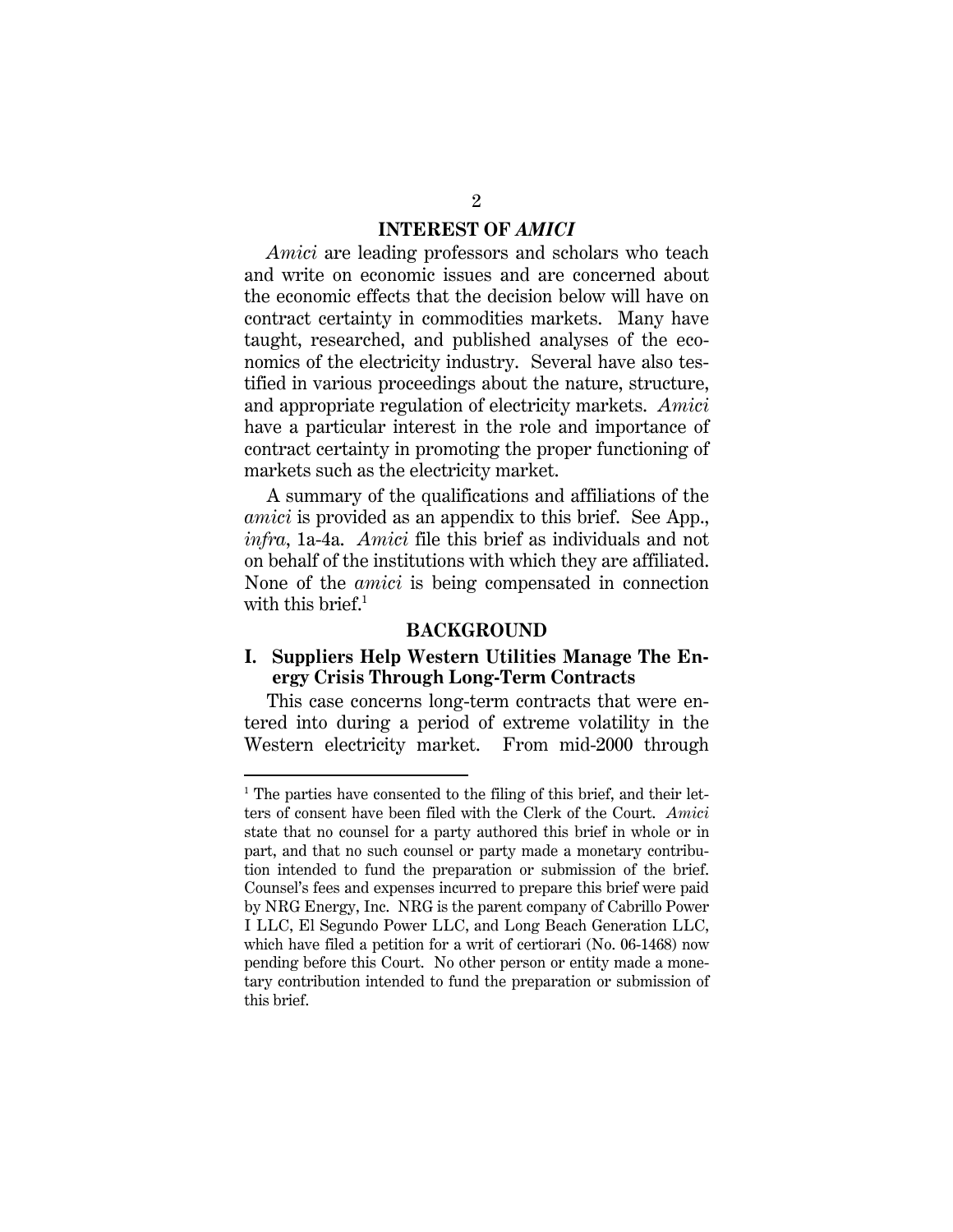mid-2001, electricity prices in California fluctuated substantially and reached unusually high levels. "Prices in California's competitive wholesale electricity market increased by 500 per cent between the second half of 1999 and the second half of 2000. For the first 4 months of 2001, wholesale spot prices averaged over \$300/MWh, ten times what they were in 1998 and 1999." Paul L. Joskow, *California's Electricity Crisis*, 17 Oxford Rev. Econ. Pol'y 365, 365 (2001).

As explained below, volatility is a common feature of electricity markets. The volatility during 2000 and 2001 was of unusual magnitude for a variety of reasons. High temperatures during the summer of 2000 drove up the demand for electricity sharply. See Congressional Budget Office, *Causes and Lessons of the California Electricity Crisis* 11-12 (2001). The drought in the Pacific Northwest in 2000 impeded the generation of hydroelectric power. See Richard J. Pierce, Jr., *How Will the California Debacle Affect Energy Deregulation?*, 54 Admin. L. Rev. 389, 399 (2002). High natural gas prices increased the cost of generating power. *Id*. at 397. California had done a poor job of adding generating capacity in the 1990s. *Id*. at 396. And California's regulatory structure created incentives for wholesalers to exercise market power on the spot market. See Congressional Budget Office, *supra*, at 23-24; Pierce, *supra*, at 400-401.

Two features of California's regulatory regime magnified the effect of those factors. First, California imposed a rate cap that limited the price utilities were allowed to charge consumers. See Cal. Pub. Util. Code § 368(a). That rate cap interfered with the ordinary, long-term price-demand relationship, causing demand to outstrip supply. See Pierce, *supra*, at 397.

Second, before the Western energy crisis, the California Public Utilities Commission had restricted the ability of wholesale electricity purchasers to enter into long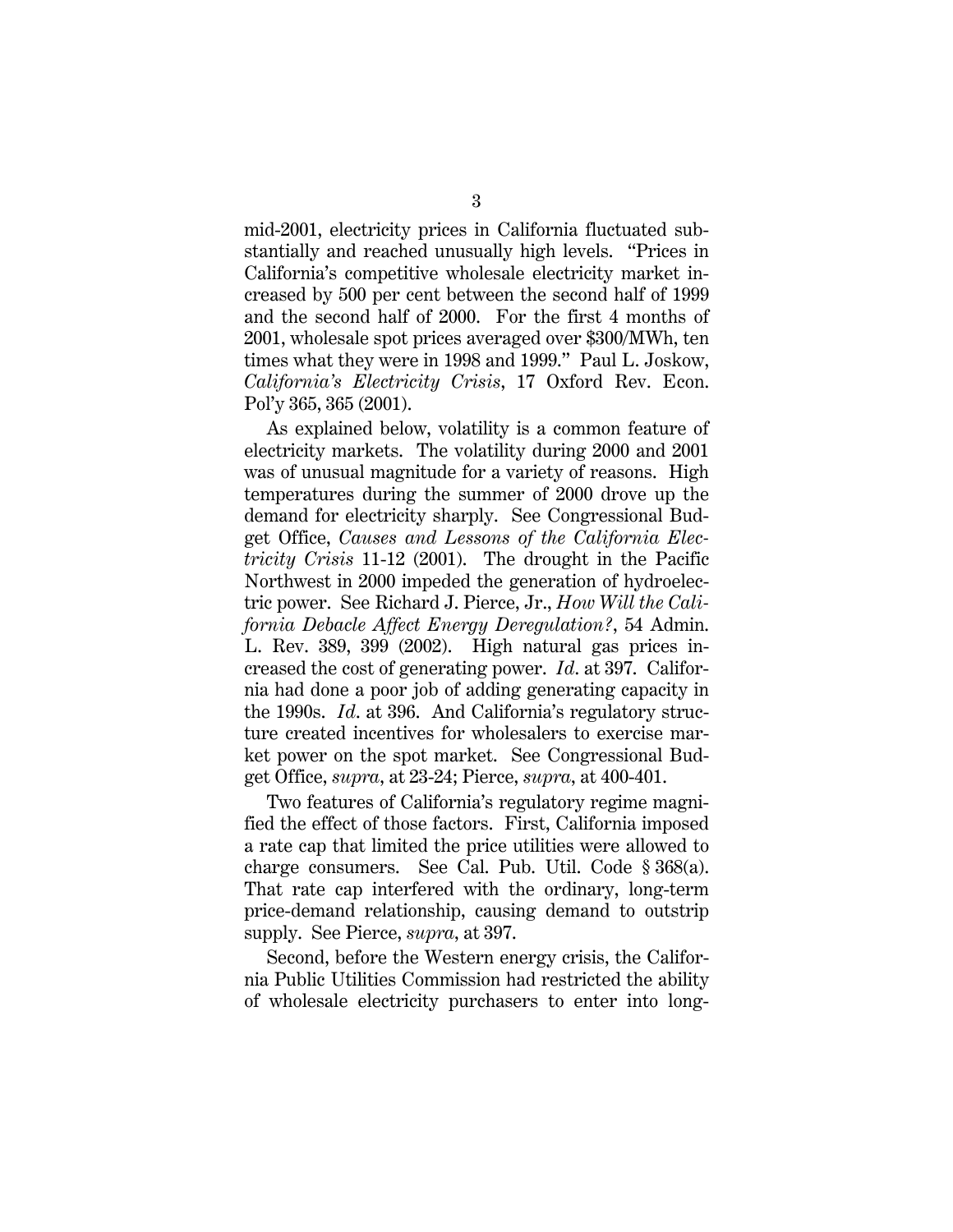term forward contracts. See *In re Cal. Power Exch. Corp.*, 245 F.3d 1110, 1116 (9th Cir. 2001). Generally, a buyer can purchase a commodity in one of two ways. It can purchase on the "spot" market, in which case it pays the going price in return for immediate delivery of the commodity. See John C. Hull, *Options, Futures, and Other Derivatives* 3-4 (6th ed. 2006). Alternatively, it can purchase on the "forward" market, in which case it enters into a long-term contract to pay for delivery of the commodity at a specified future date at a price fixed at the time of contracting. See *ibid.* By setting a fixed price in advance, forward contracts allow buyers to "hedge" their financial risk and ameliorate the effects of spot market volatility. See *id.* at 9-10. By restricting the use of long-term forward contracts, California impaired utilities' ability to manage risk and magnified the effect of the energy crisis: When prices rose, California utilities were forced to buy all their power at the increased price on the spot market, with no long-term supply at stable prices to buffer that impact. See Congressional Budget Office, *supra*, at 21-22.

This combination of consumer rate caps and extreme exposure to spot-market volatility had a substantial impact on California utilities. By the end of 2000, the utilities were losing around \$50 million a day. Joskow, *supra*, at 381. Following an investigation, FERC found that California's price cap and forward-contract restrictions had contributed substantially to that situation. The price cap, FERC observed, had "thwarted competitive opportunities for new participants to enter the market." *San Diego Gas & Elec. Co.* v. *Sellers of Energy & Ancillary Servs.*, 93 FERC ¶ 61,121, at 61,359 (2000). And the "exposure of California consumers to high prices c[ould] be traced directly to an over reliance on spot markets." *Ibid.* FERC concluded that "[a]n essential remedy is the elimination of rules that," by precluding utilities from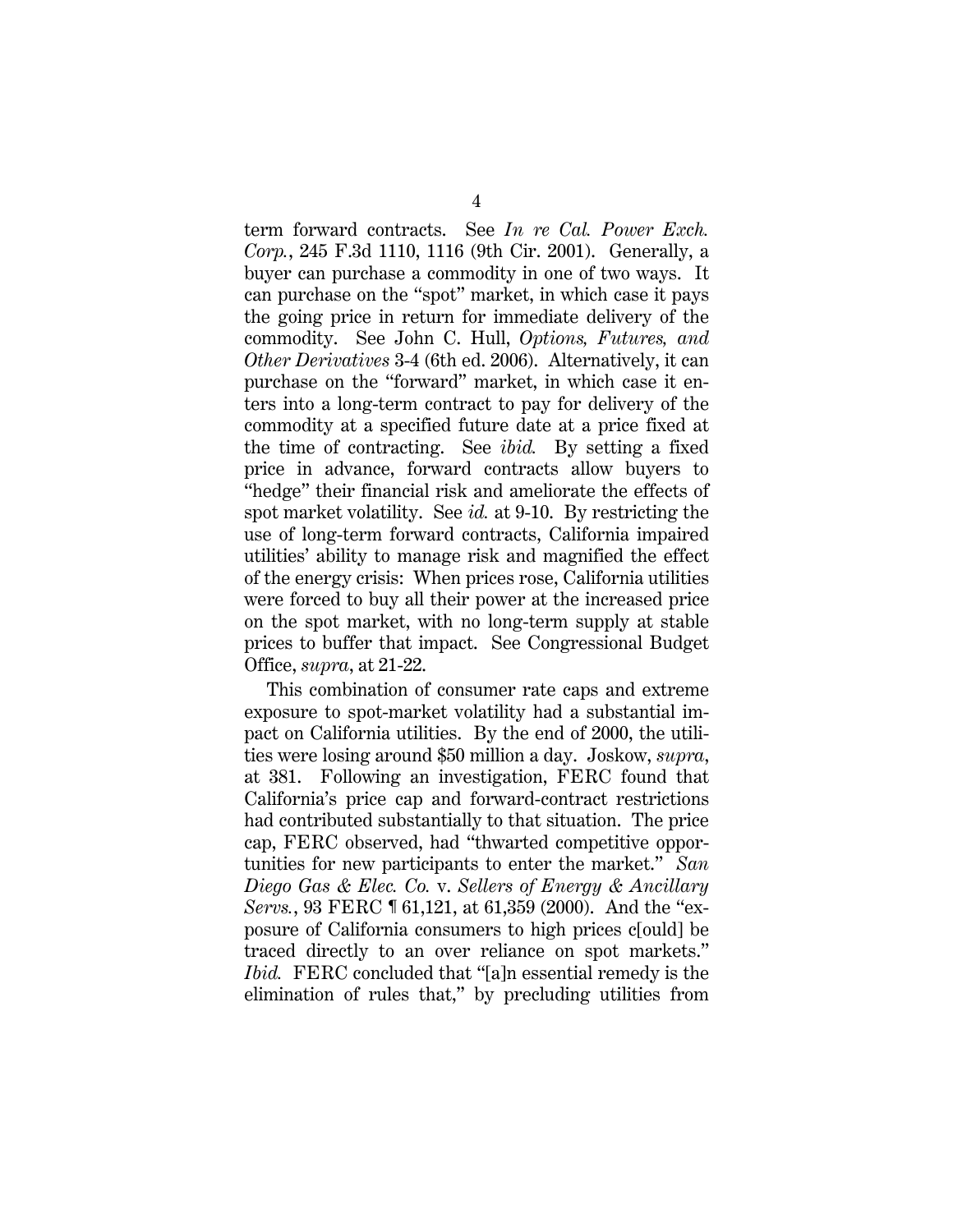"[m]oving significant amounts of wholesale transactions into forward markets," had "prevent[ed] market participants from managing their risks." *Ibid.* But "California government officials did nothing during the year 2000 to respond to the emerging crises." Joskow, *supra*, at 382. In December, FERC issued another order, emphasizing that "eliminating any mandated reliance on the spot market represents the *single most important aspect of wholesale market reform*." *San Diego Gas & Elec. Co.* v. *Sellers of Energy & Ancillary Servs.*, 93 FERC ¶ 61,294, at 61,999 (2000) (emphasis added).

That same month, utilities like Snohomish sought to enter into long-term contracts. Pet. App. 26a. In February 2001, California authorized its Department of Water Resources ("CDWR") to purchase energy for its collapsing utilities. *Id.* at 28a. CDWR became the dominant buyer of electricity in California markets. After significant negotiations, it agreed to several long-term contracts that ranged in price and duration. See *Pub. Utils. Comm'n* v. *Sellers of Long Term Contracts*, 99 FERC ¶ 61,087, at 61,377 (2002).

The forward prices at which suppliers offered those long-term contracts were well below the then-prevailing spot prices. See Pierce, *supra*, at 403; Pet. App. 26a-31a. By agreeing to those contracts, CDWR gained several advantages. First, if spot prices rose further (or even stayed at the same level), the long-term contracts would provide a substantial financial benefit by allowing CDWR to receive electricity at prices lower than those prevailing in the spot market. Second, even if spot prices fell, the contracts would have permitted CDWR to reduce risk by allowing it to know, in advance, how much it would have to pay.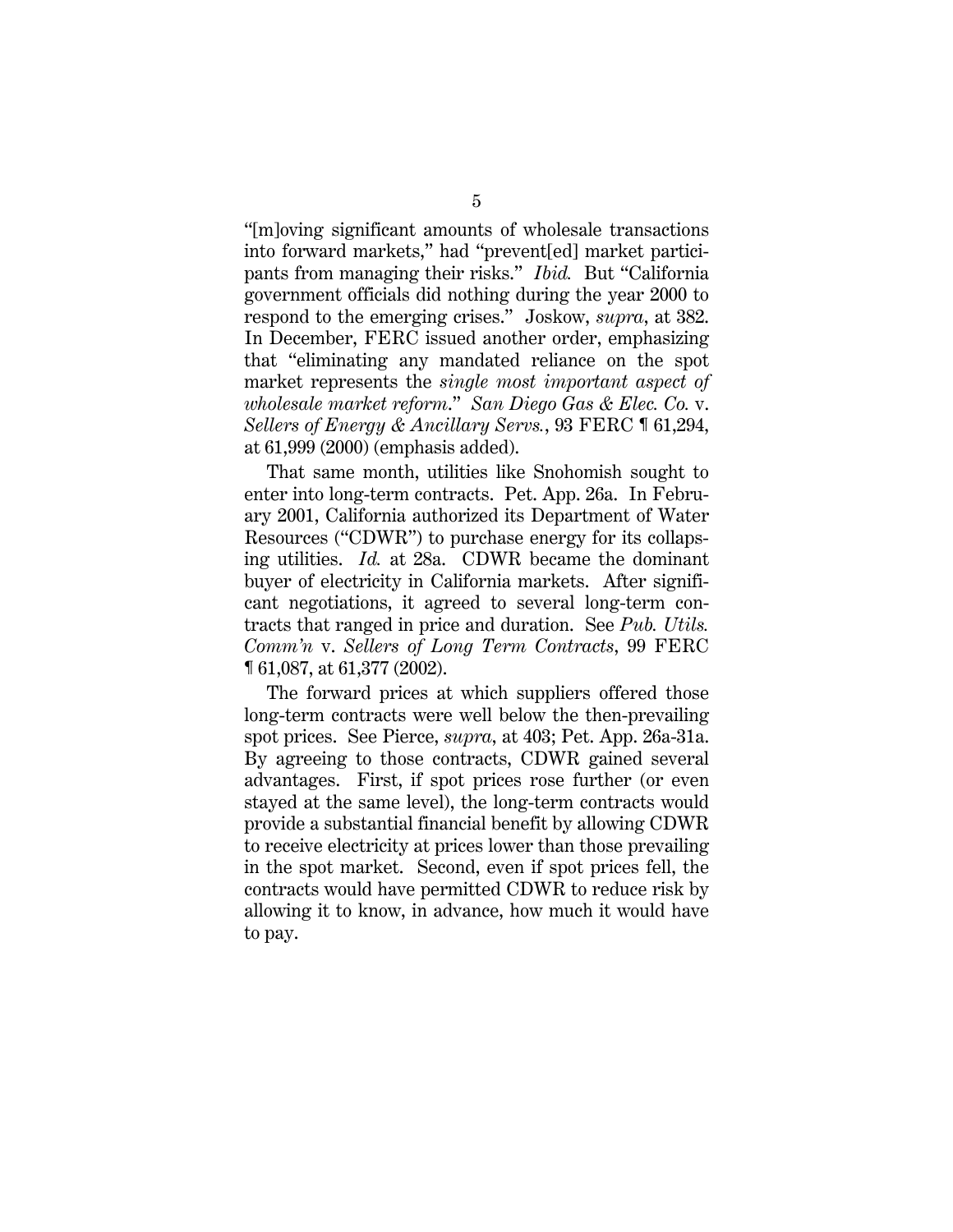#### **II. The Utilities Seek To Abrogate Their Contracts**

After the Western energy crisis subsided, spot prices fell. As a result, the forward prices fixed in the long-term contracts were no longer below the prevailing spot prices. See Pierce, *supra*, at 403. A number of buyers commenced proceedings at FERC to modify their contracts. Pet. App. 2a.

FERC resolved those challenges in light of two decisions of this Court that, for half a century, have provided the framework for such claims. See *United Gas Pipe Line Co.* v. *Mobile Gas Serv. Corp.*, 350 U.S. 332 (1956); *FPC* v. *Sierra Pac. Power Co.*, 350 U.S. 348 (1956). The *Mobile-Sierra* doctrine prohibits FERC from setting aside contractually agreed-upon rates as "unjust or unreasonable" unless the rate "conflict[s] with the public interest." *Mobile*, 350 U.S. at 345. Because "[t]he regulatory system created by the [Federal Power] Act is premised on contractual agreements voluntarily devised by the regulated companies[,] it contemplates abrogation of these agreements *only in circumstances of unequivocal public necessity*." *In re Permian Basin Area Rate Cases*, 390 U.S. 747, 822 (1968) (emphasis added).

FERC investigated respondents' claims and found that "there is nothing in the record before the ALJ, in the Staff Final Report, or in the 100-Day Discovery Proceeding evidence to support a finding that there was market manipulation *specific to* the long-term contracts at issue here." *Nev. Power Co.* v. *Enron Power Mktg., Inc.*, 103 FERC ¶ 61,353, at 62,399 (2003); see also *Pub. Utils. Comm'n* v. *Sellers of Long Term Contracts*, 103 FERC ¶ 61,354, at 62,418 (2003); *Nev. Power Co.* v. *Enron Power Mktg., Inc.*, 105 FERC ¶ 61,185, at 61,982 (2003) (on rehearing). FERC stated that respondents' "only basis for contract modification is their dissatisfaction with the bargain," and that, "because there is no evidence of unfairness, bad faith, or duress in the original negotia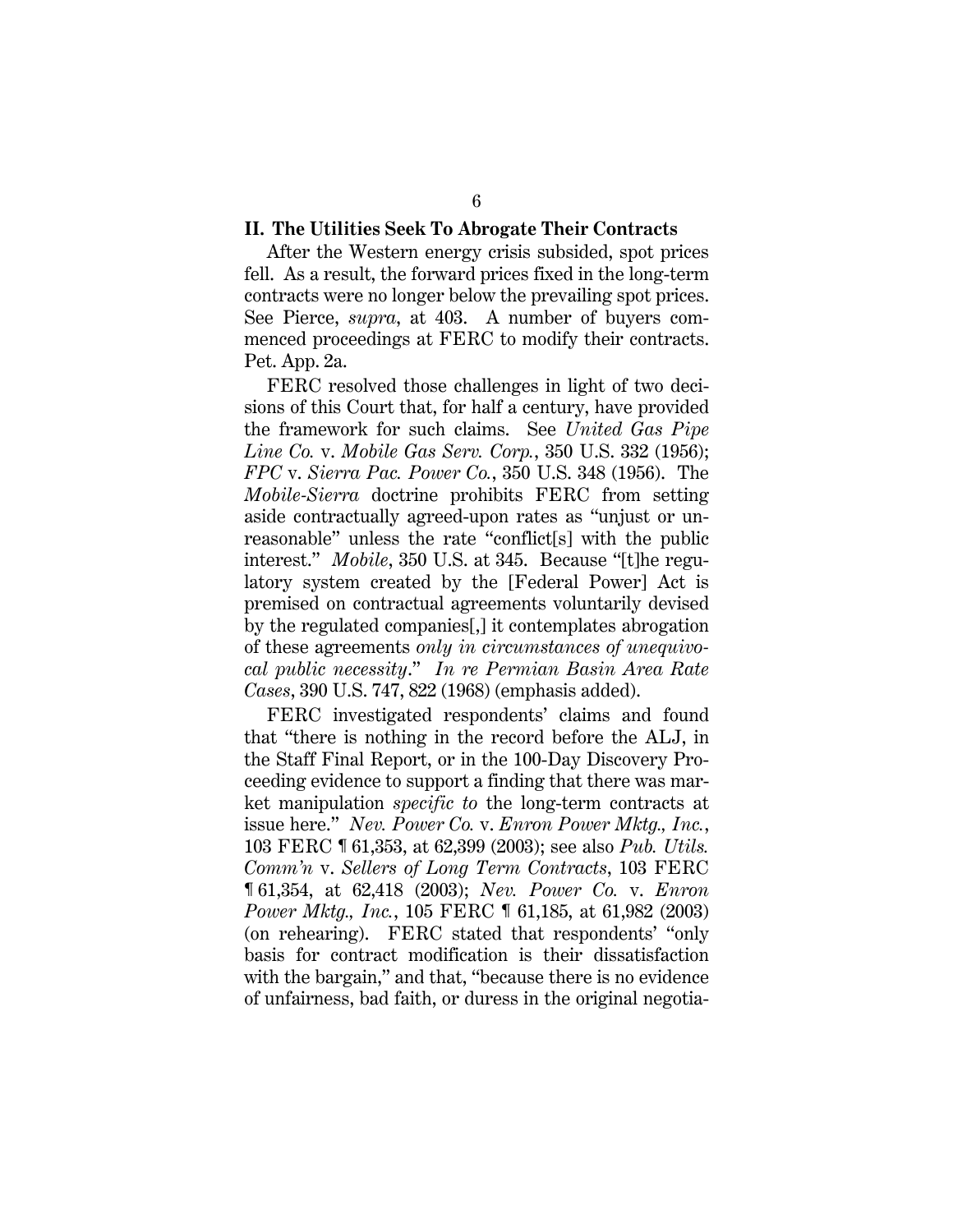tions, [respondents] are not entitled to change their bargains." *Nev. Power Co.*, 103 FERC at 62,399-400. Accordingly, FERC refused to abrogate the contracts.

## **III. The Ninth Circuit's Decision**

The Ninth Circuit granted respondents' petition for review. Pet. App. 1a-67a. It held that *Mobile-Sierra* would not apply to market-based contracts unless FERC had made a prior determination "that the challenged contract was initially formed free from the influence of improper factors, such as market manipulation, the leverage of market power, or an otherwise dysfunctional market." *Id.* at 57a. The Ninth Circuit did not define what it meant for a market to be "dysfunctional." Nor did it limit the inquiry into misconduct by the parties to the contract themselves. As the court noted, "the local utilities do not allege that the energy companies manipulated their negotiations of the contracts here at issue," but merely "challenge[d] the *context*, not the conduct, of those negotiations." *Id.* at 59a. The Ninth Circuit, moreover, held that a contract could be abrogated even if both contracting parties were aware of the existence of manipulation in the spot market, so long as the "*full scale* of spot market manipulation and forward market dysfunction was not nearly *as fully known* as it is today." *Pub. Utils. Comm'n* v. *FERC*, 474 F.3d 587, 595 (9th Cir. 2006) (emphasis added).

The Ninth Circuit then held that, even when *Mobile-Sierra* applies, the standard for abrogation depends on whether the price is alleged to be too high or too low. For "high price" challenges, the court declared, a contract price may be set aside if it falls above a " 'zone of reasonableness' and results in retail rates higher than would be the case if that zone were not exceeded." Pet. App. 65a. The court stated that a more demanding standard would apply if a seller claimed that a contract price was too low. *Id.* at 62a-64a. The court remanded to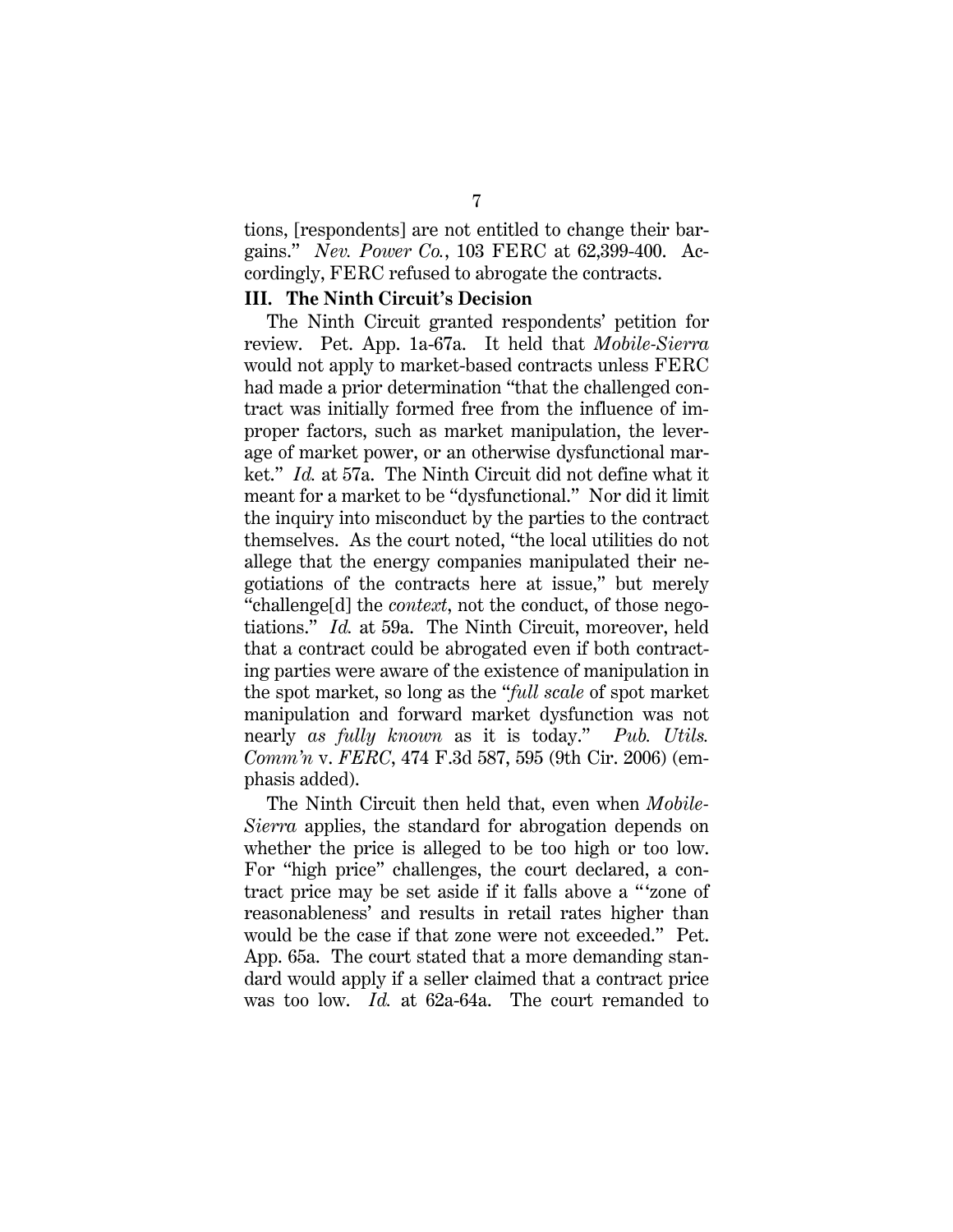FERC for an application of the new standards it had announced. *Id.* at 66a-67a.

#### **SUMMARY OF ARGUMENT**

Economists have long recognized that certainty of contract is essential to a healthy economy. Long-term forward contracts, in particular, help reduce financial risk. Those contracts can only accomplish that goal, however, if parties know the contracts will be enforced.

That certainty is especially important in energy markets. Because electricity cannot be stored in large quantities, electricity prices are inherently volatile. Longterm forward contracts allow buyers and sellers to insulate themselves from those price swings, hedging financial risk for both parties. The contracts also guarantee future revenue streams that help electricity producers obtain financing needed to develop necessary infrastructure. Those benefits of long-term forward contracts cannot accrue in a legal environment where parties cannot be sure their contracts will be enforced. The Ninth Circuit's approach threatens important tools for managing risk in the energy industry.

The Ninth Circuit's approach is particularly pernicious where, as here, long-term contracts are entered into during a market crisis. Long-term contracts are a *remedy*  for crisis conditions because they allow buyers to reduce the risk posed by extreme volatility in spot markets. Sellers cannot be expected to enter into long-term contracts during a crisis—forgoing profits they would otherwise make by selling in spot markets—if their contracts will not be respected.

From an economic and policy standpoint, long-term energy contracts should be abrogated only in truly exceptional circumstances. The mere fact that a price seems too high in retrospect does not justify abrogating contracts voluntarily agreed to by sophisticated buyers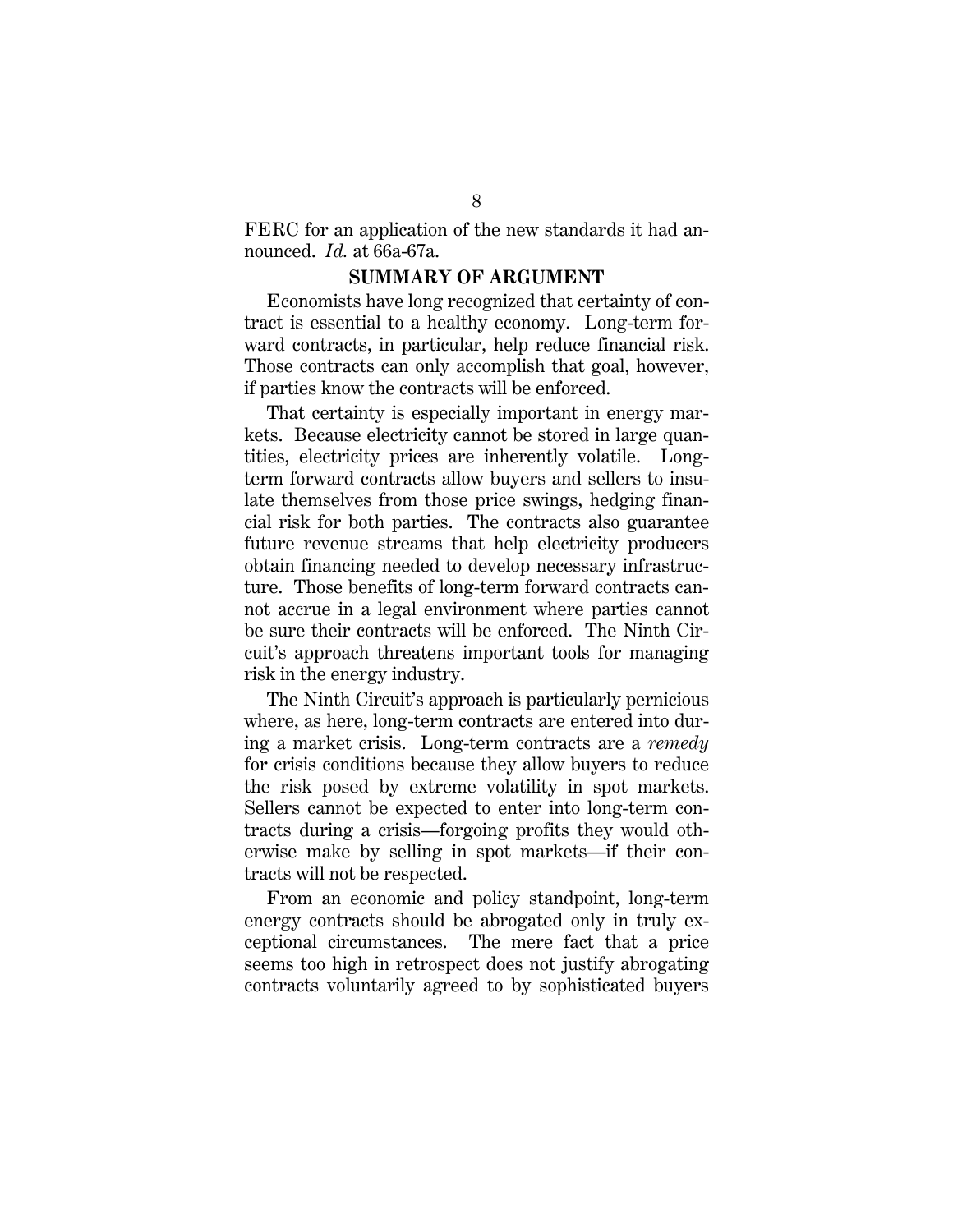and sellers. Nor do generalized claims of "market dysfunction" at the time the contract was formed. The term "market dysfunction" has no fixed meaning and, in cases like this one, is all too easily invoked to seek abrogation of contracts that were formed precisely when certainty is needed most—in crisis conditions, where the stability provided by long-term commitments is crucial. Finally, while fraud or manipulation *by one of the contracting parties themselves* might justify abrogation *if the misconduct specifically involved the long-term contract at issue*, there are already ample remedies for misconduct of that nature, and there is thus no need to craft new regulatory exceptions to contract certainty.

#### **ARGUMENT**

## **I. CERTAINTY OF LONG-TERM ENERGY CON-TRACTS IS OF PARAMOUNT IMPORTANCE**

Since the time of the Nation's founding, most of the economic activity essential to the national welfare has been based on voluntary agreements among individuals. Those agreements would be meaningless without effective means to enforce them.

## **A. Contract Certainty Is Fundamental To The Nation's Economic Success**

Centuries ago, Adam Smith recognized that certainty of contract is essential to economic development. Contracting in the face of uncertain enforcement, he argued, made voluntary agreements too risky to be worthwhile: "When the law does not enforce the performance of contracts," he explained, "it puts all borrowers nearly upon the same footing with bankrupts \* \* \* ." Adam Smith, *The Wealth of Nations* bk. I, ch. IX, at 133 (Edwin Cannan ed., Bantam Dell 2003) (1776).

The Framers likewise understood the necessity of contract stability. They considered the sanctity of contracts so important that they included a clause in the Constitu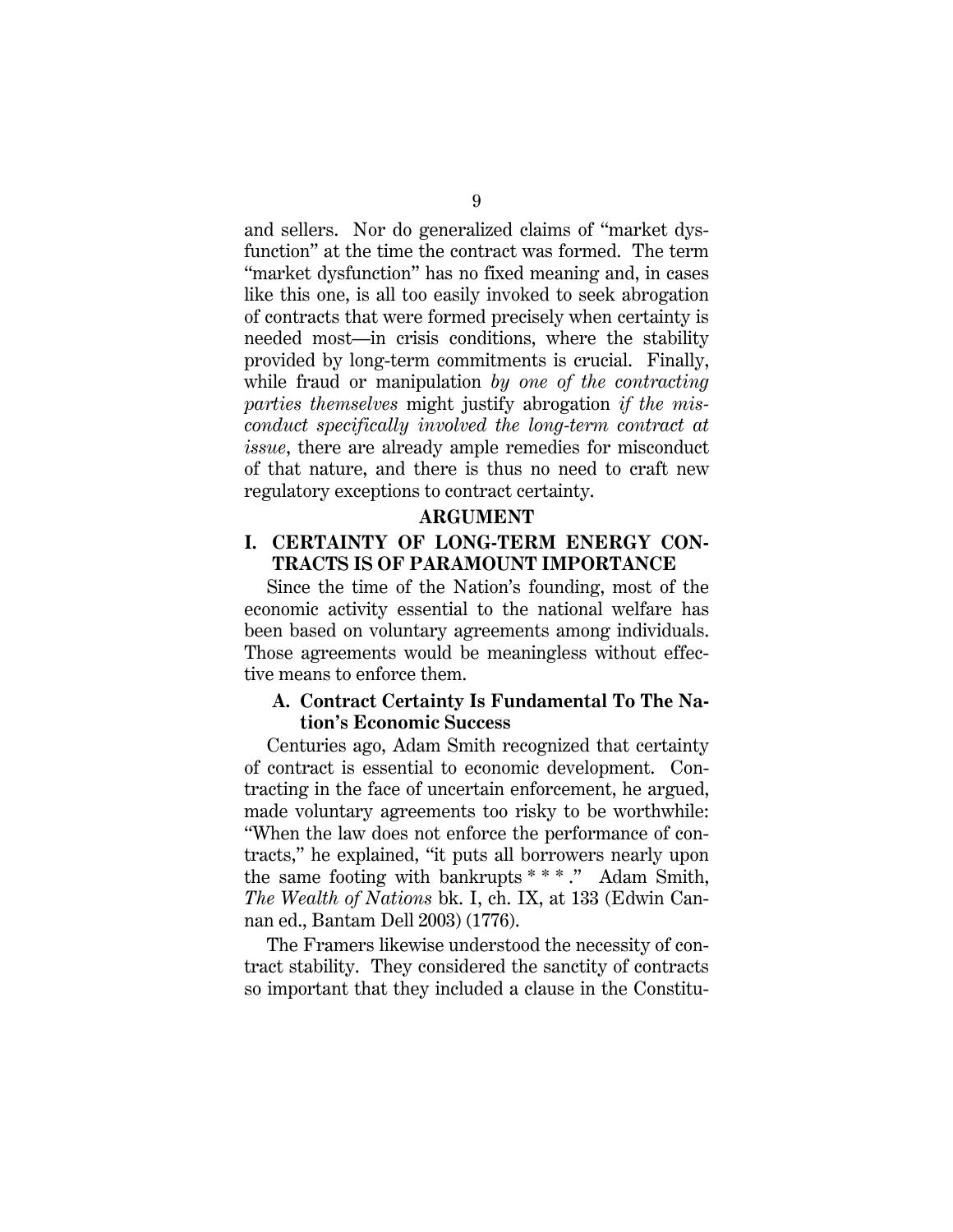tion specifically prohibiting contract abrogation: "No state shall  $***$  pass any  $***$  law impairing the obligation of contracts." U.S. Const. art. I, § 10, cl. 1. And Congress later recognized that the right to enter into enforceable contracts is a necessary component of full economic participation, when it provided that all citizens "shall have the same right \* \* \* to make and enforce contracts" regardless of race. Civil Rights Act of 1866, ch. 31, § 1, 14 Stat. 27, 27.

Modern economists have since elaborated on those themes, but the basic principle remains the same: The "fundamental function of contract law" is to "encourage the optimal timing of economic activity" by "deter[ring] people from behaving opportunistically toward their contracting parties." Richard A. Posner, *Economic Analysis of Law* 91 (4th ed. 1992); see also Daniel A. Farber, *Contract Law and Modern Economic Theory*, 78 Nw. U. L. Rev. 303, 315 (1983); L.L. Fuller & William R. Perdue, Jr., *The Reliance Interest in Contract Damages*, 46 Yale L.J. 52, 59 (1936). That function cannot be accomplished without effective means for enforcement. As this Court has stated: "Market efficiency requires effective means to enforce private agreements." *Am. Airlines, Inc.* v. *Wolens*, 513 U.S. 219, 230 (1995).

## **B. Contract Certainty Is Especially Important For Long-Term Forward Contracts**

Contract certainty is particularly important where long-term forward contracts are at issue. As explained above, p. 4, *supra*, commodity buyers and sellers often enter into long-term forward contracts to manage risk. A forward contract is an agreement for the delivery of a commodity in the future at a specified price. See Hull, *supra*, at 3-4. By agreeing to a fixed price ahead of time, rather than waiting to purchase the commodity at some unknown price in the spot market, buyers can "hedge" their financial risks. See *id.* at 9-10. Sellers correspond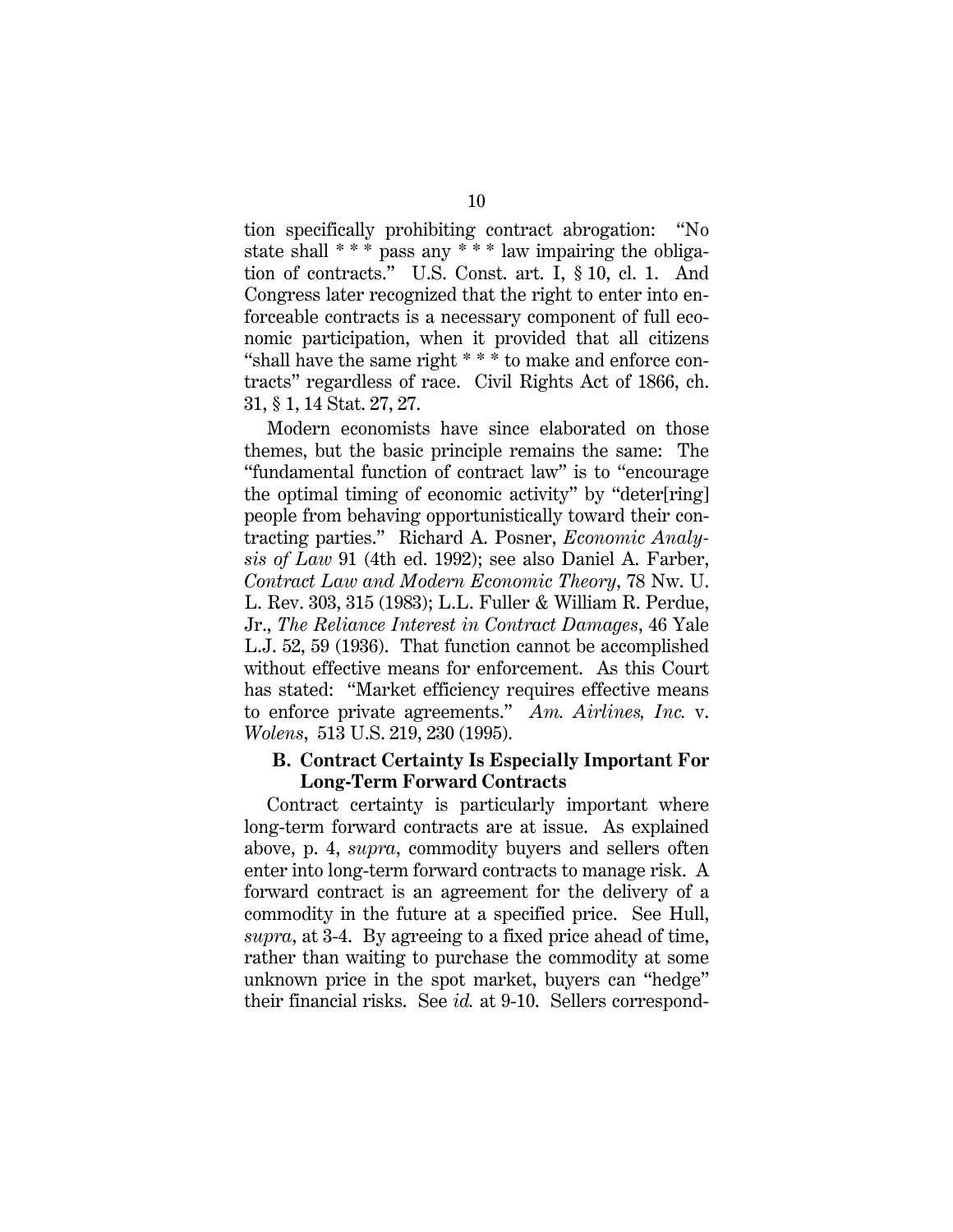ingly gain the certainty of a guaranteed income stream regardless of changes in demand. See *ibid.* Forward contracts thus are all about providing certainty—avoiding risk—for both sides.

Because risk avoidance is desirable in its own right, firms will often enter into long-term contracts even where the contracts are not expected to save the purchaser money in comparison to buying exclusively on the spot market. See Hull, *supra*, at 9-10; Lingxiu Dong & Hong Liu, *Equilibrium Forward Contracts on Nonstorable Commodities in the Presence of Market Power*, 55 Operations Res. 128 (2007); David B. Spence, *The Politics of Electricity Restructuring: Theory vs. Practice*, 40 Wake Forest L. Rev. 417, 438 (2005). Indeed, if firms are sufficiently risk averse, they may be willing to pay more under a long-term contract than they expect to pay on the spot market. See Hany A. Shawky *et al*., *A First Look at the Empirical Relation Between Spot and Futures Electricity Prices in the United States*, 23 J. Futures Markets 931, 941-942 (2003).

Forward markets cannot function, however, if parties are unsure whether the contract will be enforced. The terms of a forward contract will often become onerous for one of the parties during the life of the contract: If spot prices fall, the buyer may wish to purchase on the spot market rather than fulfill its bargain to purchase at the agreed-upon price. Conversely, if spot prices rise, the seller may wish it could renege. Unless each party knows at the outset that the other will almost always be bound by the contract, neither would have any incentive to agree to the forward contract in the first place, and the risk-reducing benefits of long-term forward contracts would be lost.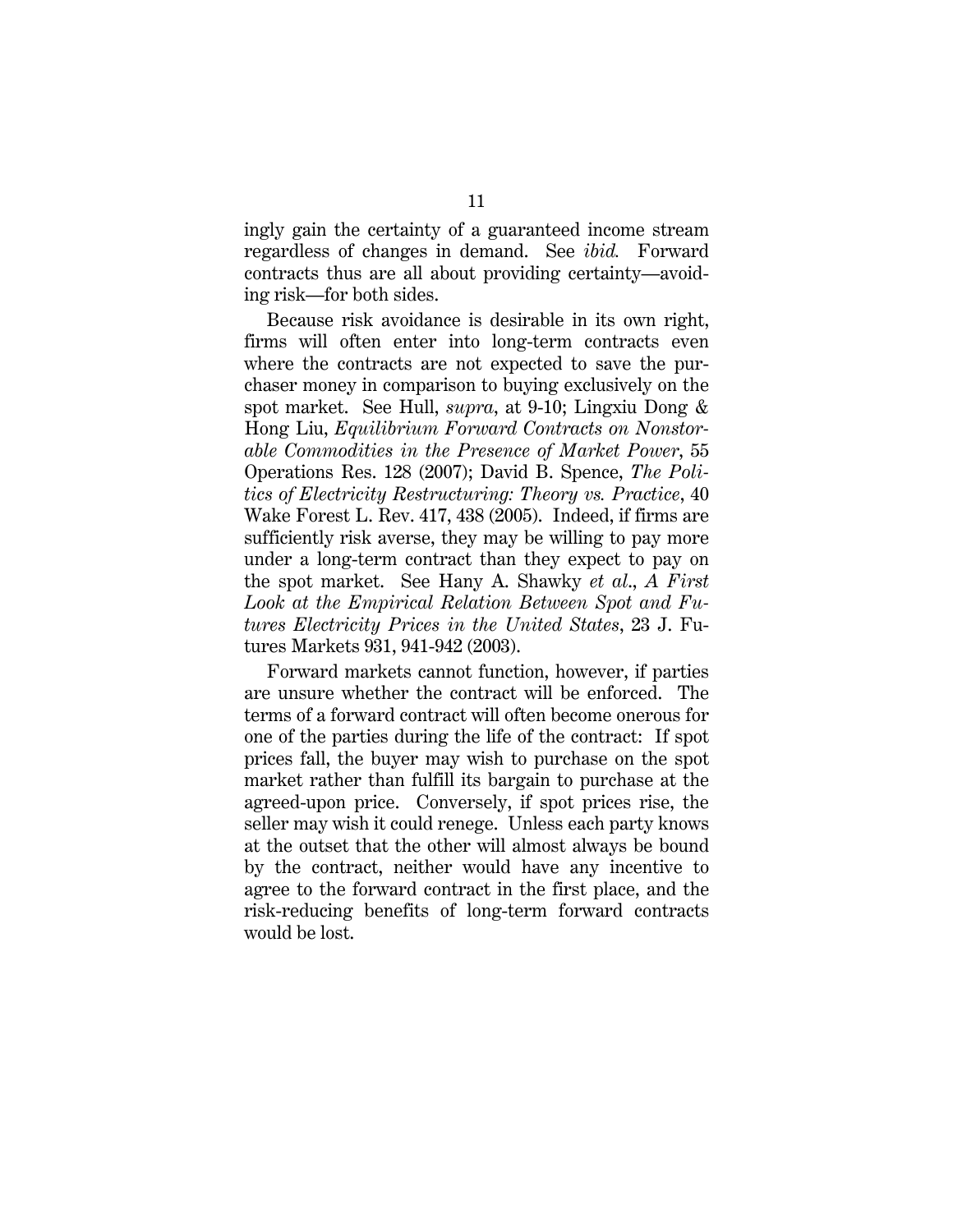## **C. Contract Certainty Is Especially Important In The Energy Industry**

The need to manage risk by ensuring contract certainty is particularly important in the energy industry. Energy markets are inherently volatile. Because dramatic price swings threaten substantial financial risks for buyers and sellers, enforceable forward contracts are particularly important to hedge risk in those markets. The energy industry, moreover, is exceedingly capitalintensive, requiring enormous outlays for infrastructure development that may take years or decades to recoup. Contracts—particularly long-term forward contracts are indispensable to provide the certainty necessary to encourage such enormous long-term investments.

### 1. *Price Volatility in Energy Markets Makes Contract Stability Critical*

Contract certainty is crucial in the electric industry because of the inherently volatile nature of electricity spot markets. Multiple factors contribute to that volatility. Unlike other commodities, energy cannot be economically stored in large quantities. See Shawky *et al*., *supra*, at 932. As a result, supply and demand must be in constant equilibrium—there is no electricity inventory that could be used to meet sharp increases in demand. Additionally, the demand for electricity is extremely inelastic in the short term, even though a wide variety of unpredictable factors such as temperature may cause wild fluctuations in usage. As a result, a "properlyfunctioning, fully-competitive electricity market is likely to yield market prices that vary by a factor of ten or twenty to one in a single day." Pierce, *supra*, at 395.

The Western energy crisis vividly illustrates the volatility of electricity markets, and the many different factors that can have severe effects on prices. See p. 3, *supra*. But volatility is common to all electricity markets.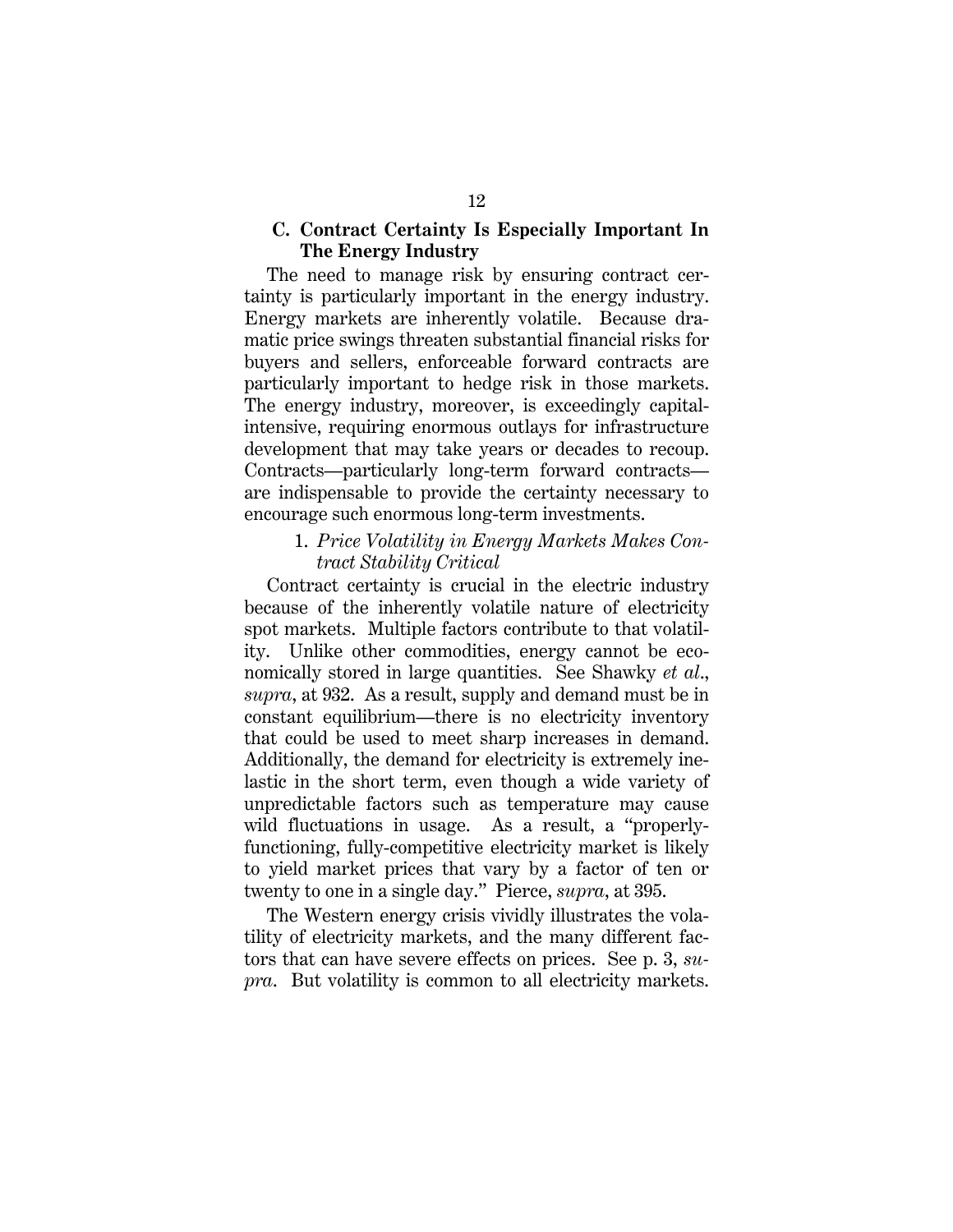New England, for example, saw highly volatile spot market energy prices in January 2004 as frigid temperatures put upward pressure on demand. See FERC, *2004 State of the Markets Report* 13-24 (2005). And the price of electricity in the Midwest wholesale spot market also dramatically increased during June 1998. See FERC*, Staff Report to the Federal Energy Regulatory Commission on the Causes of Wholesale Electric Pricing Abnormalities in the Midwest During June 1998* (1998).

Long-term contracts are essential to allow electricity providers to weather the uncertainties of the inherently volatile market in which they participate. Reflecting that, forward contracts "represent the majority of instruments used for risk management" in the electricity market. Alexander Eydeland & Krzysztof Wolyniec, *Energy and Power Risk Management* 34 (2003).

The need for contract certainty to deal with price volatility has been amplified by the shift toward a marketbased pricing regime. In a cost-based regime, energy suppliers have little incentive to reduce costs or limit production to the level of consumer demand, and accordingly often have excess capacity. For example, before the reforms of the 1990s, "[e]lectricity prices were high in California partly because the regulated market, by assuring producers of a high rate of return on their investments, provided incentives to build too much generating capacity." Congressional Budget Office, *supra*, at 1. That excess capacity imposed wasteful costs that were passed on to consumers:

One of the reasons that the state moved to a competitive market structure was to help reduce electricity prices by lowering the costs of the utilities' reserve capacity. In a competitive market, producers' investment in reserve capacity should be consistent with the amount of price stability (or, equivalently, supply security) that consumers are will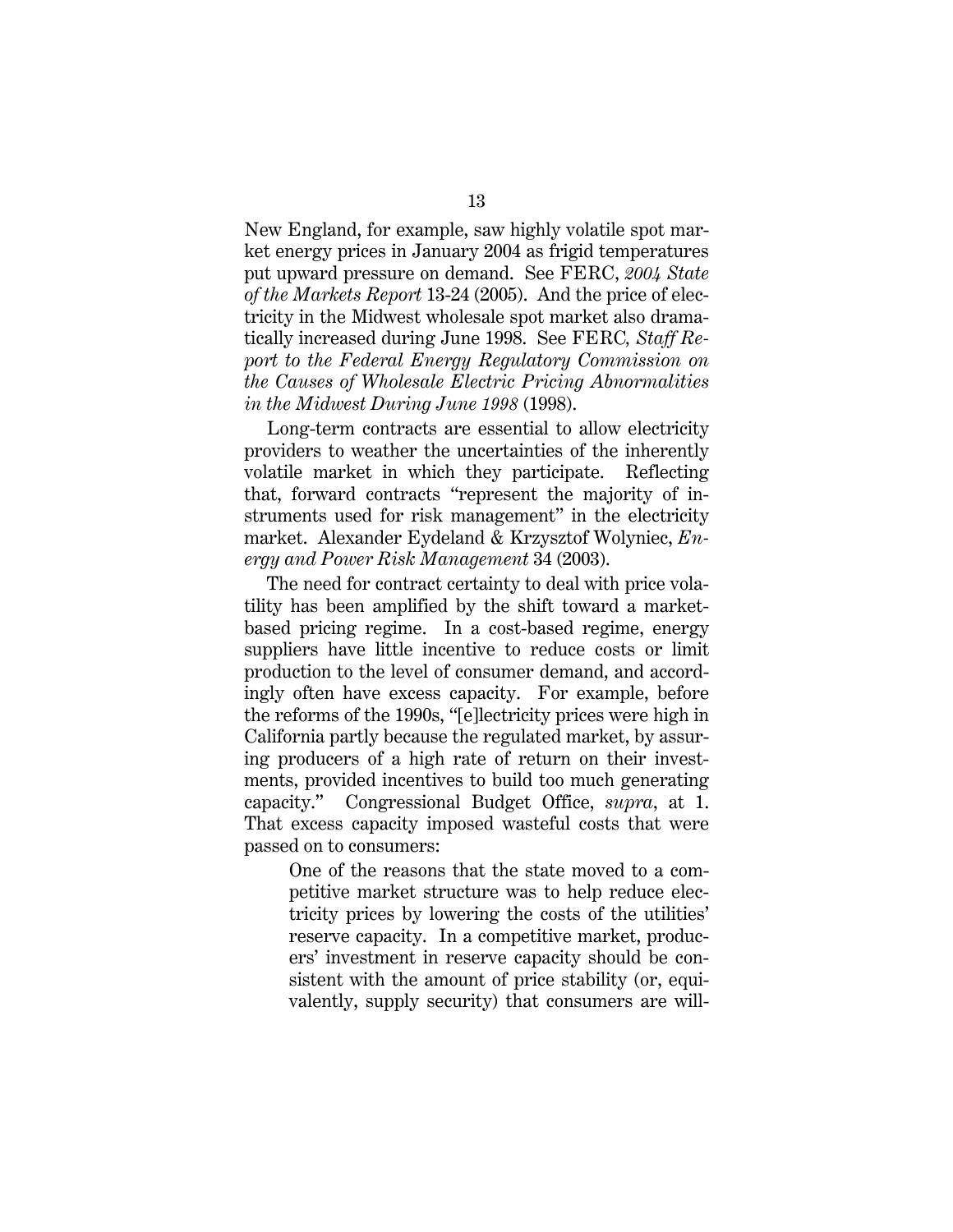ing to pay for in the form of long-term supply contracts.

*Id.* at 32; see also Pierce, *supra*, at 393 (noting that the California electricity market was "characterized by excess capacity, high costs, and regulated prices that were approximately twice as high as the prices that would exist in an unregulated market"); Stephen Breyer, *Analyzing Regulatory Failure: Mismatches, Less Restrictive Alternatives, and Reform*, 92 Harv. L. Rev. 549, 562-565 (1979) (discussing the inefficiencies of cost-of-service ratemaking). Market-based regimes reduce those inefficiencies by inducing suppliers to calibrate supply to demand more closely.

One result of that efficiency improvement, however, is that there tends to be less excess capacity to dampen volatility. Long-term contracts allow firms to manage the greater volatility that accompanies market-based pricing by guaranteeing that at least part of their needs will be met at a fixed price regardless of short-term conditions.

The Western energy crisis of 2000-2001 was exacerbated by California's former obstacles to long-term contracts and its cap on consumer energy prices. Those restrictions "created a financial disaster for the investorowned utilities when wholesale electricity prices began to rise." Congressional Budget Office, *supra*, at 18. Rate caps imposed losses on utilities when the spot price exceeded the amount the utilities could charge consumers. *Id.* at 19. When those conditions persisted, utilities faced a credit crunch because they were buying electricity at much higher costs than they could sell it, resulting in downgraded credit ratings that made borrowing even more expensive. *Id*. at xi. That financial crisis would have been mitigated if the utilities had hedged their market risk by entering into long-term contracts with wholesale electricity suppliers. See Spence, *supra*, at 439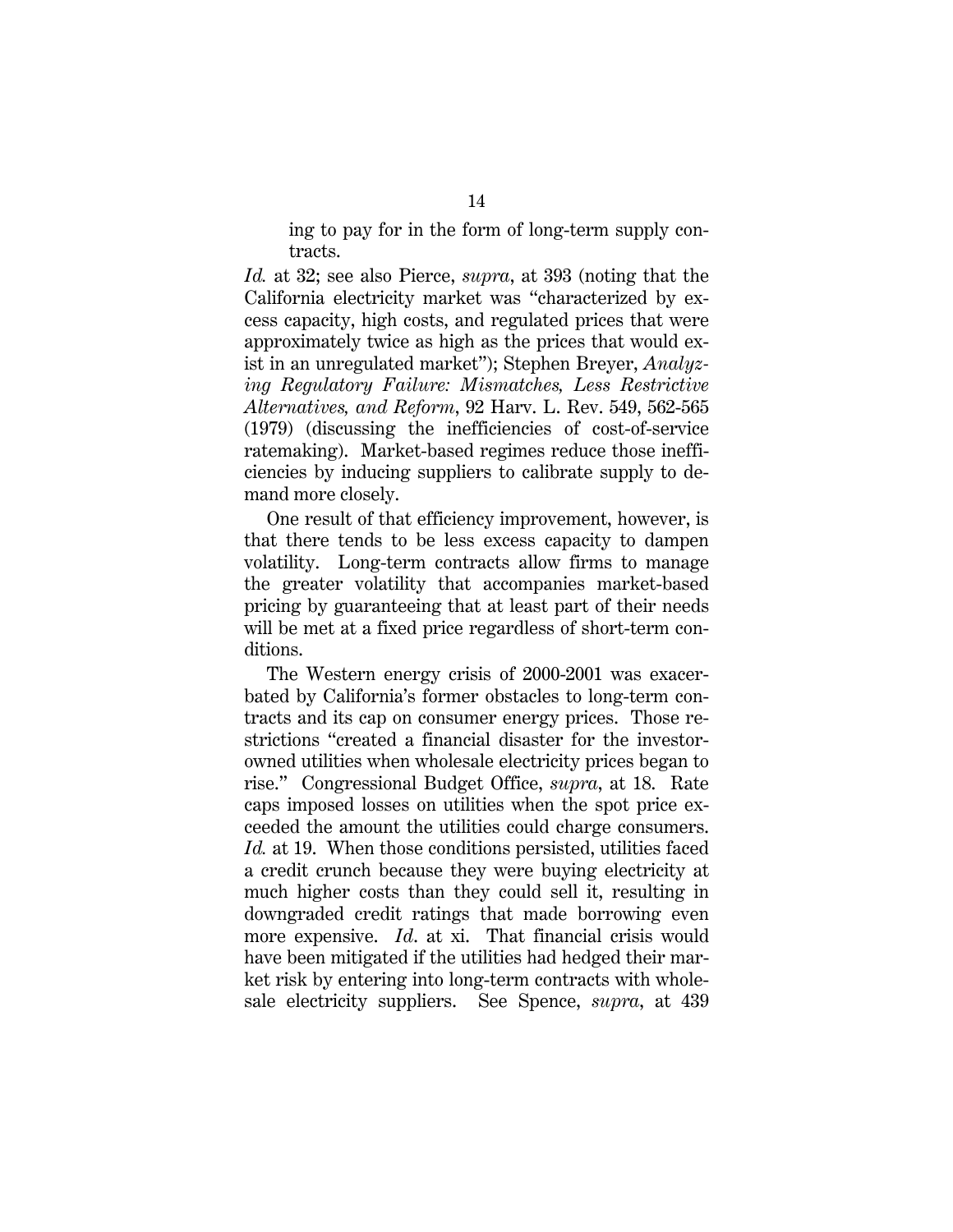("Had PG&E and SCE protected themselves against price risk [by hedging], the damage done to their credit ratings (and the consequent exacerbation of the supply crisis that grew out of the credit problem) might have been reduced.").

#### 2. *Contract Certainty Ensures Development Of Critical Infrastructure*

Contract certainty is also crucial in the energy industry to ensure that necessary infrastructure is built. The Nation currently faces explosive growth in demand for electricity. According to the Department of Energy, electricity sales are projected to grow by 28% to 54% from 2005 to 2030. Energy Info. Admin., *Annual Energy Outlook 2007: With Projections to 2030*, at 82 (2007). "Growth in population and disposable income is expected to lead to increased demand for products, services, and floorspace, with a corresponding increase in demand for electricity for space heating and cooling and to power the appliances and equipment used by buildings and businesses." *Ibid.* "[A]ll electricity demand regions \* \* \* are expected to need additional, currently unplanned, capacity by 2030." *Id*. at 84.

Massive expenditures in energy infrastructure are needed over the next fifteen years to meet that rapidly rising demand. The electric industry, however, is "inherently capital-intensive." Amy Abel, *Electric Transmission: Approaches for Energizing a Sagging Industry, CRS Report for Congress* 1 (2007). Vast outlays of financial resources are required for electric power production and delivery. Generation, transmission, and distribution all require years of investment in infrastructure. Those investment costs may not be recouped for decades, particularly in light of the fluctuating "boom" and "bust" cycles that characterize the industry. See Lawrence J. Makovich, *California Power Crisis Aftershock: The Potential Modification of Western Power*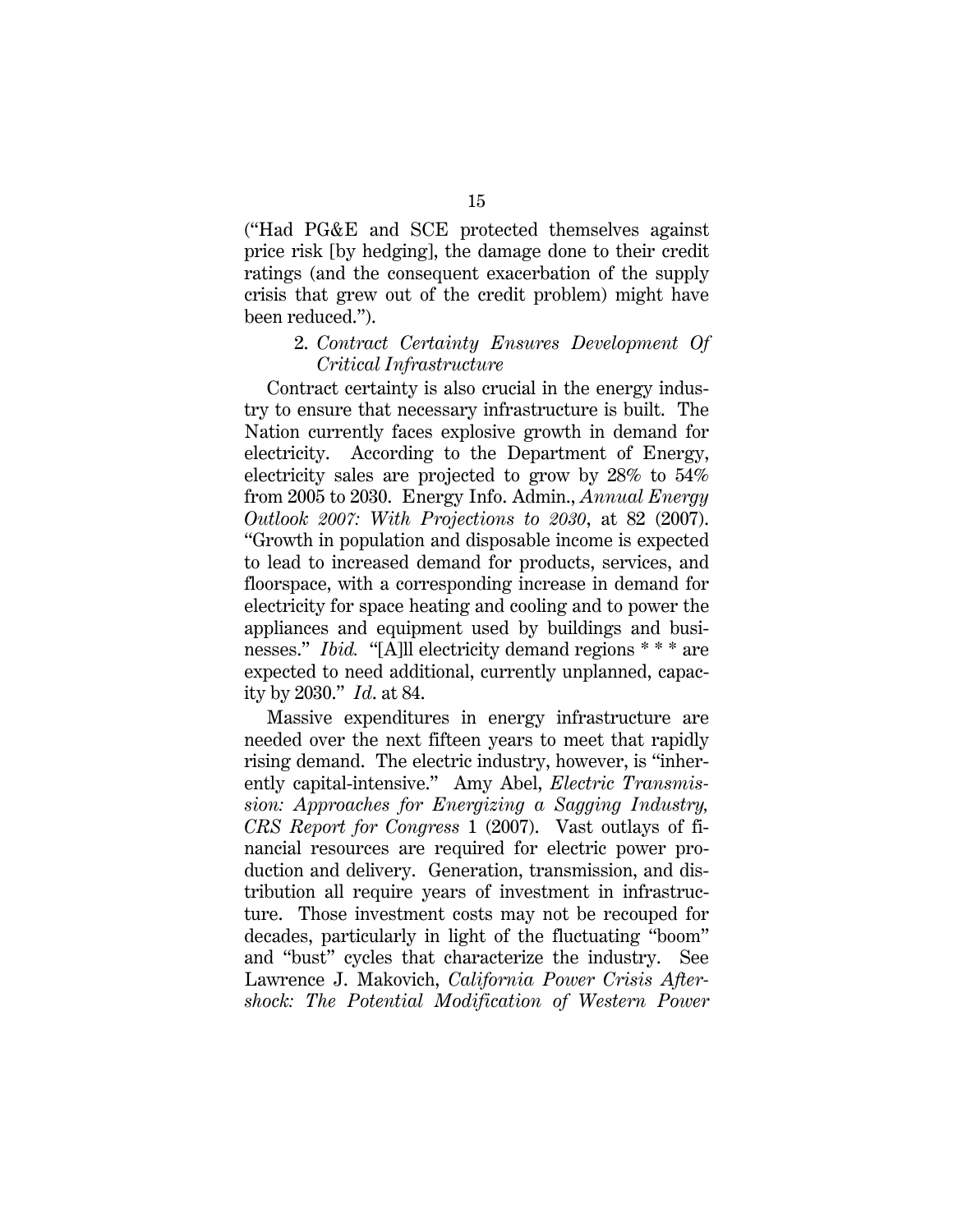*Contracts* 9 (2007), *available at* http://www2.cera.com/ westernpowercontracts ("Given the long power plant development lead times, \* \* \* investment decisions must be made years in advance of operation, and \* \* \* capital cost recovery must span numerous market cycles.").

Electricity producers will not invest the extraordinary resources needed to develop new energy sources without some assurance that they will recoup their investment. Contracts that guarantee future revenue streams can provide that assurance—but only if the energy producer can be certain that the contracts will be enforced. As FERC has stated, "[c]ompetitive power markets simply cannot attract the capital needed to build adequate generating infrastructure without regulatory certainty, including certainty that the Commission will not modify market-based contracts unless there are *extraordinary* circumstances." *Nev. Power Co.* v. *Duke Energy Trading & Mktg., L.L.C.*, 99 FERC ¶ 61,047, at 61,190 (2002); see also Stephen L. Teichler & Ilia Levitine, *Long-Term Power Purchase Agreements in a Restructured Electricity Industry*, 40 Wake Forest L. Rev. 677, 699 (2005) (noting that long-term contracts are "critical" to "encourage investments in aging infrastructure"). Without contract certainty, long-term investment in desperately needed infrastructure will be held back, and the spiraling demand for energy will go unmet.

Contract certainty is also crucial when a contracting party is an energy merchant rather than the ultimate power generator. These financial intermediaries perform a vital role by providing a ready market for the purchase and sale of electricity. See FERC, *2004 State of the Markets Report* 64 (2005) (reporting that the proliferation of energy trading firms had "increased capital available to market participants" and thereby "improved the industry's ability to address credit issues, increased the ability of companies to buy and sell energy, and increased mar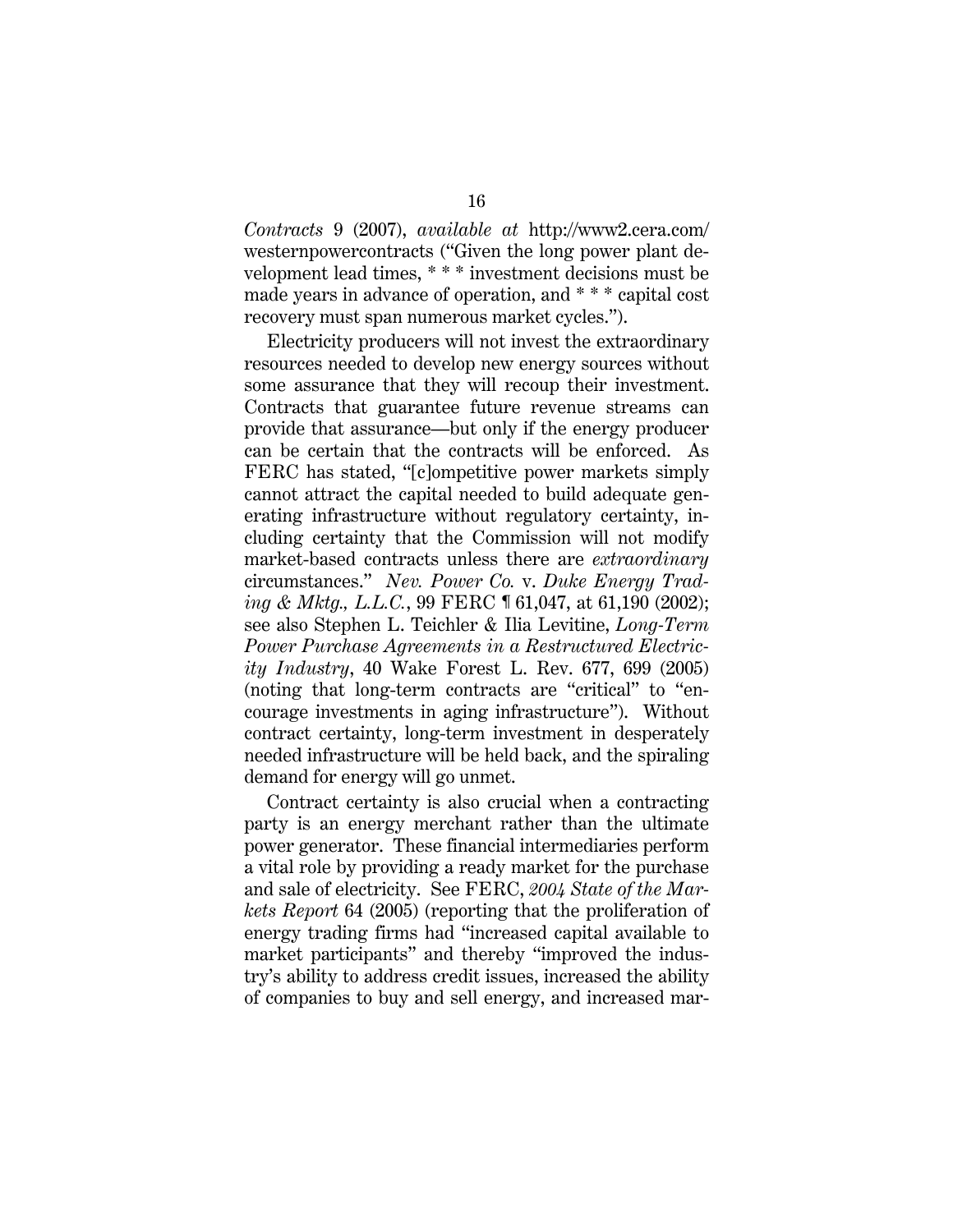ket liquidity"). Without contract certainty, those institutions also would not be able to function.

The California experience confirms that reliable longterm contracts are critical to infrastructure development. As the Congressional Budget Office stated:

Had the utilities been able to enter into long-term contracts that guaranteed their future cost or supply of electricity, such arrangements would have helped diminish the shortage of power-generating capacity—and thus reduced the upward pressures on prices. Such long-term guarantees would have encouraged independent generators to build new capacity and would have improved the utilities' financial position, so generators might not have charged higher prices as compensation for the risk of nonpayment by the utilities.

Congressional Budget Office, *supra*, at 22.

Long-term contracts play a critical role in infrastructure development in other ways as well. A generator of electricity faces high sunk costs upon entering the market. Long-term contracts ease new entry: They may be used to obtain credit, permitting a new entrant to sell its future output to raise capital for the initial investment or to expand generating capability. See Congressional Budget Office, *supra*, at xi, 22. The resulting competition from new entrants decreases the threat that any one supplier will exercise market power, and thus promotes market efficiency. See Steven Stoft, *Power System Economics: Designing Markets for Electricity* 335 (2002); *Tops Mkts., Inc.* v. *Quality Mkts., Inc.*, 142 F.3d 90, 98-99 (2d Cir. 1998) ("relative ease of competitive entry" impedes market power).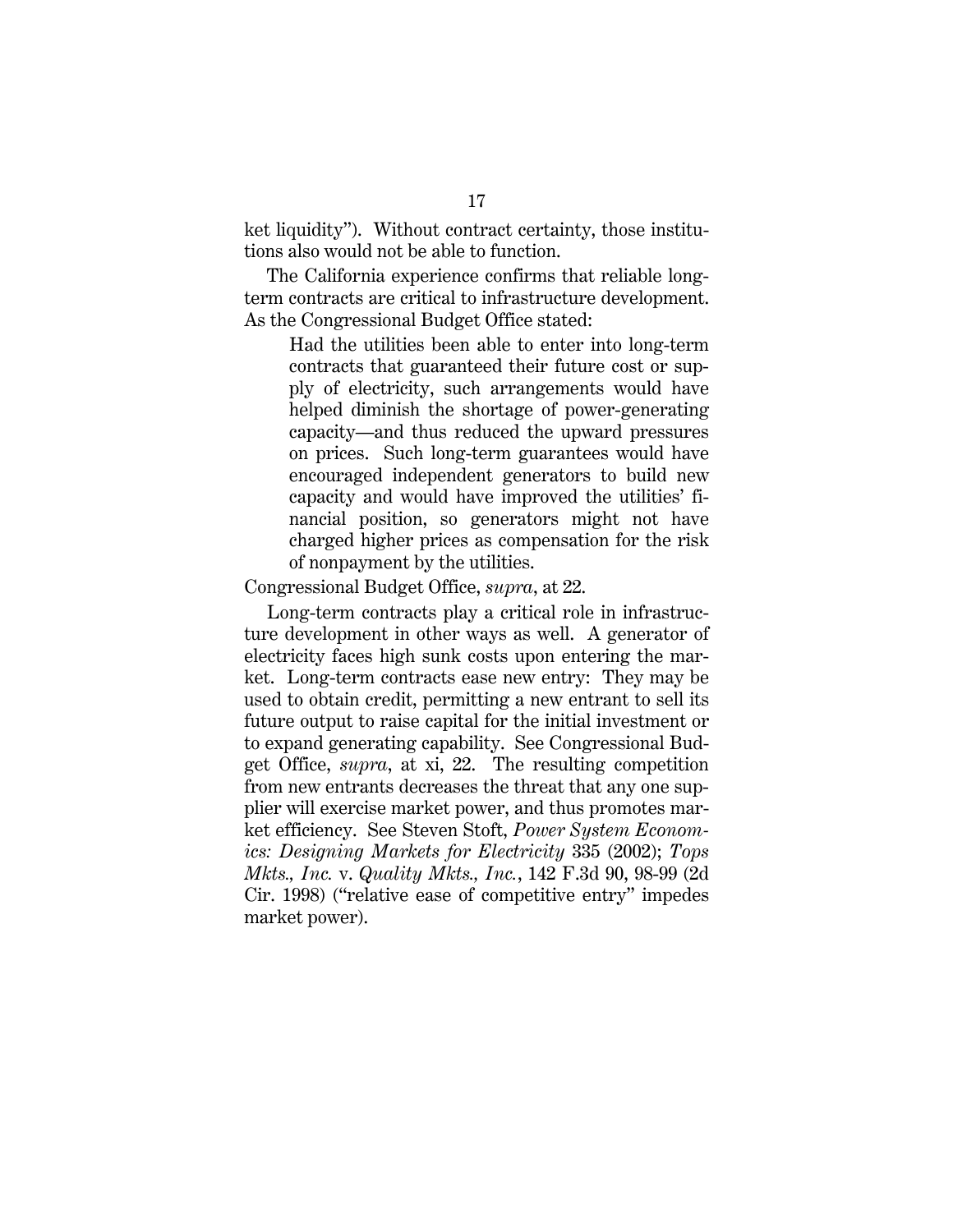Long-term contracting will not occur if those contracts are not enforceable. If the optimal level of infrastructure does not get built, the likelihood of future crises will increase dramatically.<sup>2</sup>

## **II. CONTRACT ABROGATION SHOULD BE AL-LOWED ONLY IN EXCEPTIONAL CASES**

Given the critical role of electricity in the U.S. economy, and the vital function that long-term contracts play in electricity markets, those contracts should be respected in all but the most exceptional circumstances. In this case, however, the Ninth Circuit announced new conditions that make those contracts much less certain and therefore both more expensive and less desirable. The Ninth Circuit held that *Mobile-Sierra*—the doctrine that has ensured contract certainty for 50 years—does not apply unless there has been a prior investigation and determination that the market is not "dysfunctional." Pet. App. 57a. The court further held that, even where *Mobile-Sierra* applies, a contract can be abrogated if the price falls above some ill-defined "zone of reasonableness." *Id.* at 65a. Those tests fall far short of an economically appropriate standard.

The mere fact that a price seems too high in retrospect does not justify courts or agencies in second-guessing trading decisions voluntarily made by sophisticated buyers and sellers in energy markets. Nor do generalized claims of market "dysfunction." Although fraud or manipulation by *one of the contracting parties themselves* might justify abrogation if it *specifically involves* the

-

<sup>2</sup> Contract certainty, especially for long-term contracts, is crucial in the gas industry for similar reasons. See Richard J. Pierce, *Reconsidering the Roles of Regulation and Competition in the Natural Gas Industry*, 97 Harv. L. Rev. 345, 356 (1983) ("Long-term contracts allow parties to bargain for the socially optimum mix of price and supply security.").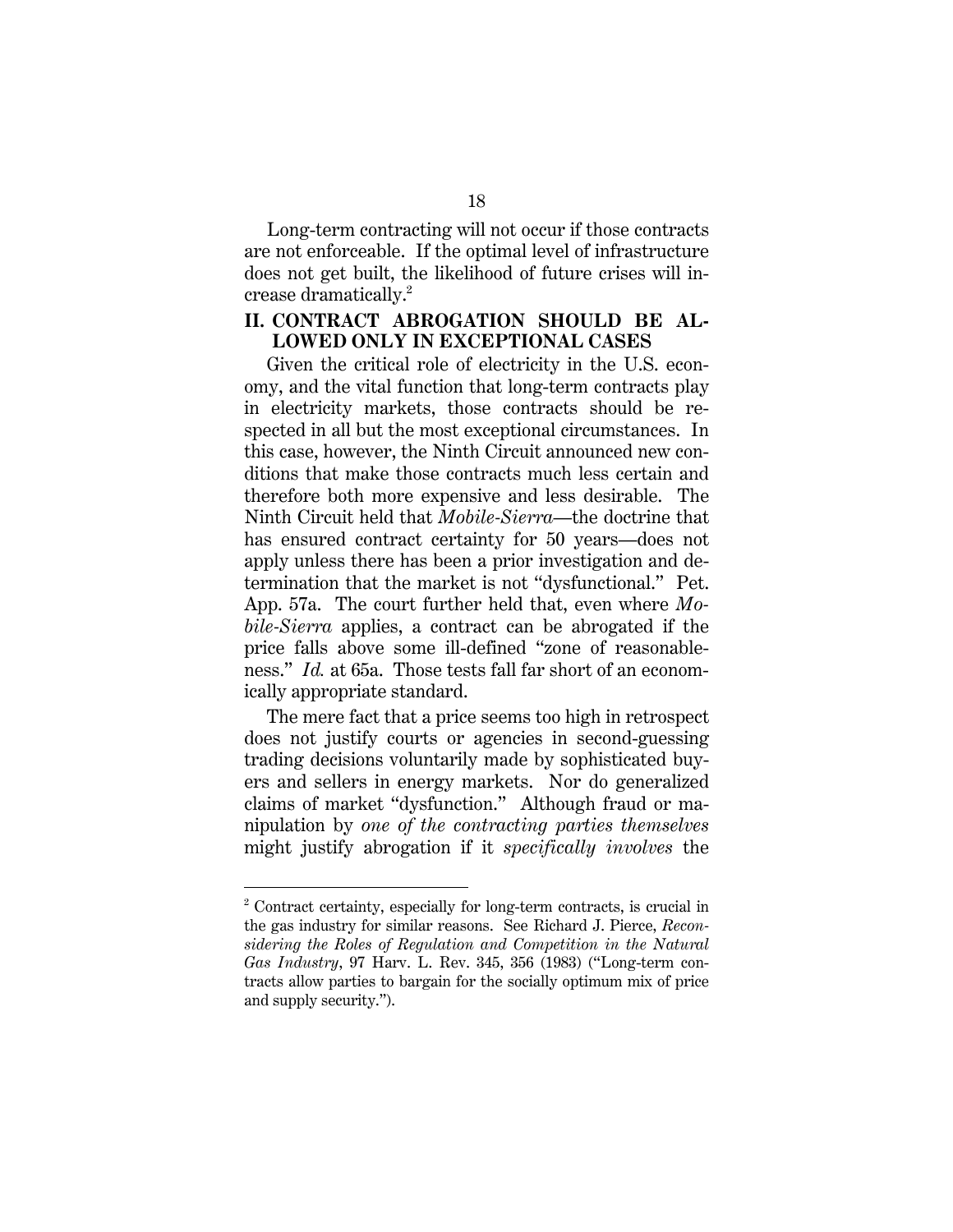long-term contract at issue, the law already provides ample remedies for misconduct of that nature. There is thus no need to create new sources of contract uncertainty by expanding the potential for abrogation under *Mobile-Sierra*.

The Ninth Circuit's test would effectively punish sellers even if only misconduct *by third parties* affected the market. That test will deter the very conduct the law should encourage—namely, sellers helping energy buyers hedge their financial risk by offering long-term contracts. And the Ninth Circuit's test will deter that market-stabilizing conduct precisely when it matters most in crisis conditions of high price volatility.

## **A. The Court Should Not Permit Abrogation Of Market-Based Contracts Merely Because A Price Seems Unreasonably High In Retrospect**

Review of a forward contract under the *Mobile-Sierra* "public interest" standard should not focus on the reasonableness of the particular price agreed to. Parties to long-term contracts always operate in the face of incomplete information, both about the current state of the world and about what the future may bring. Long-term contracts are a method of allocating those inevitable risks. The buyer bears the risk that future spot prices will decrease, while the seller assumes the risk that future spot prices will increase. New information that affects price levels does not mean the price agreed to was unreasonable; the whole point of a long-term contract is to fix the price *despite* future price fluctuations that new information may cause.

Courts and agencies have limited institutional competence to assess the "reasonableness" of prices voluntarily agreed to by sophisticated buyers and sellers who make such trading decisions every day. That is especially true in energy markets, where prices fluctuate substantially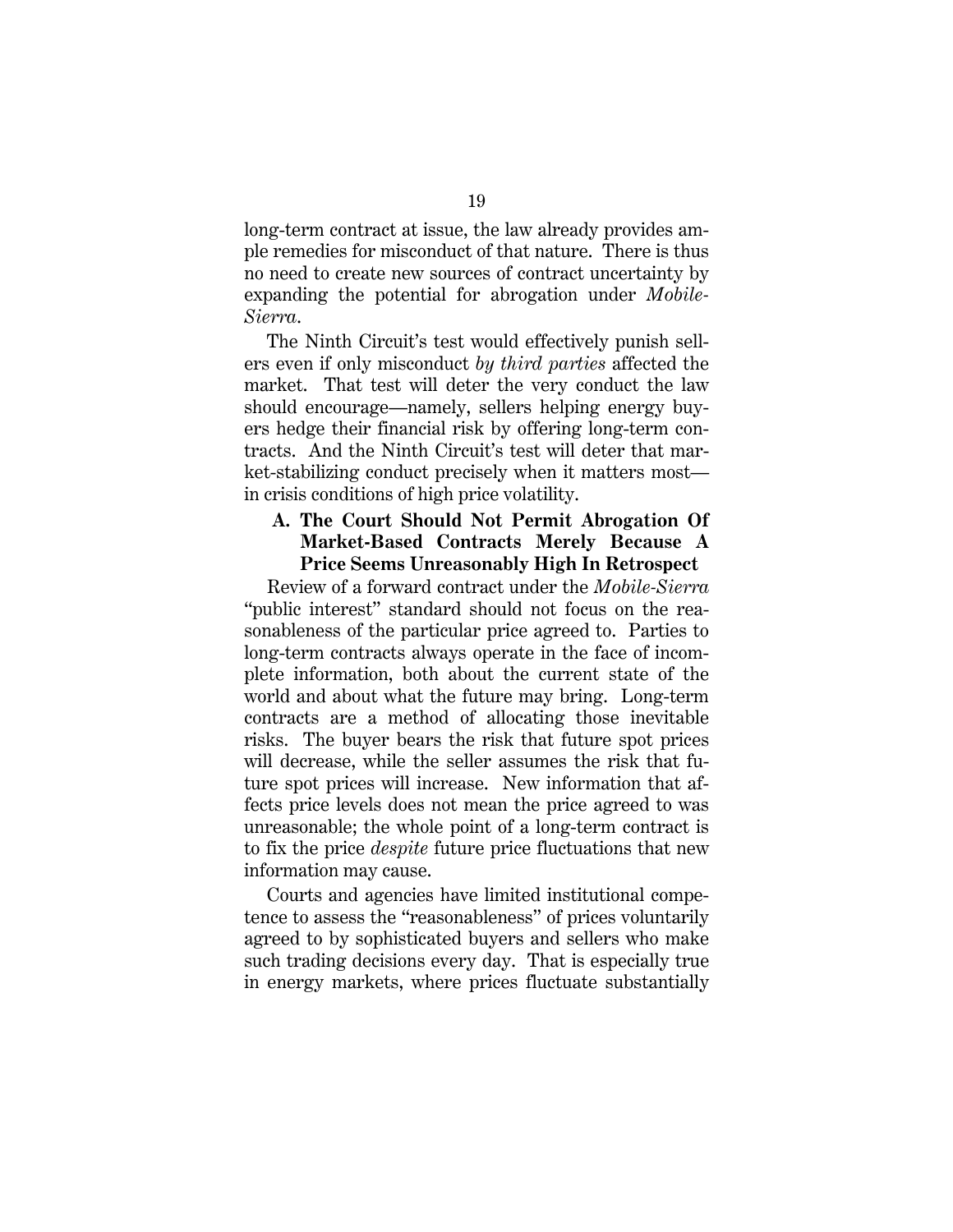in the short term. See pp. 12-14, *supra*. As this Court recently observed, "sophisticated businesses enjoying presumptively equal bargaining power" can be "expected to negotiate a 'just and reasonable' rate as between the two of them." *Verizon Commc'ns Inc.* v. *FCC*, 535 U.S. 467, 479 (2002). Neither courts nor regulators can reliably reconstruct, years after the fact, the complete set of circumstances that led two contracting parties to conclude that a particular price level was in both of their best interests.

A focus on the reasonableness of particular price outcomes has been avoided in other contexts as well. In antitrust cases, for example, this Court has held that its precedents "unequivocally foreclose an interpretation of the Rule [of Reason] as permitting an inquiry into the reasonableness of the prices set by private agreement." *Nat'l Soc'y of Prof 'l Eng'rs* v. *United States*, 435 U.S. 679, 689 (1978); *United States* v. *Addyston Pipe & Steel Co.*, 85 F. 271, 282-283 (6th Cir. 1898), *aff 'd as modified*, 175 U.S. 211 (1899). Similarly, when evaluating a commercial impracticability defense, courts reject reliance on the reasonableness of a particular agreed-upon price level. Impracticability defenses generally fail when based solely on a change in market conditions, especially when parties have allocated the risk in the contract:

[A] fixed-price contract is an explicit assignment of the risk of market price increases to the seller and the risk of market price decreases to the buyer \*\*\*. If \*\*\* the buyer forecasts the market incorrectly and therefore finds himself locked into a disadvantageous contract, he has only himself to blame and so cannot shift the risk back to the seller by invoking impossibility or related doctrines.

*N. Ind. Pub. Serv. Co.* v. *Carbon County Coal Co.*, 799 F.2d 265, 278 (7th Cir. 1986) (Posner, J.).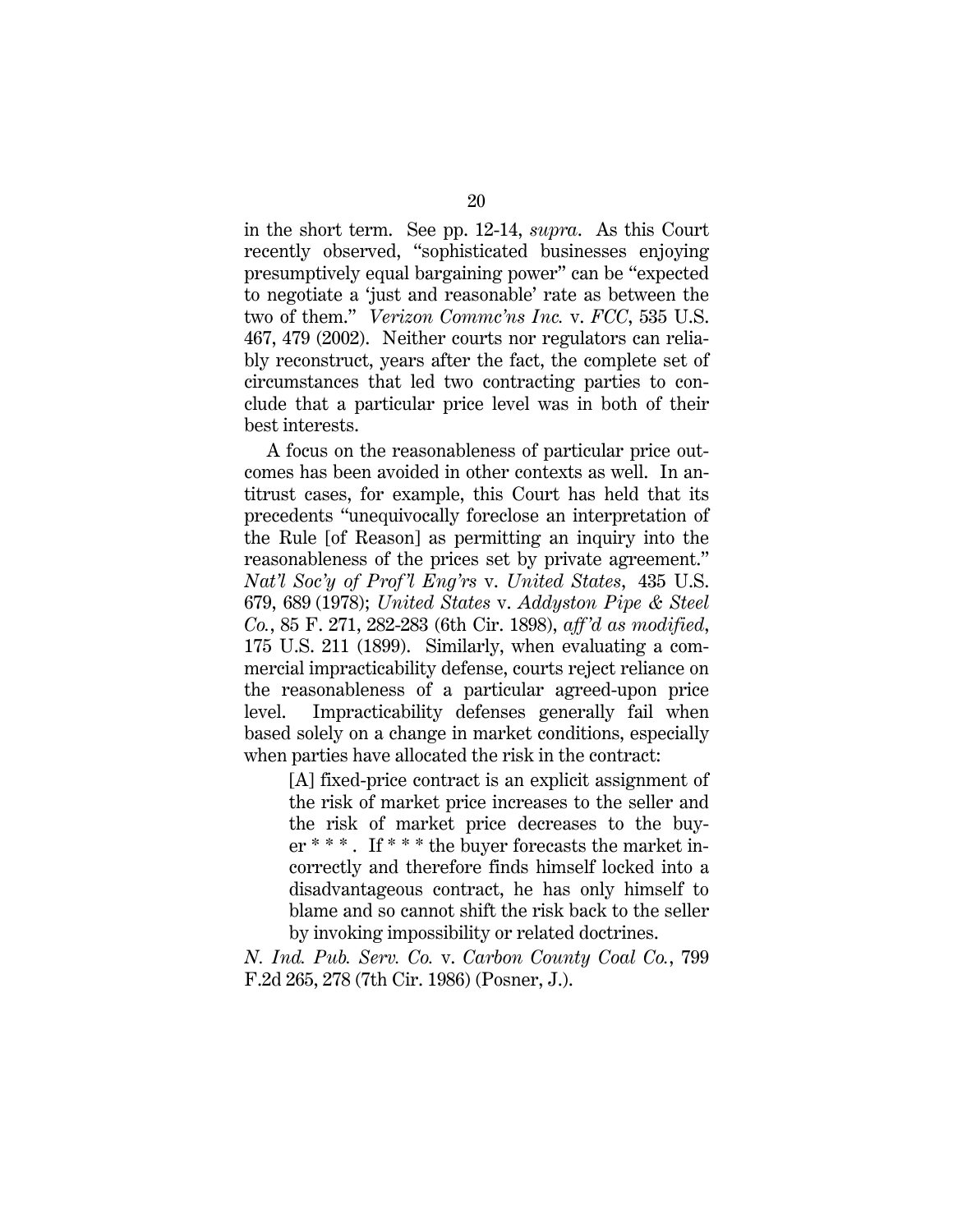The very nature of a forward contract is to allocate price risk. Attempting to evaluate the propriety of that allocation through a post-hoc assessment of the price's reasonableness undermines the parties' goal of allocating risk. By requiring abrogation of contracts voluntarily agreed to by sophisticated buyers and sellers merely because the price seems above some poorly defined "zone of reasonableness" in retrospect, the Ninth Circuit's rule thrusts courts and agencies into a role they are illequipped to handle and should not be undertaking.

## **B. Claims That A Contract Was Negotiated In A "Dysfunctional Market" Or "Crisis Conditions" Should Not Justify Abrogation**

Mere generalized claims of "market dysfunction" or "crisis conditions" also cannot justify contract abrogation. Extreme market conditions can and do occur, particularly in markets as volatile as the electric spot market. See pp. 12-14, *supra*. Those conditions do not undermine the rationale, or the need, for contract certainty. To the contrary, long-term contracts are the *remedy* for uncertainty and the *cure* for volatility.

The main reason for entering into long-term contracts is to hedge risk. The ability to hedge risk is most important precisely when a market is facing crisis conditions. If one party to a contract could revisit its bargain midstream, market participants would lose confidence in their ability to hedge price risk. And if a market crisis or other abnormal conditions justified abrogation, market participants would see their price hedge evaporate just when they need it most—in times of substantial volatility. That is akin to losing fire insurance on one's home whenever the fire damage becomes severe.

Abrogating contracts agreed to during periods of high volatility creates exactly the wrong incentives. Longterm forward contracts *ameliorate* market crises by pro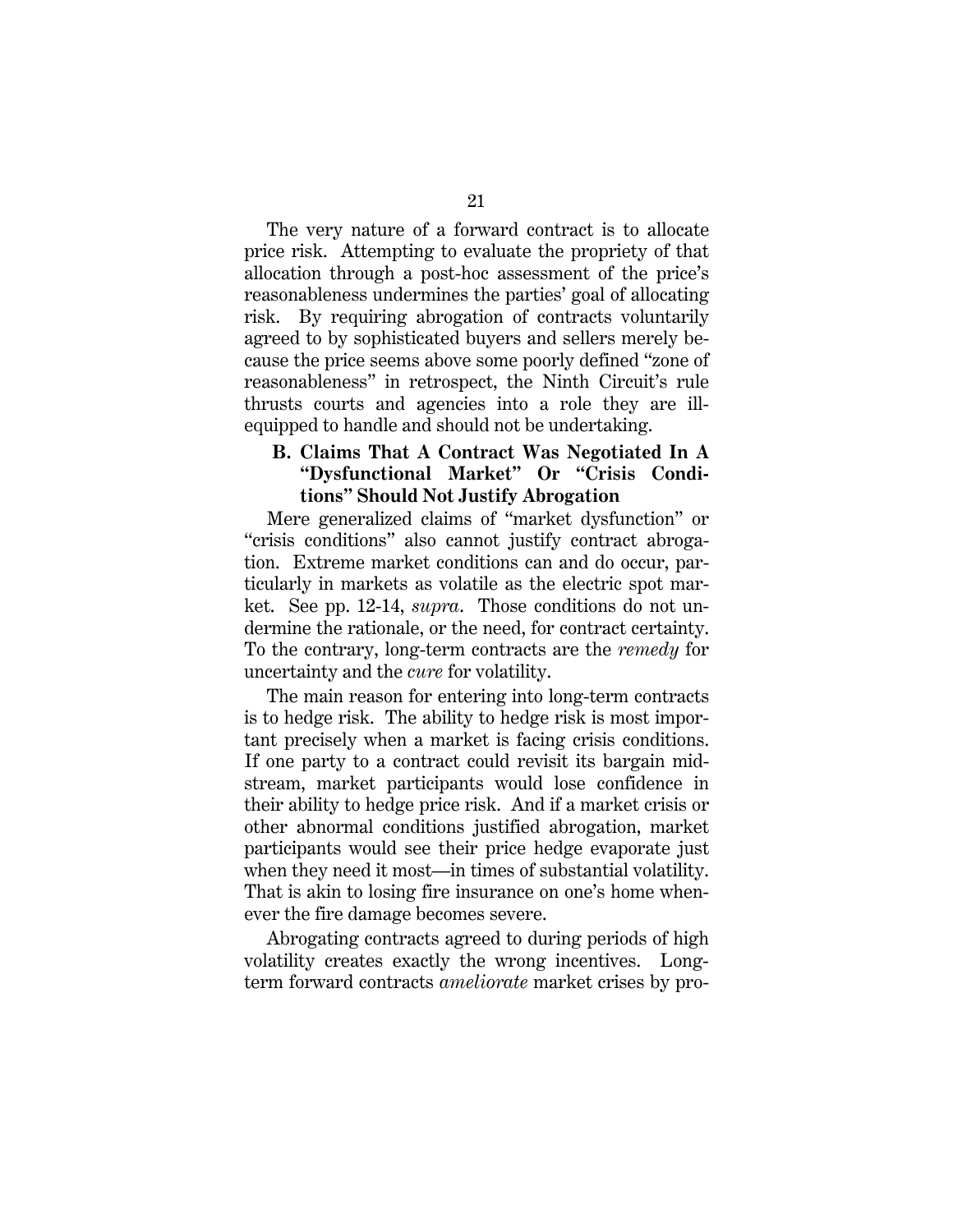viding price stability in the face of rapidly changing conditions. They not only allow firms to manage the volatility of existing crises, but also lay the foundations that avoid future ones. See pp. 15-18, *supra*. For those reasons, the law should do everything possible to *encourage*  long-term contracts in periods of extreme volatility, not render those contracts useless—and thus potentially unavailable—by leaving contracting parties to speculate about whether their agreements will later be upheld. Adam Smith recognized over 200 years ago that the absence of means to enforce contracts renders all purchasers the functional equivalent of "bankrupts." See p. 9, *supra*. The Ninth Circuit's rule turns buyers into "bankrupts" precisely when their ability to purchase matters most—in crisis conditions.

Market "dysfunction" is a particularly pernicious basis for abrogation because it has no well-defined meaning. Contracting parties and courts will inevitably disagree over what conditions constitute "dysfunction." Price phenomena that appear abnormal are often entirely natural consequences of supply and demand. Because high volatility is a normal feature of electricity markets, for example, price spikes do not necessarily reflect market dysfunction. See Robert J. Michaels & Jerry Ellig, *Price Spike Redux: A Market Emerged, Remarkably Rational*, Public Utilities Fortnightly, Feb. 1, 1999, *available at*  http://www.pur.com/pubs/3132.cfm; Makovich, *supra*, at 24. Nor do sales at levels that exceed marginal cost. See Scott M. Harvey & William W. Hogan, *Market Power and Withholding* 4, 11 (2001), *available at* http:// ksghome.harvard.edu/~whogan; Stoft, *supra*, at 372 (noting that even a supplier who makes high profits for several consecutive years does not necessarily exercise market power). Economists disagree about what role market power or manipulation played in spot markets during the California energy crisis. Compare, *e.g.*, Scott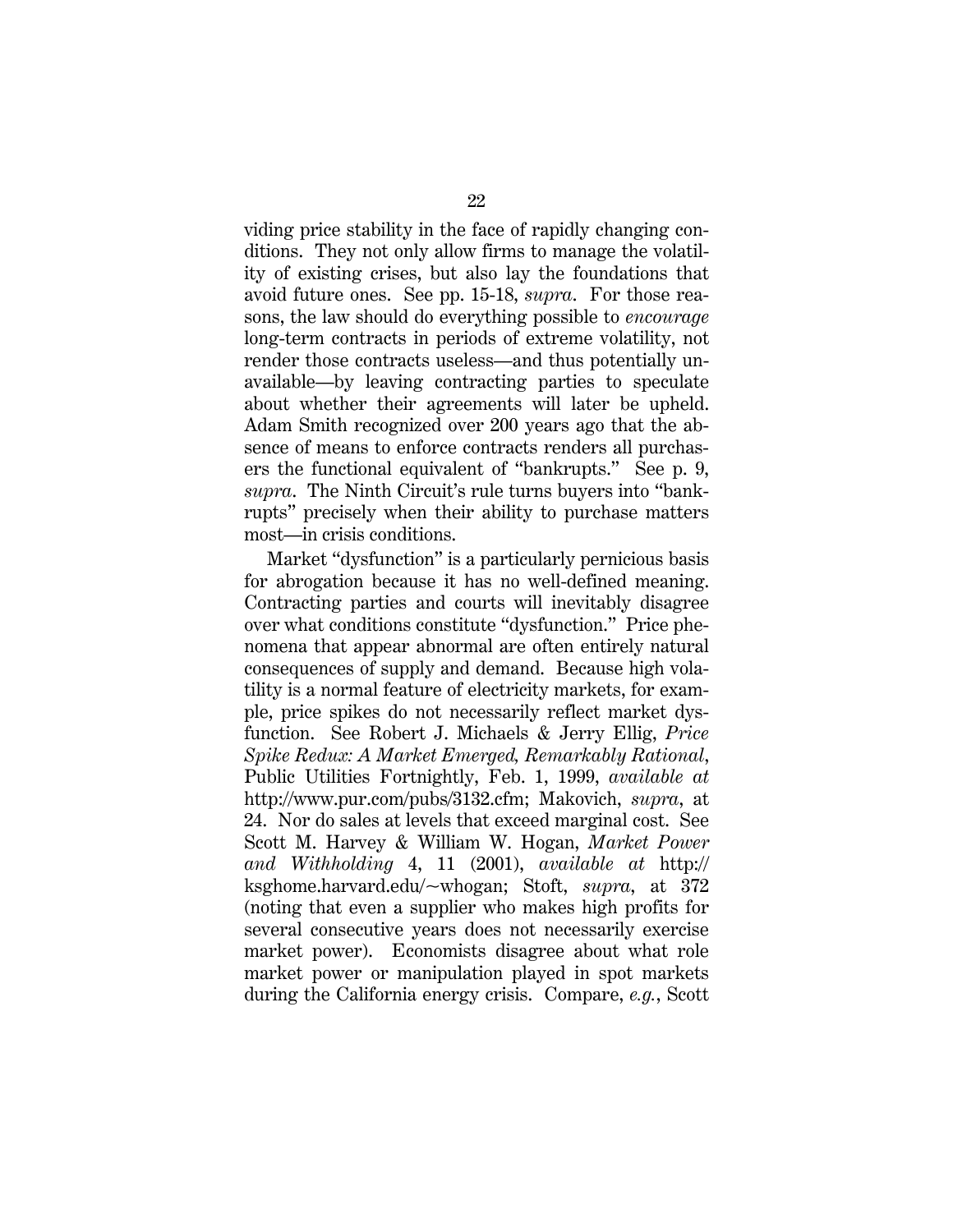M. Harvey & William W. Hogan, *Market Power and Market Simulations* (2002), *available at* http://ksghome. harvard.edu/~whogan, with Paul L. Joskow & Edward Kahn, *A Quantitative Analysis of Pricing Behavior in California's Wholesale Electricity Market During Summer 2000*, 23 Energy J. 1 (2002). Yet contracting parties will inevitably allege these sorts of conditions as grounds for repudiating a contract that turns unfavorable.

Although buyers in some markets might complain that a seller had market power, this Court has made clear that "[t]he mere possession of monopoly power, and the concomitant charging of monopoly prices, is not only not unlawful; it is an important element of the free-market system." *Verizon Commc'ns Inc.* v. *Law Offices of Curtis V. Trinko, LLP*, 540 U.S. 398, 407 (2004). And the mere possession of market power does not necessarily mean that it was exercised. See Paul Twomey *et al.*, *A Review of the Monitoring of Market Power* 8 (MIT Ctr. for Energy & Envtl. Policy Research, Working Paper No. 05-002, 2005).

This very case provides an example of how amorphous the concept of market dysfunction can be. The Administrative Law Judge below found that the forward markets were "competitive," "not dysfunctional," and "well functioning." *Nev. Power Co.* v. *Enron Power Mktg., Inc.*, 101 FERC ¶ 63,031, at 65,288 (2002). In both this case and a companion case, FERC found that "there is nothing in the record before the ALJ, in the Staff Final Report, or in the 100-Day Discovery Proceeding evidence to support a finding that there was market manipulation *specific to* the long-term contracts at issue here." *Nev. Power Co.* v. *Enron Power Mktg., Inc.*, 103 FERC ¶ 61,353, at 62,399 (2003); *Pub. Utils. Comm'n* v. *Sellers of Long Term Contracts*, 103 FERC ¶ 61,354, at 62,418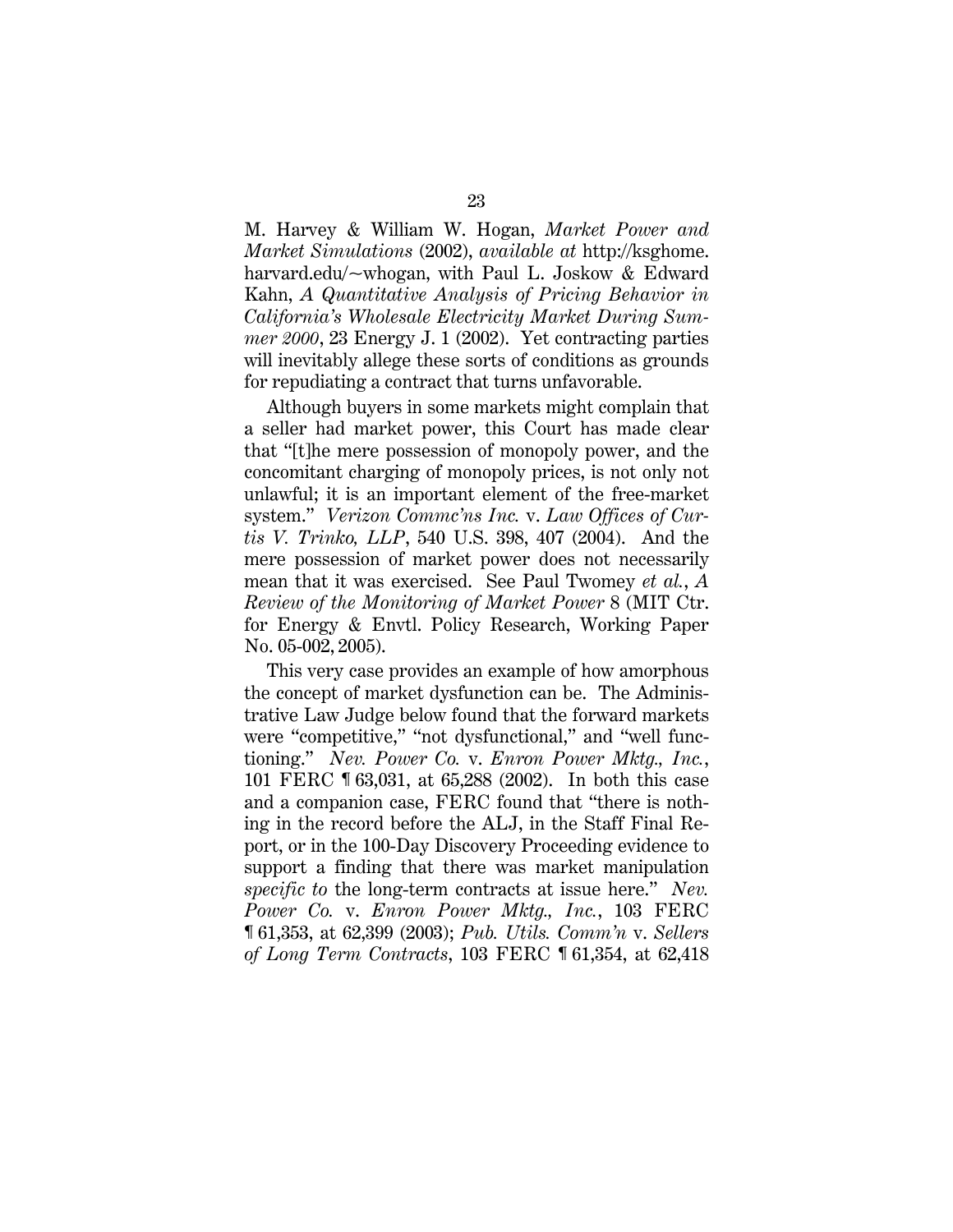$(2003)^{3}$  Nonetheless, the Ninth Circuit overturned FERC's decision, holding that FERC had failed to determine whether "the challenged contract was initially formed free from the influence of improper factors, such as market manipulation, the leverage of market power, or an otherwise dysfunctional market." Pet. App. 57a. And in the companion case, the Ninth Circuit went so far as to question the validity of a properly filed contract merely because, at the time the contract was filed, "the *full scale*  of spot market manipulation and forward market dysfunction was not nearly *as fully known* as it is today." *Pub. Utils. Comm'n* v. *FERC*, 474 F.3d 587, 595 (9th Cir. 2006) (emphasis added). Contract certainty should not be upset merely because more is "fully known" today than was known years before.

If a court or agency can abrogate a contract based on its *post hoc* determination that a market was generally "dysfunctional," sellers will either charge more to cover the potential future cost of litigation, enforcement, and abrogation, or—particularly if rate caps or other constraints preclude price increases—will simply not offer long-term contracts at all. The first alternative results in higher prices for consumers; the second leaves consumers and retailers with no protection against the volatile spot market prices inherent in the electric industry. Both results are economically inefficient. Given the high price volatility of the spot market and the massive amount of infrastructure investment needed over the

-

<sup>&</sup>lt;sup>3</sup> While prices can rise above long-run marginal cost for extended periods even in well-functioning markets, plaintiffs in the companion case, *Dynegy Power Marketing, Inc.* v. *Public Utilities Commission*, No. 06-1468 (filed May 3, 2007), failed to prove even that the CDWR contracts they sought to abrogate were at elevated prices. See *Pub. Utils. Comm'n*, 103 FERC at 62,415 ("Complainants were unable to demonstrate that the contracts were priced above long-run competitive prices.").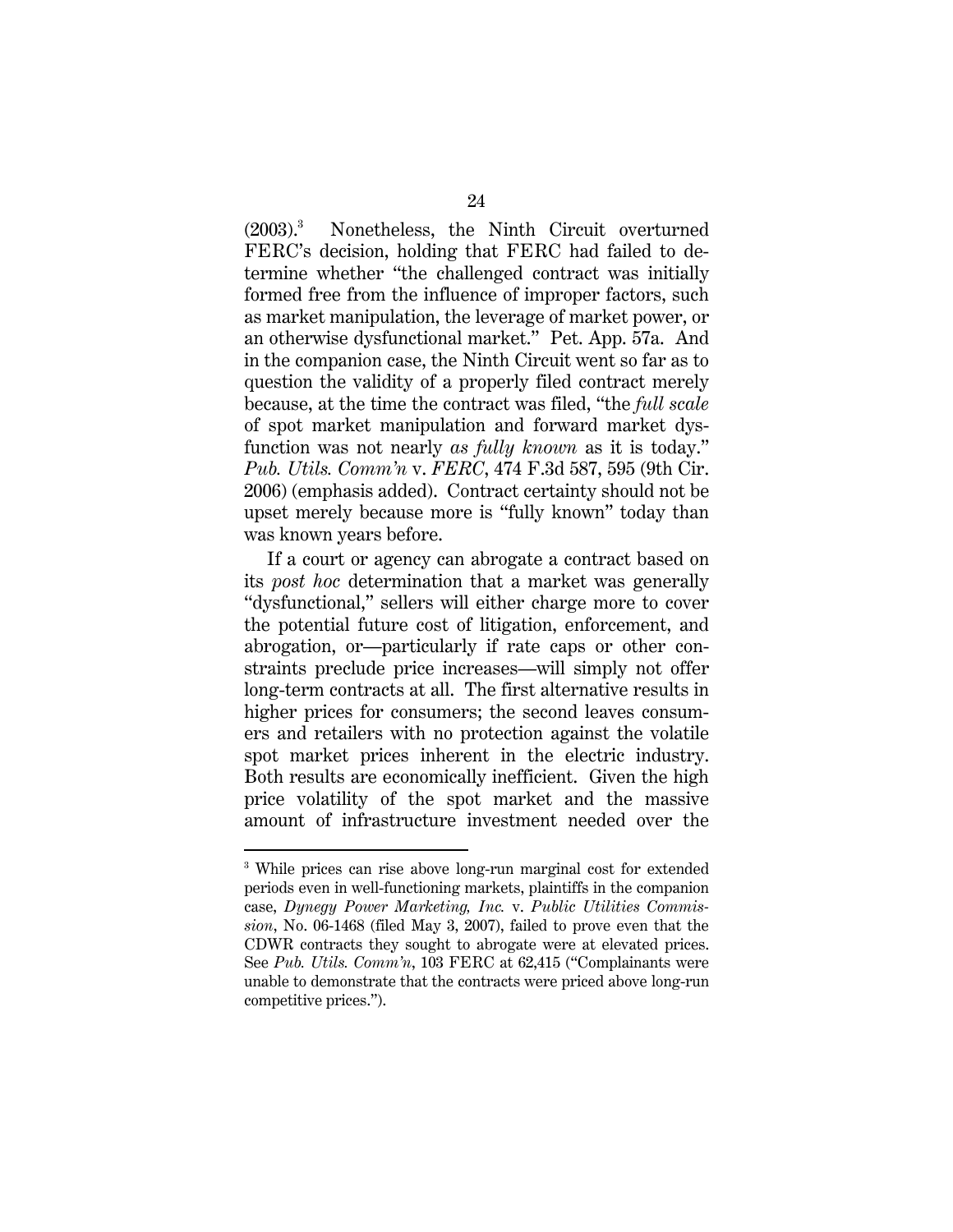next several decades, see pp. 12-18, *supra*, the potential additional costs to consumers would be very high. That new cost burden is entirely avoidable if the underlying risk of contract uncertainty is eliminated.

The Ninth Circuit's approach would not only harm energy markets, but also have far-reaching effects in other commodity markets in the United States and elsewhere. Buyers and sellers throughout the global economy now hedge a very large number of commodity transactions with forward contracts or other derivative instruments. See Hélyette Geman, *Commodities and Commodity Derivatives* 21-22 (2005). A ruling affirming the Ninth Circuit's decision—even if nominally limited to electricity markets—could call into question this country's commitment to contract certainty generally. The results for international trade could be very significant. In many developing nations, contract uncertainty imposes substantial surcharges on capital costs. See Kenneth W. Hansen, *PRI and the Rise (and Fall?) of Private Investment in Public Infrastructure*, in *International Political Risk Management: The Brave New World* 75, 87-90 (Theodore H. Moran ed., 2004). The Ninth Circuit's approach threatens to create the same type of costs here.

## **C. Fraud, Manipulation, Or Anticompetitive Conduct Should Justify Abrogation Only In Narrow Circumstances**

Finally, claims that a contract should be abrogated or modified because of fraud, manipulation, anticompetitive conduct, or the like should also be viewed with suspicion. Even if such factors might sometimes justify contract modification, those circumstances should be carefully defined and limited. Such misconduct should not justify abrogation or modification unless two conditions are met. First, one of the contracting parties *itself* must be proved to have engaged in misconduct. Second, even where that is shown, the misconduct should not justify abrogation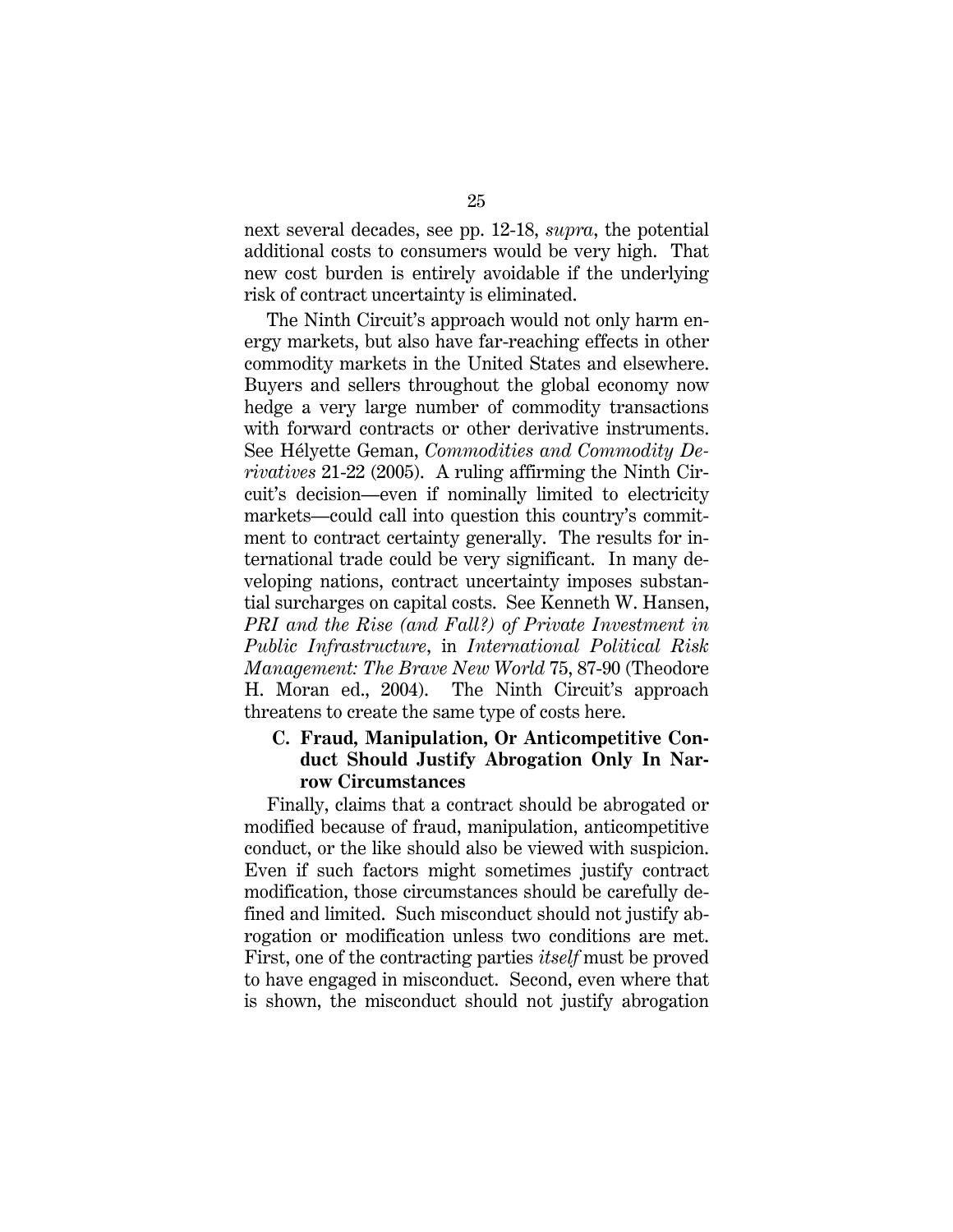absent proof that it specifically involved the contract at issue. Existing legal remedies are more than adequate to address those circumstances. There is thus no reason to create new sources of regulatory uncertainty by expanding the potential for abrogation under *Mobile-Sierra*.

## 1. *Contracts Should Not Be Abrogated Absent Proof Of Misconduct By One Of The Contracting Parties*

In virtually all markets for a wide range of products, there are instances of market manipulation, anticompetitive conduct, or other misconduct by various market participants. These are simply examples of the many different factors that may influence prices. Some types of conduct may be beneficial; others are discouraged, and the legal system is structured to deter them accordingly. But the binding nature of a contract between parties who have not *themselves* engaged in misconduct should not be conditioned on a finding that the market is free of any influences the legal system seeks to discourage.

It is, in fact, particularly important for contracts to be binding in those circumstances. Like other sources of market "dysfunction," manipulation by third parties increases volatility and uncertainty. Thus, just like other sources of volatility, manipulation increases the need for mechanisms that reduce risk. Long-term contracts fulfill that need. But those contracts cannot perform that function—and thus may not be available at all—if contracting parties cannot be sure the contracts will be enforced.

Indeed, long-term contracts often ameliorate the misconduct. A reliable forward market, for example, tends to make the spot market more competitive. "Locking in some sales in advance reduces the incentives of multiple firms to behave less competitively among themselves." Severin Borenstein, *The Trouble With Electricity Markets: Understanding California's Restructuring Disas-*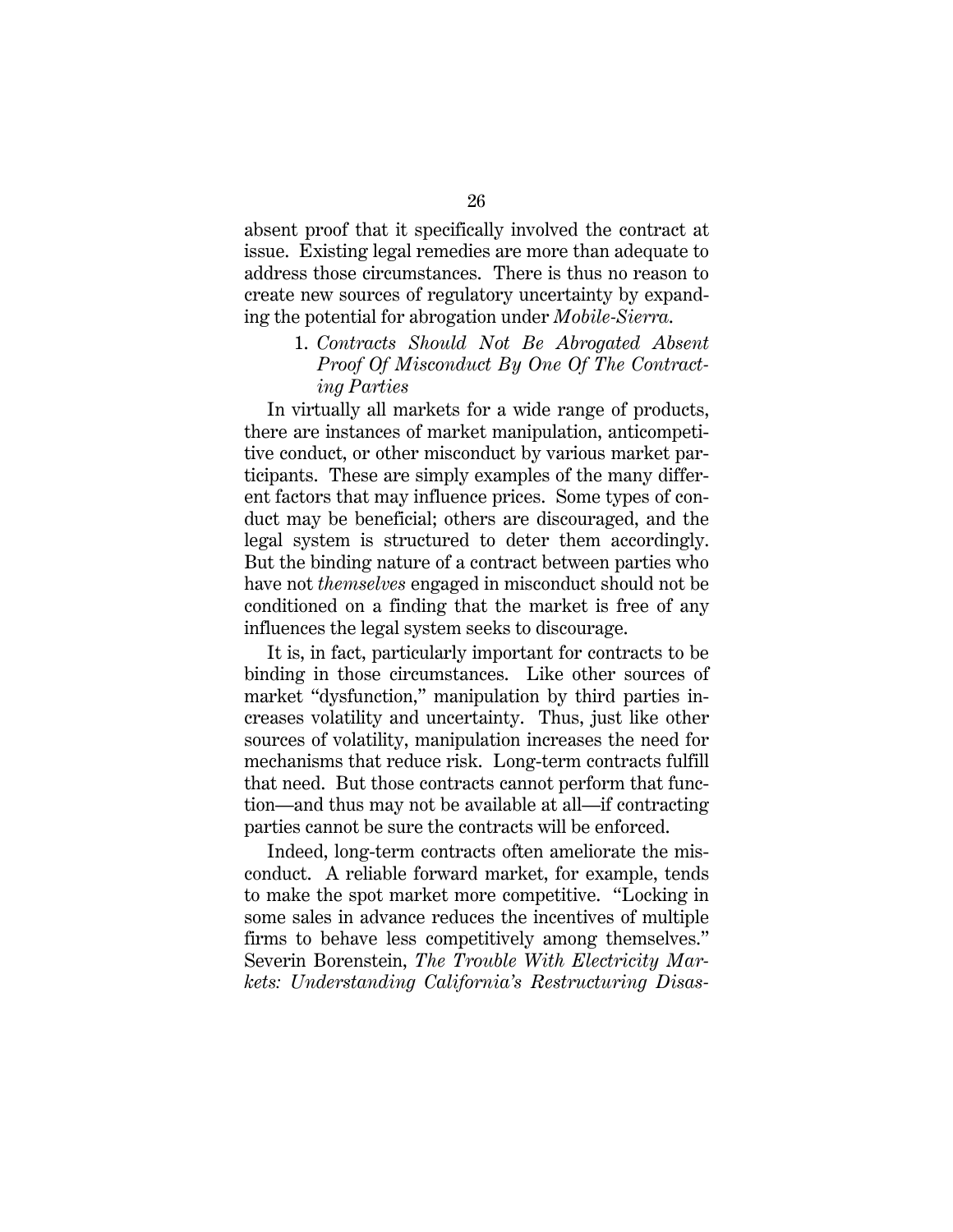*ter*, 16 J. Econ. Perspectives 191, 202 (2002) (citing Blaise Allaz & Jean-Luc Vila, *Cournot Competition, Forward Markets and Efficiency*, 59 J. Econ. Theory 1 (1993)); see also Stoft, *supra*, at 80 (noting that long-term contracts "can greatly increase competitiveness in the spot market"). Locking in buyers and sellers to long-term contracts at fixed prices can also help prevent manipulation. See Richard J. Pierce, Jr., *Completing the Process of Restructuring the Electricity Market*, 40 Wake Forest L. Rev. 451, 474 (2005) (describing long-term contracts as "the most effective means of protecting [utilities] from the risk of unilateral withholding"). Finally, long-term contracts encourage infrastructure development and thus increase sources of supply. See pp. 15-18, *supra*. That reduces the impact of any individual participant's misconduct on the market.

To take just one example, OPEC routinely engages in anticompetitive conduct that would violate U.S. antitrust laws, and that indisputably distorts energy markets. But that misconduct does not mean long-term contracts between *other* parties should be abrogated merely because prices would have been different in OPEC's absence. See *Eastern Air Lines, Inc.* v. *Gulf Oil Corp.*, 415 F. Supp. 429, 441 (S.D. Fla. 1975) (rejecting a claim that OPEC's exercise of market power and the ensuing "so-called energy crises" justified abrogating a contract under the commercial impracticability doctrine). The risk-reducing benefits of long-term contracts are no less important than they would be in a perfectly competitive energy market. In fact, they are even more important: Longterm contracts ameliorate the effects of OPEC's actions by encouraging development of *other* sources of supply.

By directing FERC to investigate "the *context*, not the conduct, of [the] negotiations," Pet. App. 59a, the Ninth Circuit adopted a standard that justifies abrogation even when the contracting parties themselves are entirely in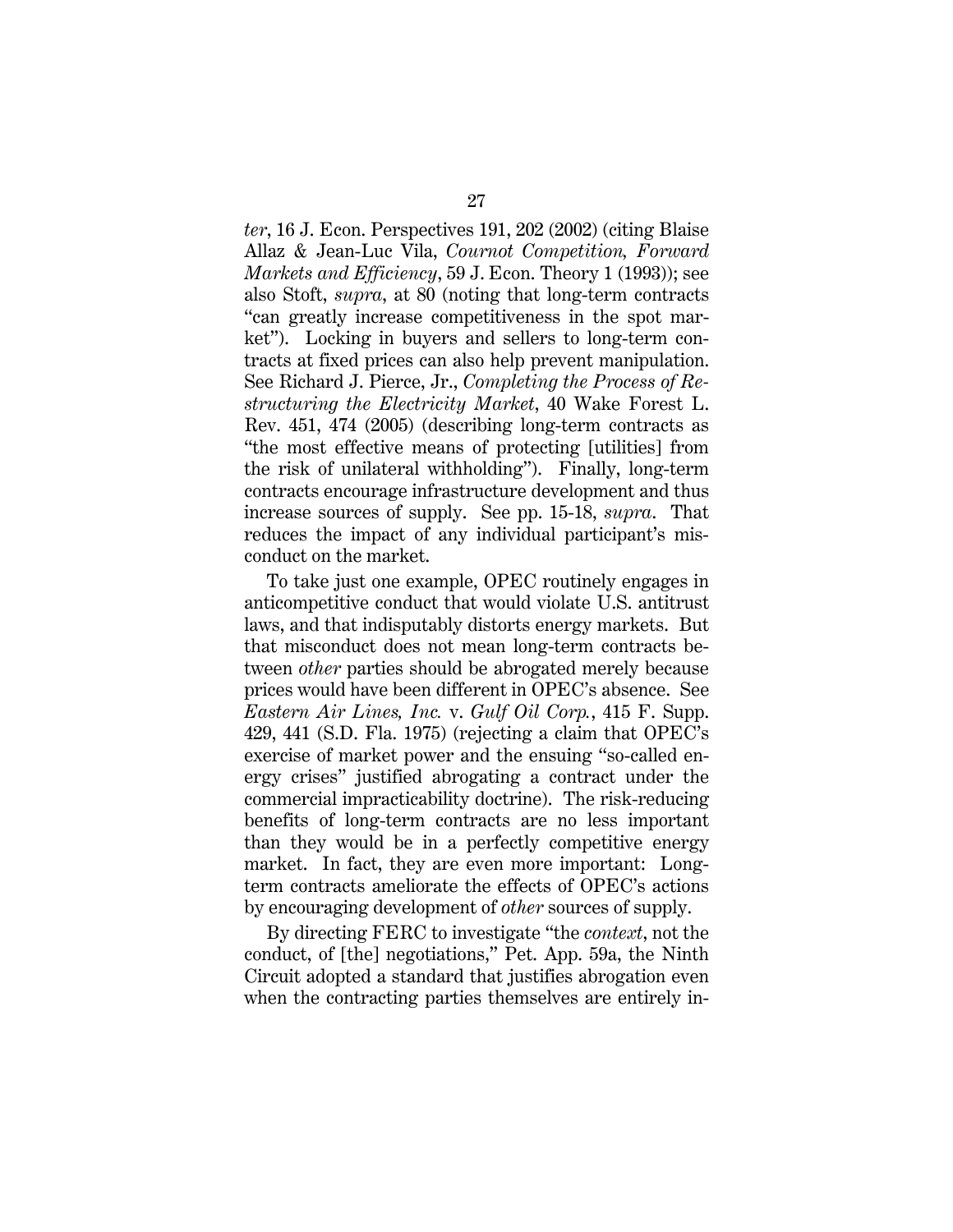nocent of any misconduct. The fact that non-OPEC members sell into a market affected by OPEC's cartel does not mean those non-OPEC members should have their contracts abrogated. Likewise, parties offering long-term contracts to buyers amid claims of third-party manipulation in spot markets are not somehow complicit in that manipulation. To the contrary, they are providing the *antidote* for the manipulation by offering long-term contracts that bring stability. When there is a fire, the law should punish the arsonist, not the fireman. Otherwise no one will show up to help put out the fire next time.

The Ninth Circuit's standard creates precisely the wrong incentives. Energy suppliers should be *encouraged* to offer long-term contracts that reduce risk, not deterred from doing so. It is not reasonable to expect innocent parties to reject mutually satisfactory offers merely because some unknown third party might be influencing market prices. If such a standard were upheld, parties would be discouraged from entering into longterm contracts whenever they believed that a court or agency might make a finding of fraud, manipulation, or "dysfunction" by unknown third parties at some future date. That deterrence of beneficial risk-reducing contracts serves no rational policy purpose. If the Ninth Circuit's rule is upheld, the next time there is an energy crisis, suppliers will simply refuse to offer long-term contracts to utilities, or will require premiums to account for the legal risks that substantially increase the contracts' costs. The result will be more volatility, less infrastructure development, and ultimately higher prices for utilities and consumers.

The Ninth Circuit's standard is particularly irrational in cases where both parties were aware of allegations of market manipulation when they entered into the contract, and were merely uncertain about the manipula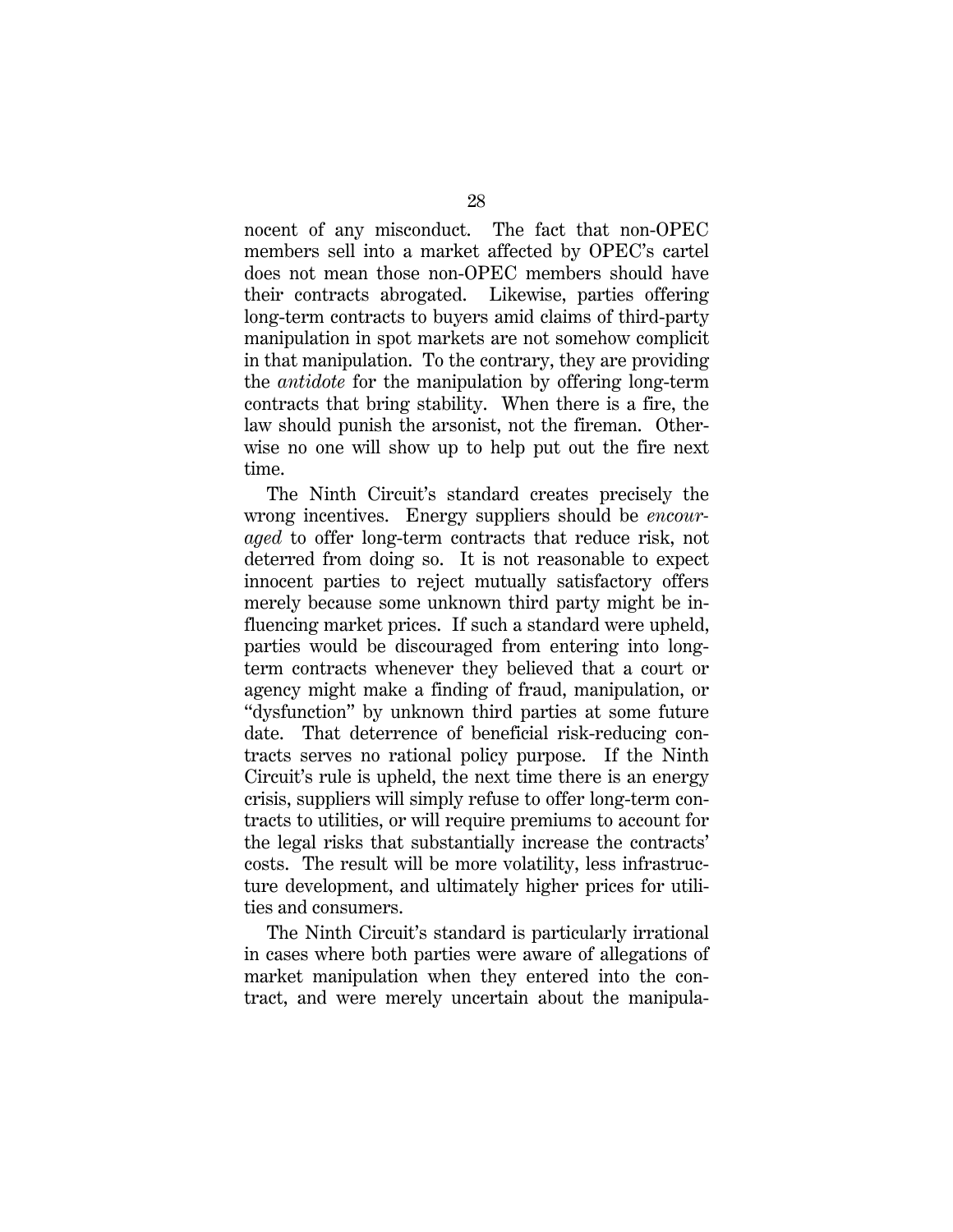tion's extent. In the companion case below, for example, the Ninth Circuit questioned the validity of a filed contract because "the *full scale* of spot market manipulation and forward market dysfunction was not nearly *as fully known* as it is today." *Pub. Utils. Comm'n*, 474 F.3d at 595 (emphasis added). But the purpose of forward contracts is to allocate such difficult-to-assess risks. Abrogating the contract changes the allocation of risk that the parties voluntarily agreed to.

## 2. *Contracts Should Not Be Abrogated Absent Proof That The Party's Misconduct Specifically Involved the Long-Term Contract At Issue*

Contracts also should not be abrogated absent proof of misconduct specific to the contract at issue. Any other standard creates incentives for opportunistic behavior by counterparties that will undercut contract certainty.

Claims that a party manipulated the price of a longterm forward contract should be viewed with suspicion. It is difficult to manipulate or exercise market power in long-term forward markets. Both buyers and sellers have many options: They can continue buying in spot markets, they can do business with other counterparties, and depending on the time horizon they can often selfsupply. The longer the term of the contract, the more options exist. Long-term contracts thus are inherently resistant to manipulation or the exercise of market power.

Long-term forward contracts for electricity are particularly resistant to manipulation or the exercise of market power. Where a commodity is storable, a close relationship generally exists between spot prices and forward prices because of arbitrage constraints. If forward prices are too high relative to spot prices, traders can purchase the commodity in the spot market while contracting to sell it in the forward market; they can then store the commodity purchased in the spot market and later use it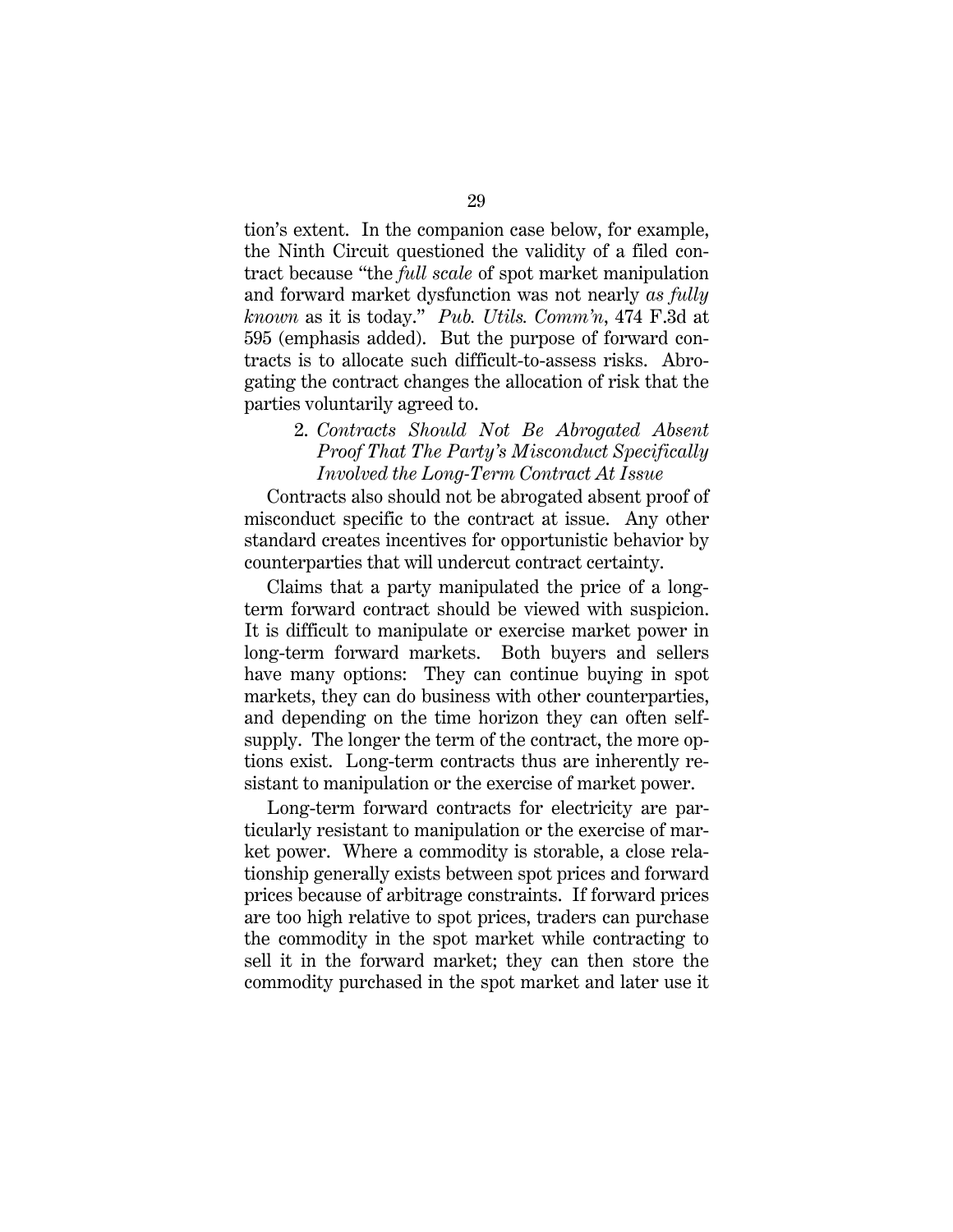to satisfy their obligations under the forward contract. That arbitrage by traders will tend to keep forward and spot prices in equilibrium. See Hull, *supra*, at 14.

Because electricity is not economically storable, however, the spot price is far more independent from the long-term forward price. See Petter Skantze & Marija Ilic, *The Joint Dynamics of Electricity Spot and Forward Markets: Implications on Formulating Dynamic Hedging Strategies* § 2.4.3 (MIT Energy Lab. Report, No. MIT\_EL 00-005, 2000) ("Since electricity is not storable \* \* \* the dynamic relationship between the spot and forward price described above does not hold for electricity."); Shawky *et al*., *supra*, at 932 ("The inability to store electricity means that the well known cost-of-carry relationship that links spot and forward prices cannot be used  $***$  ."). As a result, manipulation in the spot market will *not* have the same effect on the price of long-term forward contracts that it might in other industries. Cf. Skantze & Ilic, *supra*, § 2.4.3 ("If it were announced today that a major nuclear plant in New England would be out of commission for the month of July, this would cause an immediate increase in today's price of a forward contract with delivery in July. However it would have no effect on the current spot price."); *San Diego Gas & Elec. Co.*, 93 FERC at 61,994 (stating that the effect of input costs on long-term contract prices "will be based on analysis and expectations for next summer, and not last summer"). For that reason, manipulation of spot prices in electricity markets cannot alone justify any inference that long-term contract prices were affected. But that is precisely the sort of inference the Ninth Circuit relied on here. Pet. App. 57a-60a.

Absent proof of manipulation or other misconduct specific to the forward contract at issue, it would be all too easy for a party to escape its contractual obligations by alleging misconduct by its counterparty. The possibility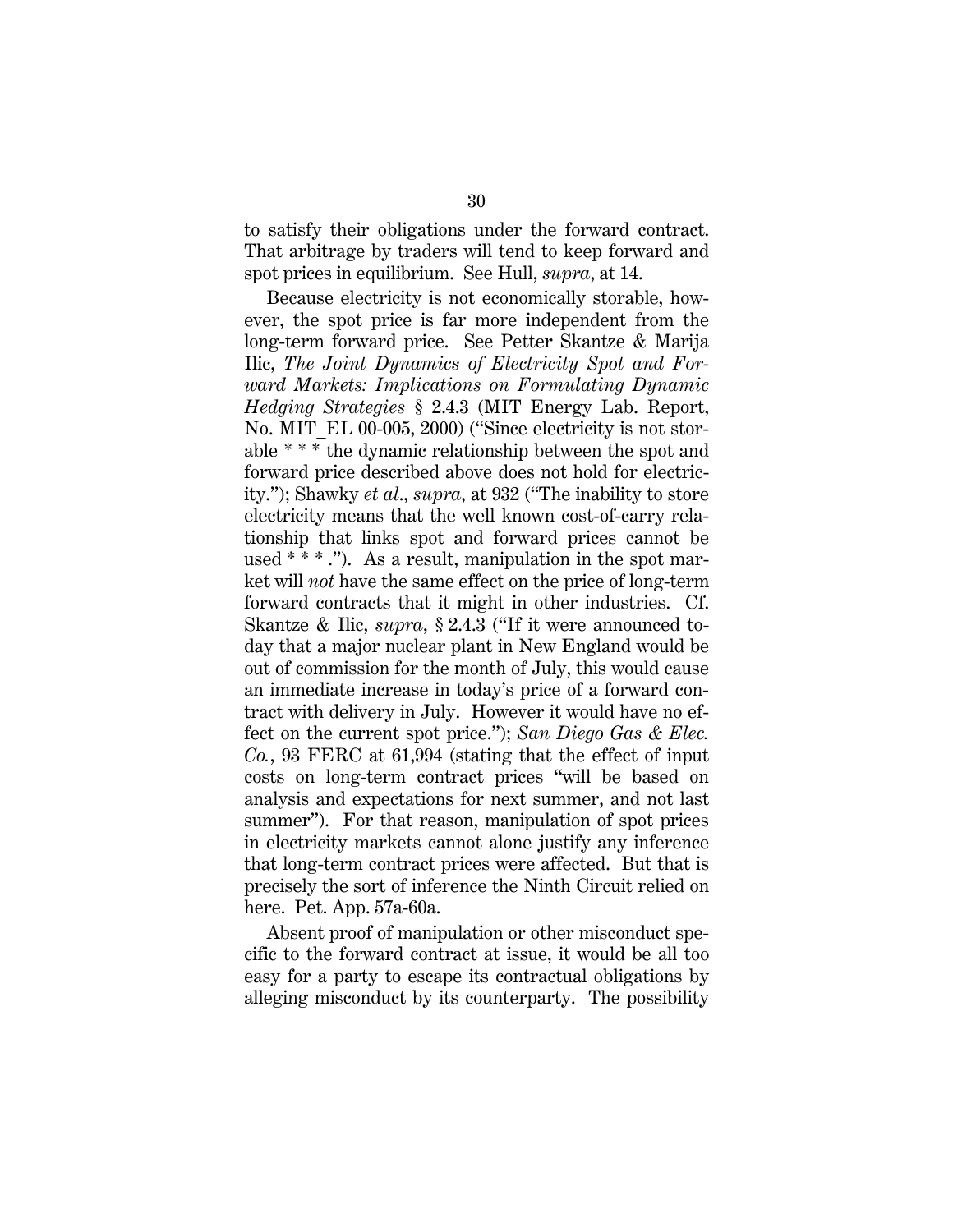of such claims, and the necessity of litigating them, will damage the certainty that forward contracts require to function. Thus, proof of misconduct specifically involving the contract at issue must be required.

#### 3. *Existing Remedies Are Sufficient*

In short, from an economic and policy perspective, market dysfunction or manipulation should justify abrogation of a long-term contract only when a contracting party proves that another party to the contract itself engaged in misconduct specifically involving the long-term contract at issue. Given that, there is no need to modify *Mobile-Sierra* to provide new remedies; crafting new remedies to protect contract parties from fraud or manipulation is a solution in search of a problem. FERC should instead employ existing legal mechanisms, such as prohibitions against fraud and market manipulation. See, *e.g.*, 7 U.S.C. § 2(h)(2)(B)-(C) (prohibiting fraud and manipulation); 16 U.S.C. § 824v (prohibiting energy market manipulation); 18 C.F.R. § 1c.2 (prohibiting fraud and manipulation in electric energy markets).<sup>4</sup> Alternatively, any exception to the *Mobile-Sierra* public interest test should be limited, in this context, to circumstances that would justify a remedy under those analogous traditional legal doctrines.

The standard offered here will encourage efficient contracting. Where a party to a long-term contract engages in manipulation or other misconduct specific to that contract, that party has no legitimate expectation that its contract will be upheld, and it will know that in advance. By contrast, where a party is innocent of any wrongdoing, or where the wrongdoing did not specifically involve

<u>.</u>

<sup>&</sup>lt;sup>4</sup> In addition, where a seller develops market power, a buyer may file a complaint with FERC seeking to rescind the seller's authority to charge market-based rates. See *La. Energy & Power Auth.* v. *FERC*, 141 F.3d 364, 370-371 (D.C. Cir. 1998).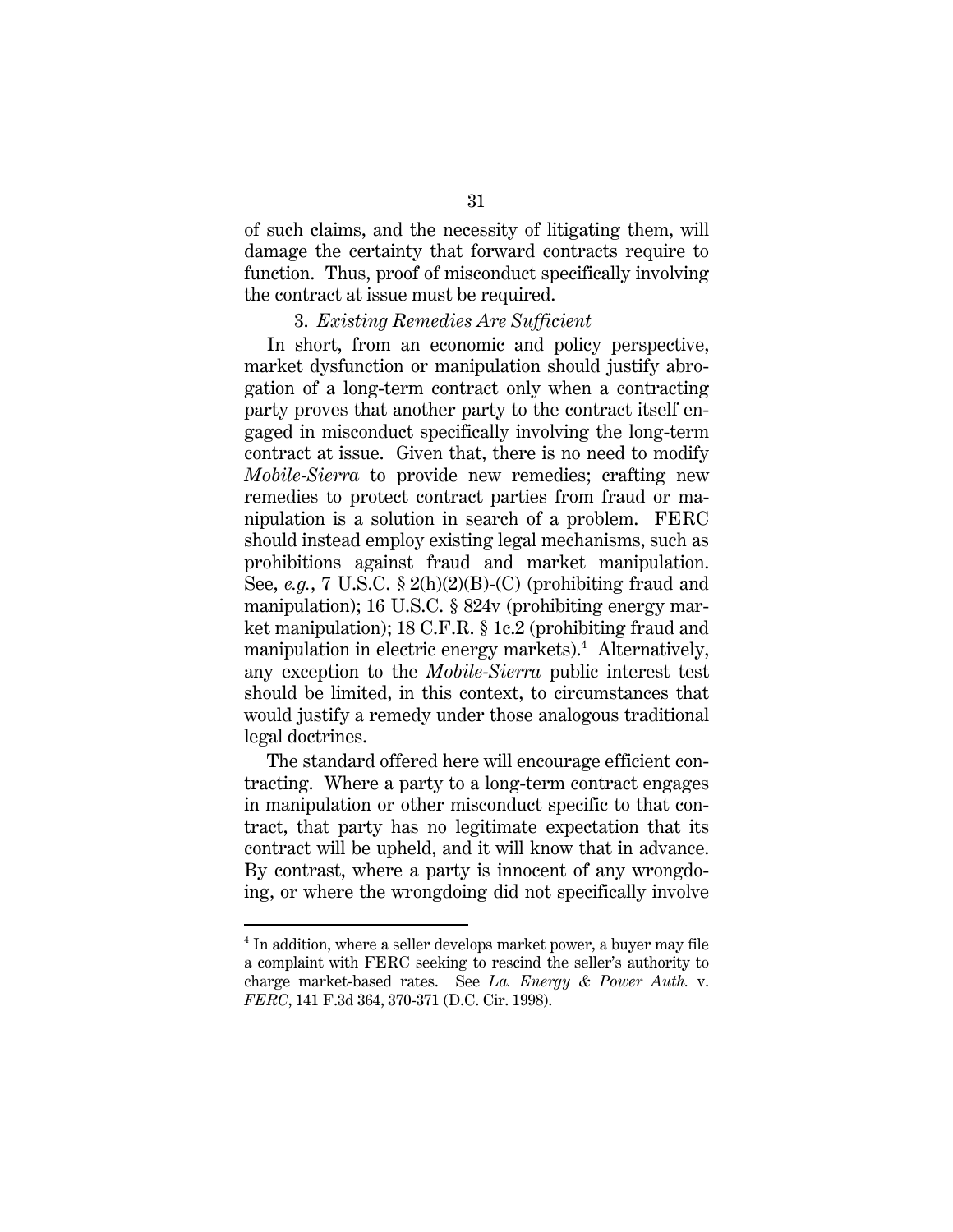the long-term contract at issue, there is no economic justification for abrogating an agreement.

Economic efficiency is best served by encouraging long-term contracts, not impeding them. The Ninth Circuit's approach will deter energy suppliers from offering long-term contracts precisely when they are needed most. It will impede investment in badly needed energy infrastructure. Far from protecting utilities and consumers, the Ninth Circuit's standards will only exacerbate future energy crises.

#### **CONCLUSION**

The decision of the Ninth Circuit should be reversed.

Respectfully submitted.

JEFFREY A. LAMKEN ROBERT K. KRY MARTIN V. TOTARO BAKER BOTTS L.L.P. 1299 Pennsylvania Ave., NW Washington, DC 20004-2400 (202) 639-7700

JOHN N. ESTES III *Counsel of Record*  CARL EDMAN SKADDEN, ARPS, SLATE, MEAGHER & FLOM LLP 1440 New York Ave., NW Washington, DC 20005-2111 (202) 371-7950

*Counsel for Amici Curiae* 

November 2007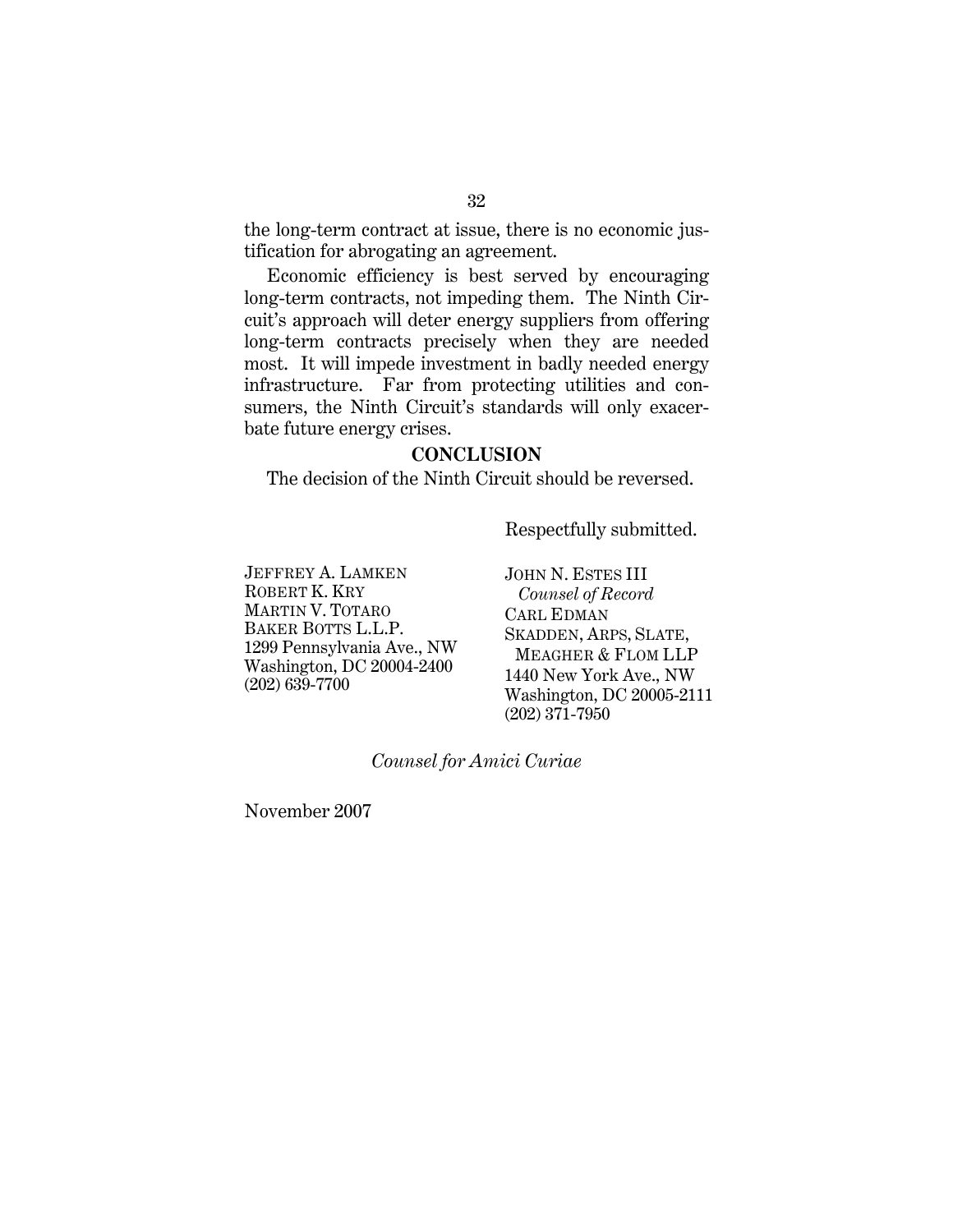## **APPENDIX LIST OF SIGNATORIES**

William J. Baumol

Professor of Economics, New York University Academic Director, Berkley Center for Entrepreneurial Studies Professor of Economics (Emeritus), Princeton University

Colin C. Blaydon

William and Josephine Buchanan Professor of Management and Dean Emeritus, Tuck School of Business, Dartmouth College Director, Center for Private Equity and Entrepreneurship

Charles J. Cicchetti

Adjunct Full Professor and former Jeffrey and Paula Miller Chair and Professor of Government, Business and the Economy, University of Southern California

Jeffrey A. Dubin

Visiting Professor of Economics, University of California, Santa Barbara Professor of Economics, California Institute of Technology (Retired)

Franklin M. Fisher

Jane Berkowitz Carlton and Dennis William Carlton Professor of Microeconomics (Emeritus), Massachusetts Institute of Technology John Bates Clark Medal, 1973

1a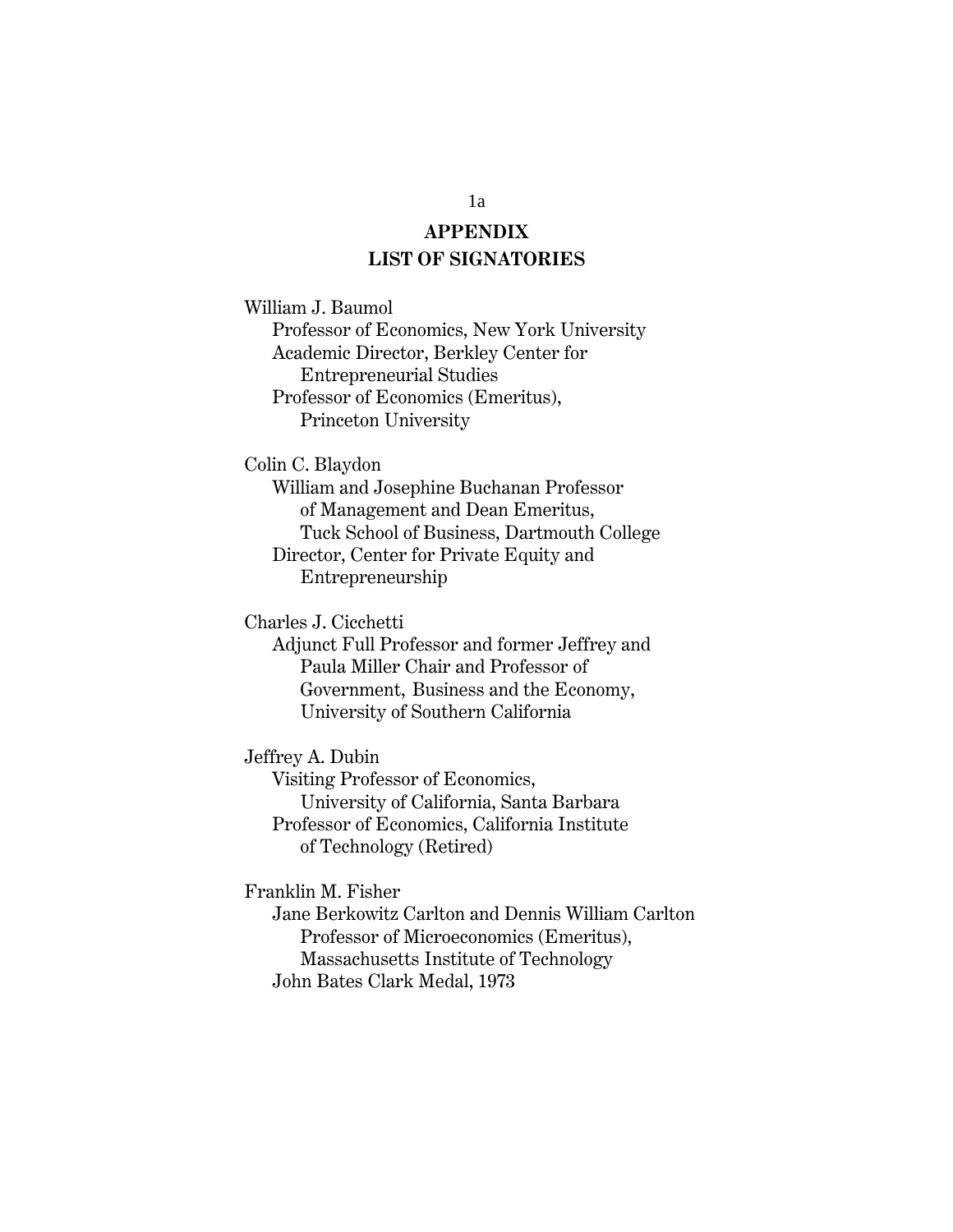Robert W. Hahn Executive Director, AEI-Brookings Joint Center

Jerry A. Hausman

John and Jennie S. MacDonald Professor of Economics, Massachusetts Institute of Technology John Bates Clark Medal, 1985

William W. Hogan

Raymond Plank Professor of Global Energy Policy, John F. Kennedy School of Government, Harvard University Research Director, Harvard Electricity Policy Group Past President, International Association for Energy Economics<sup>1</sup>

Joseph P. Kalt

Ford Foundation Professor of International Political Economy, John F. Kennedy School of Government, Harvard University<sup>2</sup>

Paul R. Kleindorfer

Anheuser Busch Professor of Management Science (Emeritus), The Wharton School, University of Pennsylvania Distinguished Research Professor, INSEAD

Robert J. Michaels

<u>.</u>

Professor of Economics, California State University, Fullerton

2a

<sup>&</sup>lt;sup>1</sup> Professor Hogan served as an expert in FERC proceedings below.

<sup>&</sup>lt;sup>2</sup> Professor Kalt served as an expert in FERC proceedings below.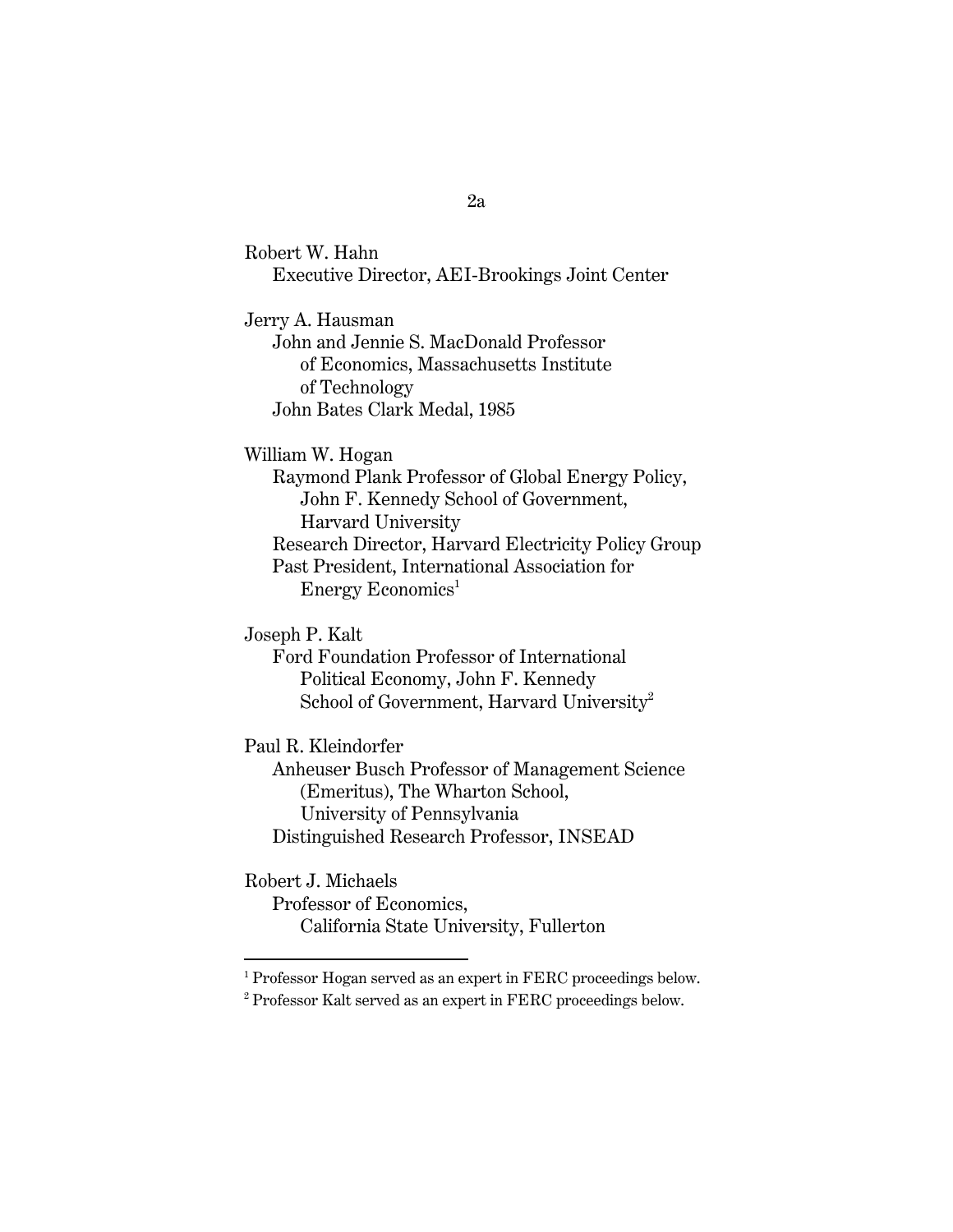Bruce M. Owen Gordon Cain Senior Fellow, Stanford Institute for Economic Policy Research Morris M. Doyle Centennial Professor in Public Policy and Director, Public Policy Program, Stanford University Former Chief Economist, U.S. Department of Justice, Antitrust Division

Craig Pirrong

Professor of Finance, Bauer College of Business, University of Houston Director, Global Energy Management Institute

Michael A. Salinger

Professor of Economics and W. Everett Lord Distinguished Scholar, Boston University School of Management

Steven M. Shavell Samuel R. Rosenthal Professor of Law and Economics, Harvard Law School Director, John M. Olin Center for Law and Economics

Vernon L. Smith Professor of Economics and Law, George Mason University Nobel Prize in Economics, 2002